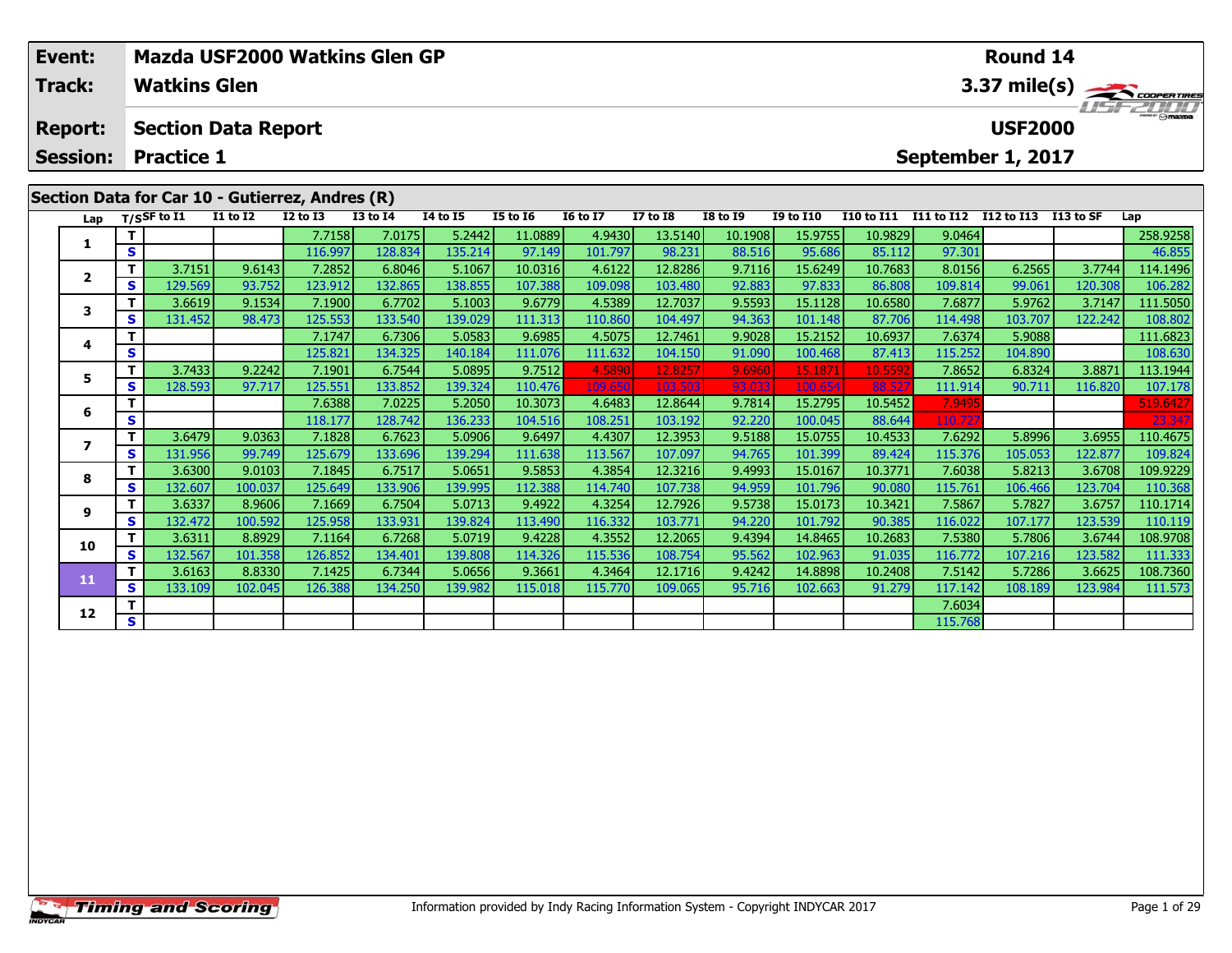| Event:         | Mazda USF2000 Watkins Glen GP                     | <b>Round 14</b>              |
|----------------|---------------------------------------------------|------------------------------|
| <b>Track:</b>  | <b>Watkins Glen</b>                               | $3.37 \text{ mile(s)}$       |
| <b>Report:</b> | Section Data Report                               | $-10.7720$<br><b>USF2000</b> |
|                | <b>Session: Practice 1</b>                        | September 1, 2017            |
|                | Section Data for Car 10 - Gutierrez, Andres $(R)$ |                              |

| Lap         |   | T/SPI to PO | PO to SF | <b>SF to PI</b> |  |
|-------------|---|-------------|----------|-----------------|--|
| 1           | т | 139.9606    | 116.6780 |                 |  |
|             | S | 6.679       | 99.803   |                 |  |
| $\mathbf 2$ | T |             |          |                 |  |
|             | S |             |          |                 |  |
| 3           | T |             |          |                 |  |
|             | S |             |          |                 |  |
| 4           | T |             |          |                 |  |
|             | S |             |          |                 |  |
| 5           | T |             |          | 113.5902        |  |
|             | S |             |          | 102.756         |  |
| 6           | T | 405.4792    | 112.4073 |                 |  |
|             | S | 2.305       | 103.594  |                 |  |
| 7           | т |             |          |                 |  |
|             | S |             |          |                 |  |
| 8           | т |             |          |                 |  |
|             | S |             |          |                 |  |
| 9           | т |             |          |                 |  |
|             | S |             |          |                 |  |
| 10          | т |             |          |                 |  |
|             | S |             |          |                 |  |
| 11          | т |             |          | 110.5167        |  |
|             | S |             |          | 105.613         |  |
| 12          | Т |             |          |                 |  |
|             | S |             |          |                 |  |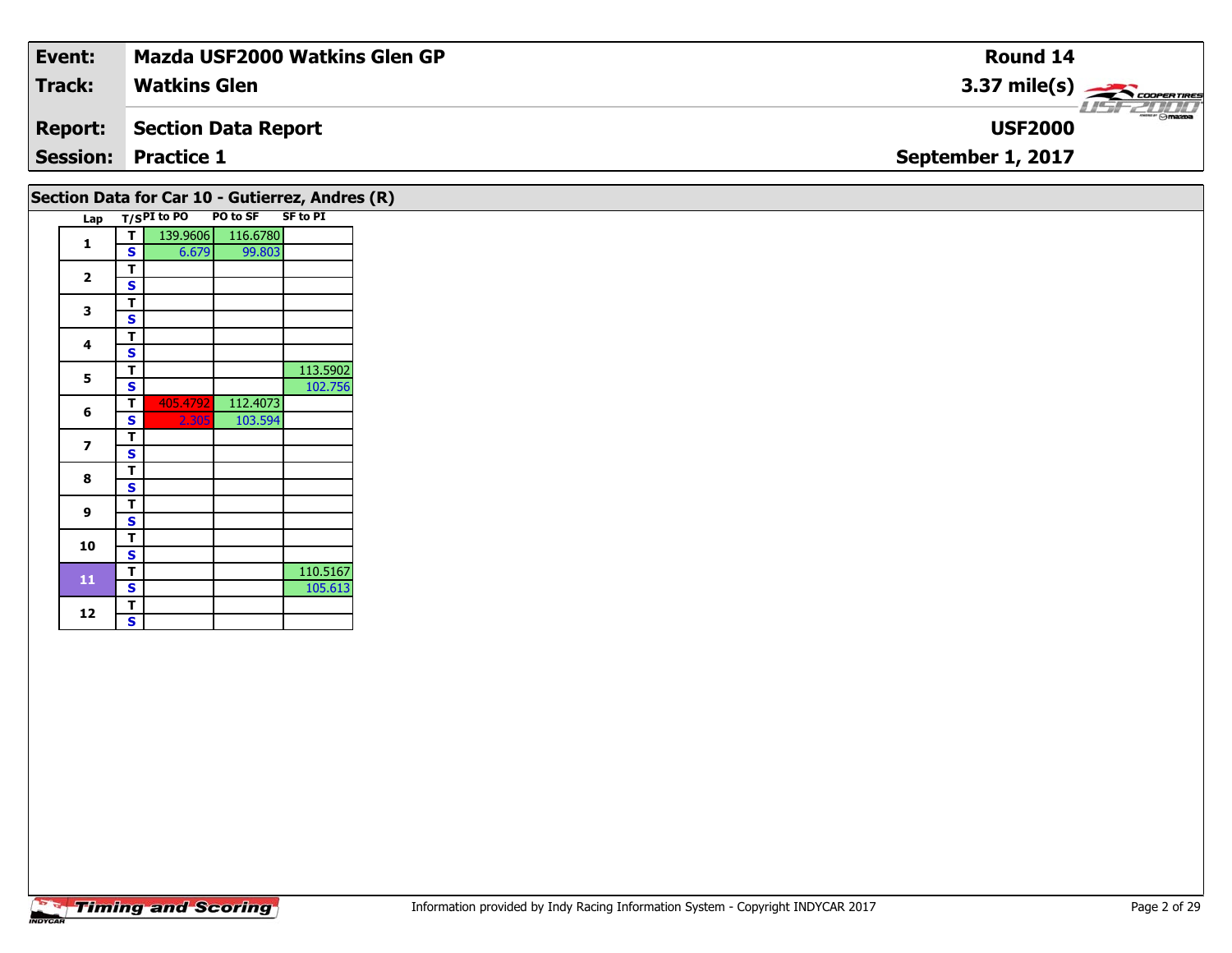| Event:<br><b>Track:</b> |     | <b>Watkins Glen</b>        |                 | Mazda USF2000 Watkins Glen GP              |              |                 | <b>Round 14</b><br>3.37 mile(s) |                 |                 |                 |                  |                                |            |                   |           |          |
|-------------------------|-----|----------------------------|-----------------|--------------------------------------------|--------------|-----------------|---------------------------------|-----------------|-----------------|-----------------|------------------|--------------------------------|------------|-------------------|-----------|----------|
| <b>Report:</b>          |     | <b>Section Data Report</b> |                 |                                            |              |                 |                                 |                 |                 |                 |                  | $H = - 1111$<br><b>USF2000</b> |            |                   |           |          |
| <b>Session:</b>         |     | <b>Practice 1</b>          |                 |                                            |              |                 |                                 |                 |                 |                 |                  |                                |            | September 1, 2017 |           |          |
|                         |     |                            |                 | Section Data for Car 11 - Enders, Kory (R) |              |                 |                                 |                 |                 |                 |                  |                                |            |                   |           |          |
| Lap                     |     | T/SSF to I1                | <b>I1 to I2</b> | $I2$ to $I3$                               | $I3$ to $I4$ | <b>I4 to I5</b> | <b>I5 to I6</b>                 | <b>16 to 17</b> | <b>I7 to I8</b> | <b>I8 to I9</b> | <b>I9 to I10</b> | <b>I10 to I11</b>              | I11 to I12 | I12 to I13        | I13 to SF | Lap      |
|                         |     | 3.8206                     | 10.0623         | 7.4071                                     | 6.9750       | 5.1296          | 11.3790                         | 5.0659          | 13.3726         | 10.2783         | 15.8145          | 11.6218                        | 8.8624     | 7.0351            | 3.9576    | 120.7818 |
|                         | s l | 125.992                    | 89.578          | 121.873                                    | 129.619      | 138.235         | 94.672                          | 99.327          | 99.270          | 87.762          | 96.660           | 80.433                         | 99.322     | 88.097            | 114.739   | 100.446  |
|                         |     | 3.7790                     | 9.5287          | 7.2170                                     | 6.7434       | 5.0504          | 10.5461                         | 4.9456          | 13.0592         | 10.0009         | 15.4610          | 11.1038                        | 8.3473     | 6.6211            | 3.9329    | 116.3364 |
| $\mathbf{2}$            | S.  | 127.379                    | 94.595          | 125.083                                    | 134.070      | 140.403         | 102.149                         | 101.743         | 101.652         | 90.196          | 98.870           | 84.185                         | 105.451    | 93.606            | 115.460   | 104.284  |
| 3                       |     | 3.6856                     | 9.3577          | 7.1894                                     | 6.7114       | 5.0152          | 10.4541                         | 4.7470          | 12.8065         | 9.8527          | 15.3745          | 10.9091                        | 8.1979     | 6.4777            | 3.8053    | 114.5841 |
|                         | s l | 130.607                    | 96.323          | 125.564                                    | 134.710      | 141.388         | 103.048                         | 106.000         | 103.658         | 91.553          | 99.427           | 85.687                         | 107.372    | 95.678            | 119.331   | 105.879  |
|                         |     | 3.6476                     | 9.3008          | 7.1455                                     | 6.6895       | 5.0104          | 10.2391                         | 4.6170          | 12.7143         | 9.8094          | 15.1998          | 10.8111                        | 7.9696     | 6.1140            | 3.7417    | 113.0098 |
| 4                       | s l | 131.967                    | 96.912          | 126.335                                    | 135.151      | 141.524         | 105.212                         | 108.985         | 104.410         | 91.957          | 100.570          | 86.464                         | 110.448    | 101.369           | 121.360   | 107.354  |
| 5                       |     | 3.6474                     | 9.2066          | 7.1704                                     | 6.6788       | 5.0063          | 10.5734                         | 4.7221          | 12.6657         | 9.8313          | 15.3270          | 11.0097                        | 7.9239     | 6.0904            | 3.7457    | 113.5987 |
|                         | s l | 131.974                    | 97.904          | 125.896                                    | 135.367      | 141.640         | 101.885                         | 106.559         | 104.811         | 91.752          | 99.735           | 84.904                         | 111.085    | 101.762           | 121.230   | 106.797  |
| 6                       |     | 3.6770                     | 9.2104          | 7.1084                                     | 6.6653       | 4.9929          | 9.9842                          | 4.5401          | 12.6060         | 10.1195         | 15.7562          | 11.086                         | 8.2913     | 6.2967            | 3.7955    | 114.1302 |
|                         | s l | 130.912                    | 97.864          | 126.994                                    | 135.641      | 142.0201        | 107.898                         | 110.831         | 105.307         | 89.139          | 97.01            | 84.315                         | 106.163    | 98.428            | 119.6391  | 106.300  |

**<sup>T</sup>** 7.6121 6.8569 5.0866 10.8154 4.8274 12.9403 9.9443 15.2787 10.8557 9.4127 503.4429 **<sup>S</sup>** 118.591 131.851 139.404 99.605 104.235 102.586 90.710 100.050 86.109 93.515 24.098

8 T 3.6448 9.0224 7.1037 6.6216 4.9733 9.8698 4.4600 12.3786 9.6275 15.0409 10.6153 7.8331 6.0653 3.7377 110.9940<br>8 S 132.069 99.903 127.078 136.537 142.580 109.148 112.821 107.242 93.695 101.632 88.059 112.373 102.183 121

5.6571 110.5285 1110.5285 12.3570 12.3570 10.0495 12.3570 12.3570 9.5356 14.8822 10.4890 7.7394 5.8972 3.6571 1<br>S 3 134.328 100.609 126.903 134.449 140.762 107.197 111.731 107.429 94.598 102.716 89.119 113.733 105.096 124

0 | T | 3.5955| 8.7706| 7.0482| 6.6166| 5.0058| 10.6512| 4.5407| 12.1942| 9.4893| 14.8768| 10.5241| 7.6537| 5.8422| 3.6662| 110.4751<br>| S | 133.879| 102.771| 128.079| 136.640| 141.654| 101.141| 110.816| 108.863| 95.059| 102

**<sup>T</sup>** 3.6057 8.8253 7.0619 6.6662 5.0051 9.9150 4.3680 12.0958 9.4190 14.8797 10.3191 7.7109 5.8215 3.6634 109.3566 **<sup>S</sup>** 133.501 102.134 127.831 135.623 141.674 108.651 115.197 109.749 95.769 102.733 90.587 114.154 106.463 123.953 110.940

2 T 3.5872 8.8361 7.0663 6.6613 4.9865 9.6369 4.3357 12.1441 9.7386 14.9121 10.3540 7.5363 5.7186 3.6268 109.1405<br>2 S 134.189 102.009 127.751 135.723 142.202 111.786 116.055 109.312 92.626 102.510 90.281 116.798 108.378 12

**T** 7.9347<br>**S** 110.934

**7**

**8**

**9**

**10**

**11**

**12**

**13**

109.764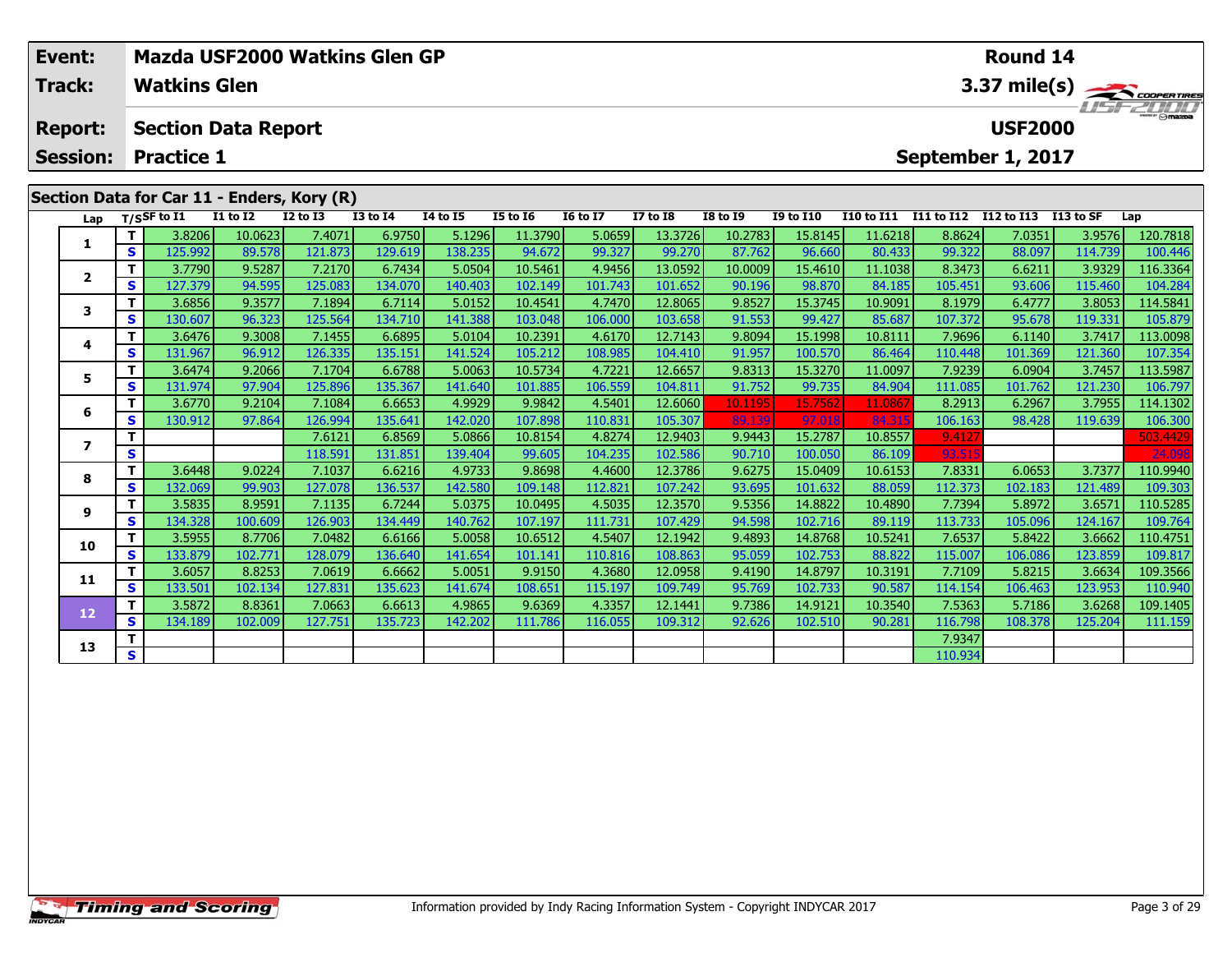| Event:         | Mazda USF2000 Watkins Glen GP              | <b>Round 14</b>                                         |
|----------------|--------------------------------------------|---------------------------------------------------------|
| <b>Track:</b>  | <b>Watkins Glen</b>                        | $3.37 \text{ mile(s)}$<br>$\frac{1}{\sqrt{1-\epsilon}}$ |
| <b>Report:</b> | Section Data Report                        | <b>USF2000</b>                                          |
|                | <b>Session: Practice 1</b>                 | September 1, 2017                                       |
|                | Section Data for Car 11 - Enders, Kory (R) |                                                         |

|  | יככנוטוו                 | <b>Data IVI</b> | Cal TT      |                   | $\mathbf{r}$ |
|--|--------------------------|-----------------|-------------|-------------------|--------------|
|  | Lap                      |                 | T/SPI to PO | PO to SF SF to PI |              |
|  | 1                        | т               |             | 130.3992          |              |
|  |                          | S               |             | 89.301            |              |
|  | $\overline{\mathbf{2}}$  | т               |             |                   |              |
|  |                          | S               |             |                   |              |
|  | 3                        | T               |             |                   |              |
|  |                          | S               |             |                   |              |
|  | 4                        | т               |             |                   |              |
|  |                          | Ś               |             |                   |              |
|  | 5                        | т               |             |                   |              |
|  |                          | S               |             |                   |              |
|  | 6                        | т               |             |                   | 116.4572     |
|  |                          | S               |             |                   | 100.226      |
|  | $\overline{\phantom{a}}$ | т               | 386.0188    | 114.3497          |              |
|  |                          | S               | 2.422       | 101.835           |              |
|  | 8                        | т               |             |                   |              |
|  |                          | S               |             |                   |              |
|  | 9                        | т               |             |                   |              |
|  |                          | S               |             |                   |              |
|  | 10                       | т               |             |                   |              |
|  |                          | S               |             |                   |              |
|  | 11<br>12                 | т               |             |                   |              |
|  |                          | S               |             |                   |              |
|  |                          | т               |             |                   | 110.8047     |
|  |                          | S               |             |                   | 105.339      |
|  | 13                       | т               |             |                   |              |
|  |                          | S               |             |                   |              |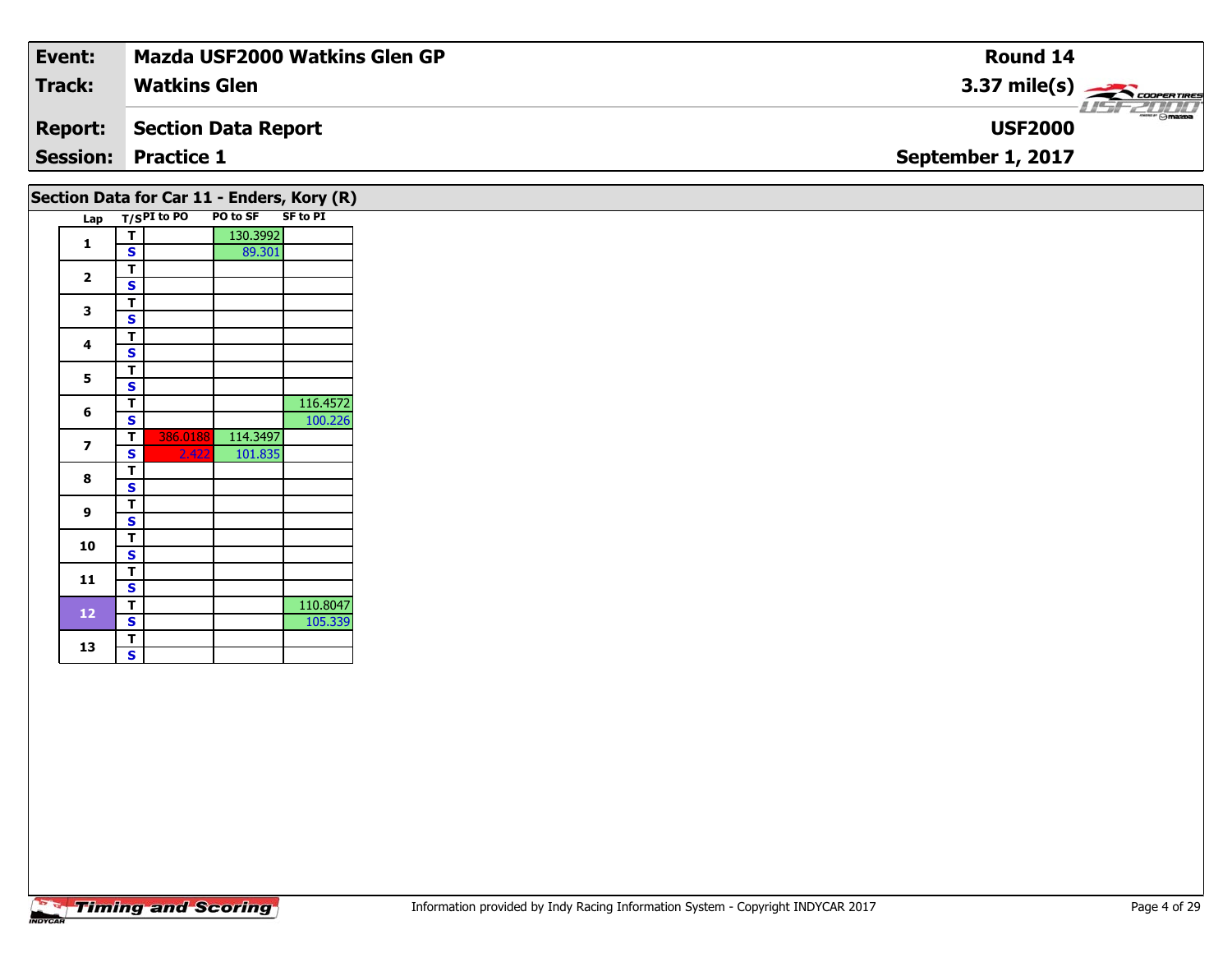| Event:          |    |                     |                            | Mazda USF2000 Watkins Glen GP               |                 |                 |          |                 |              |                 |                   |                                       |            | <b>Round 14</b> |            |          |  |  |
|-----------------|----|---------------------|----------------------------|---------------------------------------------|-----------------|-----------------|----------|-----------------|--------------|-----------------|-------------------|---------------------------------------|------------|-----------------|------------|----------|--|--|
| Track:          |    | <b>Watkins Glen</b> |                            |                                             |                 |                 |          |                 |              |                 |                   | 3.37 mile(s) $\leftarrow$<br>USF 2000 |            |                 |            |          |  |  |
| <b>Report:</b>  |    |                     | <b>Section Data Report</b> |                                             |                 |                 |          |                 |              |                 |                   |                                       |            | <b>USF2000</b>  |            |          |  |  |
| <b>Session:</b> |    | <b>Practice 1</b>   |                            |                                             |                 |                 |          |                 |              |                 | September 1, 2017 |                                       |            |                 |            |          |  |  |
|                 |    |                     |                            |                                             |                 |                 |          |                 |              |                 |                   |                                       |            |                 |            |          |  |  |
|                 |    |                     |                            | Section Data for Car 21 - VeeKay, Rinus (R) |                 |                 |          |                 |              |                 |                   |                                       |            |                 |            |          |  |  |
| Lap             |    | $T/S$ SF to I1      | <b>I1 to I2</b>            | $I2$ to $I3$                                | <b>I3 to I4</b> | <b>I4 to I5</b> | I5 to 16 | <b>16 to 17</b> | $I7$ to $I8$ | <b>I8 to I9</b> | <b>I9 to I10</b>  | I10 to I11                            | I11 to I12 | I12 to I13      | I 13 to SF | Lap      |  |  |
|                 |    | 3.8401              | 10.0420                    | 7.3828                                      | 6.7839          | 5.0724          | 10.2266  | 4.6383          | 12.7323      | 9.8734          | 15.4200           | 10.8226                               | 8.4742     | 6.6736          | 3.9166     | 115.8988 |  |  |
| л.              | S. | 125.352             | 89.759                     | 122.274                                     | 133.270         | 139.794         | 105.340  | 108.484         | 104.262      | 91.361          | 99.133            | 86.372                                | 103.871    | 92.869          | 115.940    | 104.678  |  |  |
| $\overline{2}$  |    | 3.6629              | 9.1071                     | 7.1260                                      | 6.6791          | 5.0229          | 9.6557   | 4.7986          | 12.3215      | 9.6003          | 15.1266           | 10.5697                               | 7.7639     | 6.1499          | 3.7531     | 111.3373 |  |  |
|                 | S. | 131.416             | 98.974                     | 126.681                                     | 135.361         | 141.172         | 111.569  | 104.860         | 107.739      | 93.960          | 101.056           | 88.439                                | 113.374    | 100.778         | 120.991    | 108.966  |  |  |
|                 |    | 3.6260              | 8.9571                     | 7.0718                                      | 6.6397          | 5.6132          | 10.6133  | 5.1507          | 13.0777      | 9.5709          | 14.9398           | 10.5548                               | 7.5958     | 5.9489          | 3.6925     | 113.0522 |  |  |
|                 | S. | 132.753             | 100.631                    | 127.652                                     | 136.164         | 126.326         | 101.502  | 97.692          | 101.509      | 94.249          | 102.320           | 88.564                                | 115.883    | 104.183         | 122.977    | 107.313  |  |  |

**<sup>T</sup>** 7.4799 6.8431 5.1027 9.8754 4.4852 12.2939 9.5238 15.0923 10.6414 8.7363 434.9553 **<sup>S</sup>** 120.687 132.117 138.964 109.086 112.187 107.980 94.715 101.286 87.843 100.755 27.893

5 | T | 3.6499| 8.8278| 7.0795| 6.6606| 5.0166| 9.4004| 4.4203| 12.2111| 9.3762| 14.8745| 10.3294| 7.5718| 5.8946| 3.6967| 109.0094<br>| S | 131.884| 102.105| 127.513| 135.737| 141.349| 114.599| 113.834| 108.713| 96.206| 102.

6 | T | 3.6088| 8.7924| 7.0695| 6.6659| 5.0142| 9.2589| 4.3439| 12.0488| 9.3328| 14.7790| 10.3499| 7.5032| 5.7576| 3.6465| 108.1714<br>| S | 133.386| 102.516| 127.693| 135.629| 141.417| 116.350| 115.836| 110.177| 96.653| 103.

7 | T | 3.6046| 8.7693| 7.0522| 6.6561| 4.9976| 9.2192| 4.3021| 12.0415| 9.3060| 14.7515| 10.2778| 7.4729| 5.7105| 3.6378| 107.7991<br>7 | S | 133.541 102.786 128.006 135.829 141.886 116.851 116.962 110.244 96.932 103.626 90.

8 T | 3.6045 |8.5885 7.0268 6.6500 5.0033 9.2199 4.2888 11.9478 9.3277 14.6714 10.2404 7.4691 5.6884 3.6317 107.3583<br>S S 133.545 104.950 128.469 135.954 141.725 116.842 117.325 111.108 96.706 104.192 91.283 117.849 108.954

11.8851 14.7025 10.2119 7.4440 5.6419 3.6131 107.0341 11.8934 11.8851 11.8851 11.8851 9.2949 14.7025 10.2119 7<br>S 134.070 104.146 128.423 135.898 141.541 118.774 118.849 111.694 97.047 103.971 91.538 118.247 109.852 125.67

**O S** 1 110.369

# **Timing and Scoring**

**4**

**5**

**6**

**7**

**8**

**9**

**10**

112.543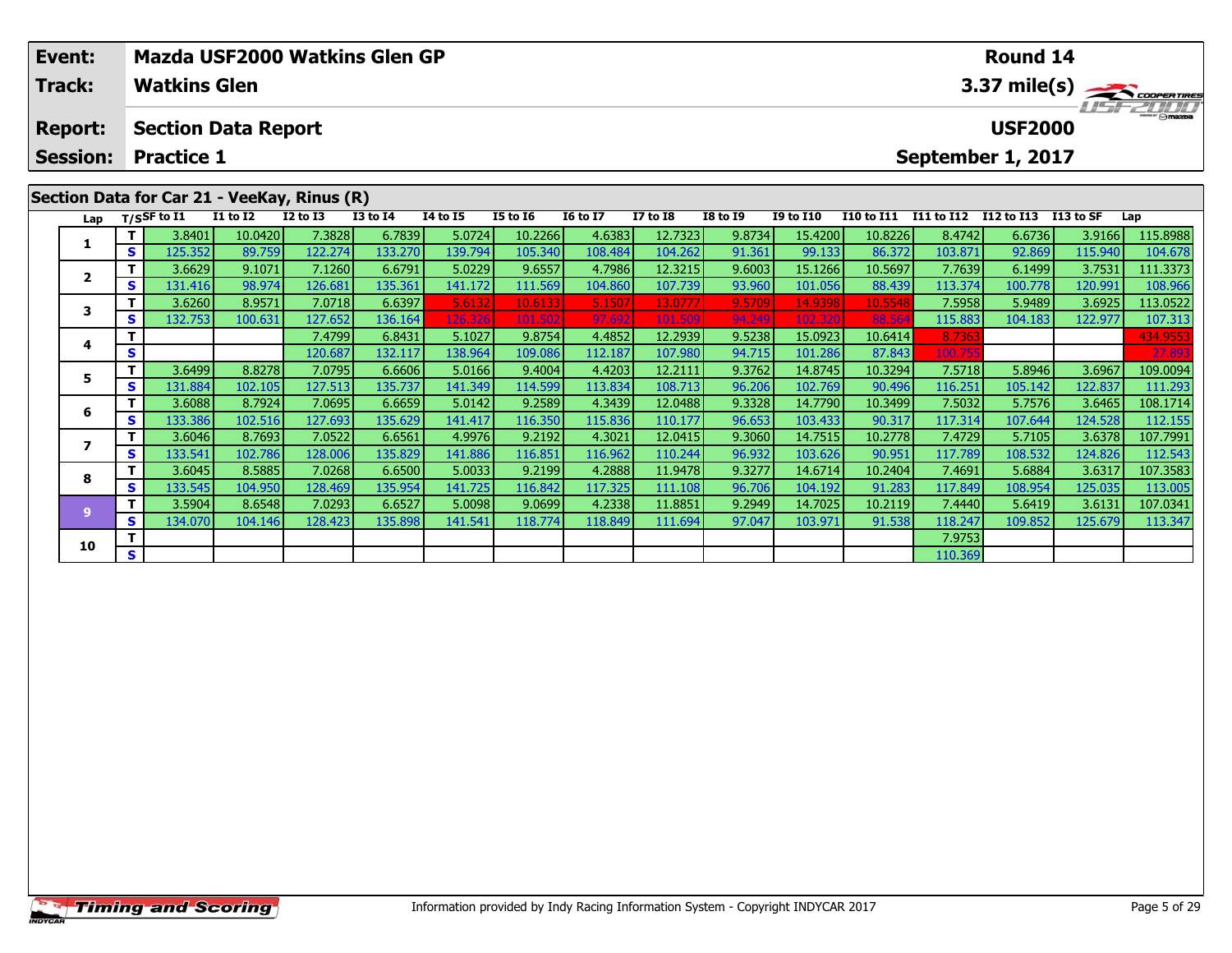| Event:         | <b>Mazda USF2000 Watkins Glen GP</b> | Round 14               |
|----------------|--------------------------------------|------------------------|
| <b>Track:</b>  | <b>Watkins Glen</b>                  | $3.37 \text{ mile(s)}$ |
| <b>Report:</b> | Section Data Report                  | <b>USF2000</b>         |
|                | <b>Session: Practice 1</b>           | September 1, 2017      |
|                |                                      |                        |

# **Section Data for Car 21 - VeeKay, Rinus (R)**

| Lap |   | T/SPI to PO | <b>PO to SF</b> | <b>SF to PI</b> |
|-----|---|-------------|-----------------|-----------------|
|     | т |             | 126.7461        |                 |
| 1   | S |             | 91.875          |                 |
|     | т |             |                 |                 |
| 2   | S |             |                 |                 |
| 3   | т |             |                 | 115.4744        |
|     | S |             |                 | 101.079         |
| 4   | т | 322.9238    | 109.5352        |                 |
|     | S | 2.895       | 106.311         |                 |
| 5   | т |             |                 |                 |
|     | S |             |                 |                 |
| 6   | т |             |                 |                 |
|     | S |             |                 |                 |
| 7   | т |             |                 |                 |
|     | S |             |                 |                 |
| 8   | т |             |                 |                 |
|     | S |             |                 |                 |
| 9   | т |             |                 | 109.0315        |
|     | S |             |                 | 107.052         |
| 10  | т | 31.4105     |                 |                 |
|     | S | 29.760      |                 |                 |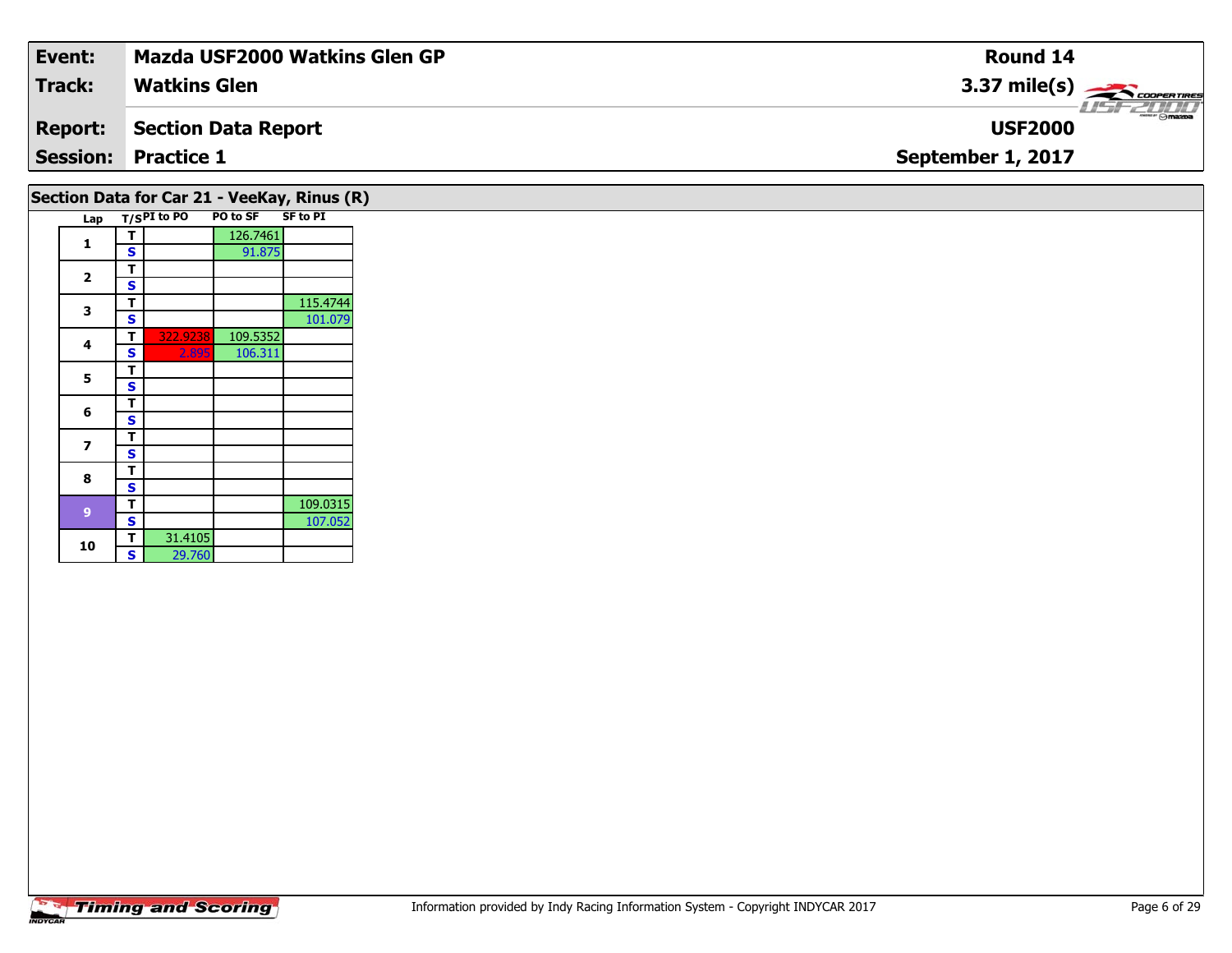| Event:          |          |                     | Mazda USF2000 Watkins Glen GP              |                  |                 |                 | Round 14        |                 |                 |                 |                  |                   |                   |                   |           |               |  |  |
|-----------------|----------|---------------------|--------------------------------------------|------------------|-----------------|-----------------|-----------------|-----------------|-----------------|-----------------|------------------|-------------------|-------------------|-------------------|-----------|---------------|--|--|
| <b>Track:</b>   |          | <b>Watkins Glen</b> |                                            |                  |                 |                 |                 |                 |                 |                 |                  |                   |                   |                   |           | 3.37 mile(s)  |  |  |
| <b>Report:</b>  |          |                     | <b>Section Data Report</b>                 |                  |                 |                 |                 |                 |                 |                 |                  |                   |                   | <b>USF2000</b>    |           | <b>SECULT</b> |  |  |
| <b>Session:</b> |          | <b>Practice 1</b>   |                                            |                  |                 |                 |                 |                 |                 |                 |                  |                   |                   | September 1, 2017 |           |               |  |  |
|                 |          |                     | Section Data for Car 22 - Ming, Calvin (R) |                  |                 |                 |                 |                 |                 |                 |                  |                   |                   |                   |           |               |  |  |
| Lap             |          | $T/S$ SF to $I1$    | $I1$ to $I2$                               | <b>I2 to I3</b>  | <b>I3 to I4</b> | <b>I4 to I5</b> | <b>I5 to 16</b> | <b>16 to 17</b> | <b>I7 to I8</b> | <b>I8 to I9</b> | <b>I9 to I10</b> | <b>I10 to I11</b> | <b>I11 to I12</b> | <b>I12 to I13</b> | I13 to SF | Lap           |  |  |
|                 |          | 3.8206              | 10.2782                                    | 7.3950           | 6.8907          | 5.1302          | 10.7801         | 5.0007          | 13.4053         | 10.2416         | 15.9164          | 11.3462           | 8.6544            | 7.1063            | 3.8970    | 119.8627      |  |  |
|                 | S I      | 125.992             | 87.697                                     | 122.073          | 131.205         | 138.219         | 99.932          | 100.622         | 99.028          | 88.077          | 96.042           | 82.386            | 101.709           | 87.215            | 116.523   | 101.216       |  |  |
| $\overline{2}$  |          | 3.7045              | 9.6225                                     | 7.2094           | 6.7234          | 5.0512          | 10.4226         | 4.8731          | 13.0588         | 10.0081         | 15.5063          | 10.9822           | 8.0947            | 6.3122            | 3.8026    | 115.3716      |  |  |
|                 | S.       | 129.940             | 93.673                                     | 125.215          | 134.469         | 140.381         | 103.359         | 103.257         | 101.656         | 90.132          | 98.582           | 85.117            | 108.741           | 98.186            | 119.416   | 105.156       |  |  |
| 3               |          | 3.6761              | 9.3465                                     | 7.1381           | 6.6760          | 5.0174          | 10.1387         | 4.7283          | 12.7215         | 9.8082          | 15.3357          | 10.8099           | 7.8842            | 6.2280            | 3.7665    | 113.2751      |  |  |
|                 | <b>S</b> | 130.944             | 96.439                                     | 126.466          | 135.424         | 141.326         | 106.254         | 106.419         | 104.351         | 91.969          | 99.678           | 86.474            | 111.644           | 99.514            | 120.560   | 107.102       |  |  |
|                 |          | 3.6381              | 9.2665                                     | 7.1202           | 6.6707          | 5.0189          | 9.9283          | 4.6654          | 12.6590         | 9.6686          | 15.2969          | 10.9103           | 7.7604            | 6.0187            | 3.7151    | 112.3371      |  |  |
| 4               | S I      | 132.312             | 97.271                                     | 126.784          | 135.532         | 141.284         | 108.505         | 107.854         | 104.866         | 93.296          | 99.931           | 85.678            | 113.426           | 102.975           | 122.228   | 107.996       |  |  |
| 5               |          | 3.6307              | 8.9943                                     | 7.0573           | 6.6471          | 4.9992          | 9.8688          | 4.5467          | 12.4562         | 9.5516          | 15.2264          | 10.6995           | 7.7808            | 5.9742            | 3.6958    | 111.1286      |  |  |
|                 | s.       | 132.581             | 100.215                                    | 127.914 <b>1</b> | 136.013         | 141.841         | 109.159         | 110.670         | 106.573         | 94.439          | 100.394          | 87.366            | 113.128           | 103.742           | 122.8671  | 109.171       |  |  |

**<sup>T</sup>** 3.6571 9.9821 7.4799 6.7663 5.0453 9.8640 4.5213 12.4143 9.5898 15.0716 11.2059 7.7860 5.9275 3.6832 112.9943 **<sup>S</sup>** 131.624 90.298 120.687 133.617 140.545 109.213 111.291 106.933 94.063 101.425 83.418 113.053 104.559 123.287 107.368

**<sup>T</sup>** 7.4618 6.8171 5.0715 10.1027 4.7093 12.6949 9.7211 15.1276 10.6400 9.9440 485.4055 **<sup>S</sup>** 120.980 132.621 139.819 106.632 106.849 104.570 92.793 101.049 87.855 88.518 24.994

8 T | 3.6228 8.9987 7.0718 6.6453 4.9946 9.6842 4.4833 12.3097 9.5460 14.9983 10.5795 7.8168 5.8860 3.6755 110.3125<br>8 S 132.871 100.166 127.652 136.050 141.972 111.240 112.235 107.842 94.495 101.921 88.357 112.607 105.296

109.9136 | 1 | 3.6121 | 8.8923 | 7.0537 | 6.6503 | 5.0033 | 9.6550 | 4.5075 | 12.3421 | 9.4410 | 14.9214 | 10.5497 | 7.7656 | 5.8494 | 3.6702 | 109.9136 | 9 | 5 | 9.9136 | 9 | 5 | 9.913<br>S | 133.264 | 101.365 | 127.979 | 1

0 | T | 3.6132 | 8.9309 | 7.0516 | 6.6430 | 4.9836 | 9.7946 | 4.4567 |12.2775 | 9.3514 | 14.9013 | 10.4279 | 7.5825 | 5.8503 | 3.6671 |109.5316<br>| S | 133.224 | 100.926 | 128.017 | 136.097 | 142.285 | 109.986 | 112.905 | 10

**<sup>T</sup>** 3.6031 8.7575 7.0140 6.6294 4.9923 9.5317 4.4024 12.1683 9.3786 14.8369 10.4786 7.5218 5.7795 3.6459 108.7400 **<sup>S</sup>** 133.597 102.925 128.704 136.376 142.037 113.020 114.297 109.095 96.181 103.029 89.208 117.023 107.236 124.548 111.569

2 T 3.5991 8.6788 7.0107 6.6247 4.9985 9.5828 4.4314 12.0310 9.4198 14.8187 10.3857 7.5037 5.7343 3.6372 108.4564<br>2 S 133.746 103.858 128.764 136.473 141.861 112.417 113.549 110.340 95.761 103.156 90.006 117.306 108.082 12

**T** 8.1466 **S** 108.048

**6**

**7**

**8**

**9**

**10**

**11**

**12**

**13**

110.378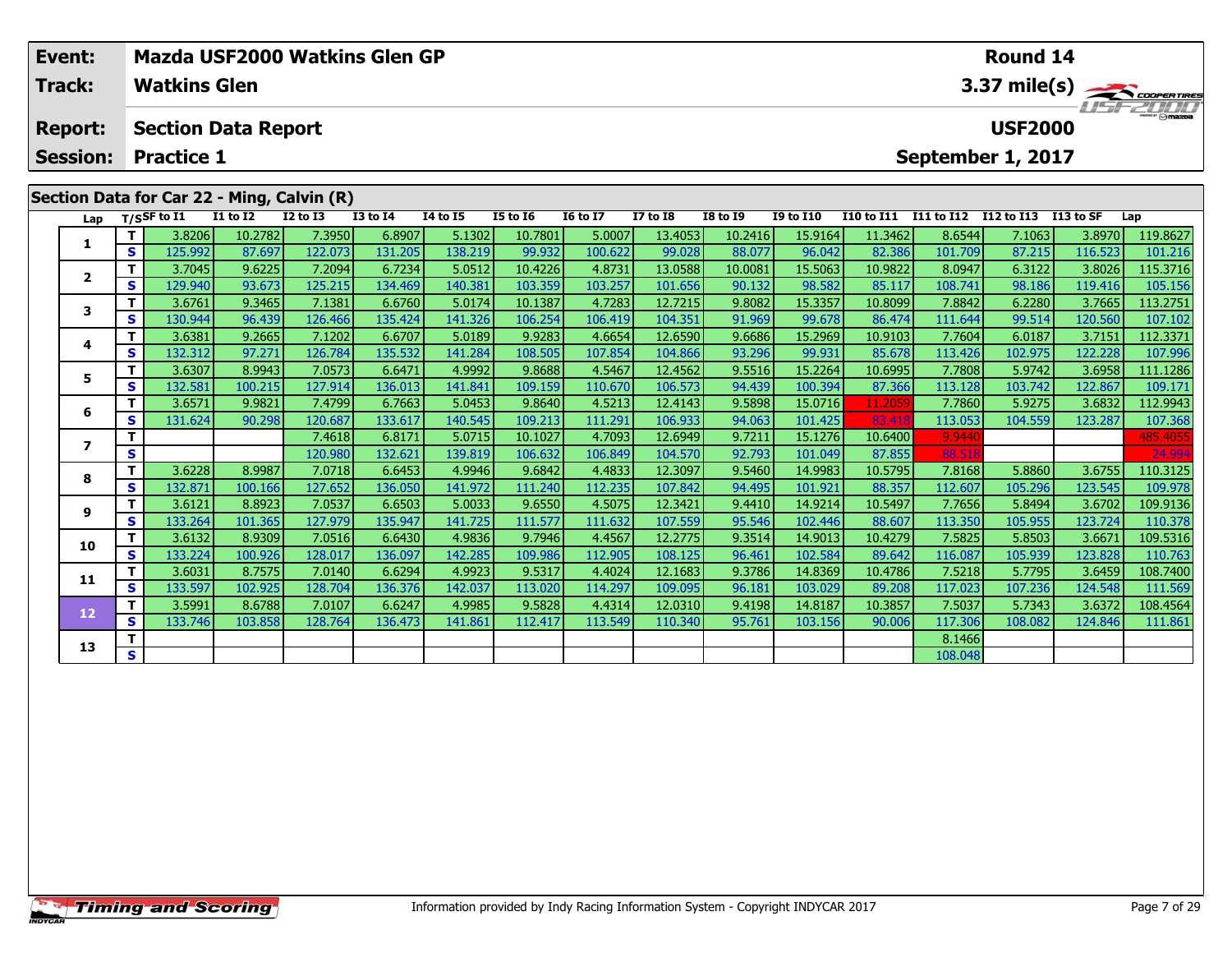| Event:         | <b>Mazda USF2000 Watkins Glen GP</b> | Round 14                    |
|----------------|--------------------------------------|-----------------------------|
| Track:         | <b>Watkins Glen</b>                  | $3.37 \text{ mile(s)}$      |
| <b>Report:</b> | Section Data Report                  | LISFELINI<br><b>USF2000</b> |
|                | <b>Session: Practice 1</b>           | September 1, 2017           |
|                |                                      |                             |

## Lap T/S<sup>PI</sup> to PO PO to SF SF to PI **1T** 128.0773<br>**S** 90.920 2  $\frac{1}{s}$  $rac{s}{T}$ 3  $\frac{1}{s}$  $rac{s}{T}$ 4  $\frac{1}{s}$  $\overline{\mathbf{s}}$ 5  $\frac{1}{s}$  $rac{s}{t}$ **66 T** 118.1063<br> **S** 98.827 **7 <sup>T</sup>** 369.0943 111.1808 **<sup>S</sup>** 2.533 104.737 8  $\frac{1}{s}$  $rac{s}{T}$ **9**9 <mark>「S</mark> **10** $\frac{1}{s}$  $\overline{\mathsf{T}}$ 11  $\frac{1}{\mathsf{S}}$ **12T** 109.9617<br>**S** 106.146 **a**  $\begin{array}{|c|c|c|}\n\hline\n\textbf{S} & \textbf{30.5594} \\
\hline\n\textbf{S} & \textbf{30.589}\n\hline\n\end{array}$ **Section Data for Car 22 - Ming, Calvin (R)**

**13**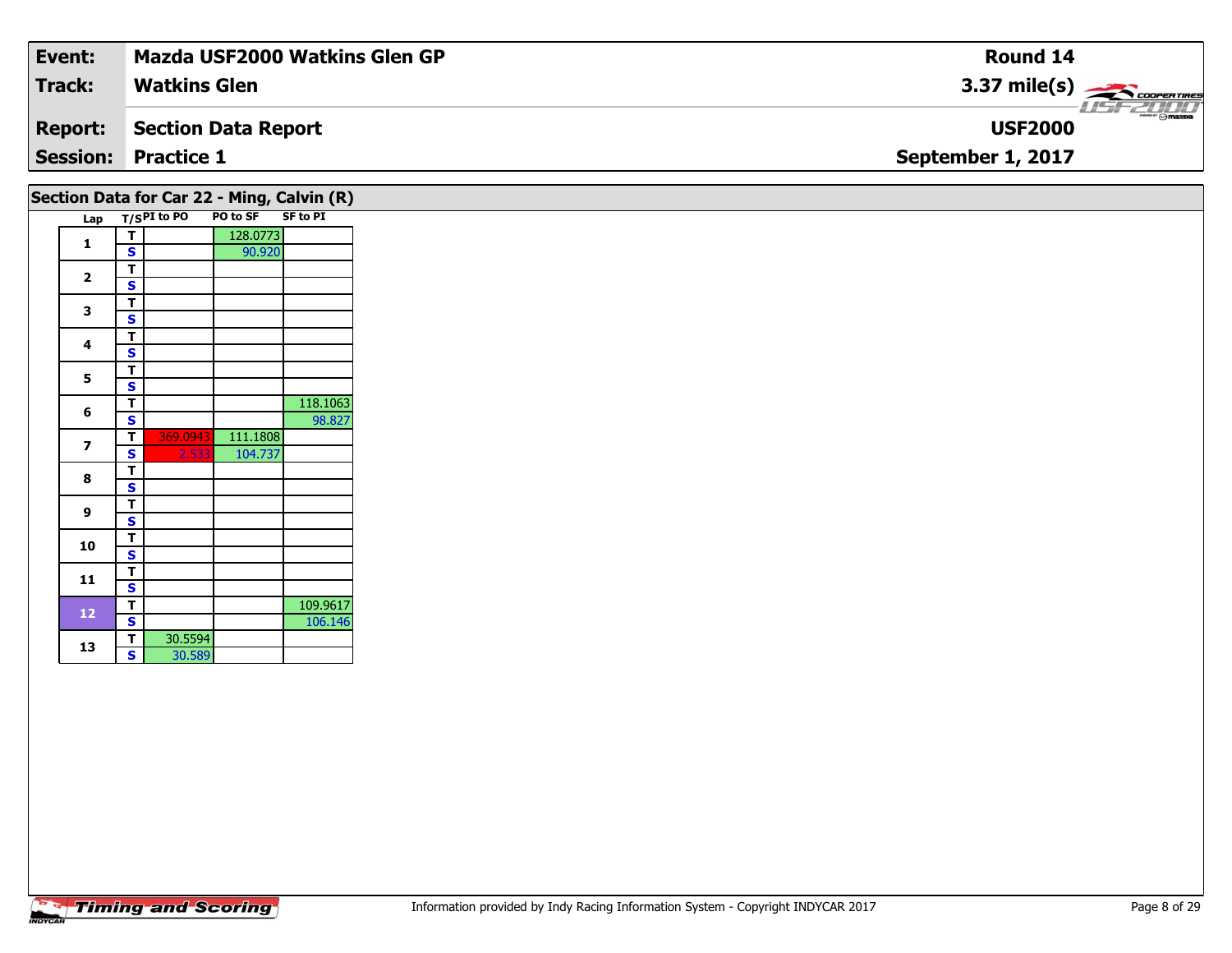| Event:          |    |                     |                                       |                 | Mazda USF2000 Watkins Glen GP |                 |          |                 |                 | <b>Round 14</b> |                  |            |            |                   |            |                                |  |
|-----------------|----|---------------------|---------------------------------------|-----------------|-------------------------------|-----------------|----------|-----------------|-----------------|-----------------|------------------|------------|------------|-------------------|------------|--------------------------------|--|
| Track:          |    | <b>Watkins Glen</b> |                                       |                 |                               |                 |          |                 |                 |                 |                  |            |            |                   |            | 3.37 mile(s)<br><b>HSFZHIT</b> |  |
| <b>Report:</b>  |    |                     | <b>Section Data Report</b>            |                 |                               |                 |          |                 |                 |                 |                  |            |            | <b>USF2000</b>    |            |                                |  |
| <b>Session:</b> |    | <b>Practice 1</b>   |                                       |                 |                               |                 |          |                 |                 |                 |                  |            |            | September 1, 2017 |            |                                |  |
|                 |    |                     |                                       |                 |                               |                 |          |                 |                 |                 |                  |            |            |                   |            |                                |  |
|                 |    |                     | Section Data for Car 23 - Kohl, Lucas |                 |                               |                 |          |                 |                 |                 |                  |            |            |                   |            |                                |  |
|                 |    | Lap $T/SSF$ to I1   | <b>I1 to I2</b>                       | <b>I2 to I3</b> | <b>I3 to I4</b>               | <b>I4 to I5</b> | I5 to 16 | <b>16 to 17</b> | <b>I7 to I8</b> | <b>I8 to I9</b> | <b>I9 to I10</b> | I10 to I11 | I11 to I12 | I12 to I13        | I 13 to SF | Lap                            |  |
|                 |    | 3.7722              | 10.0951                               | 7.6824          | 7.1078                        | 5.1653          | 11.1921  | 5.1191          | 13.4713         | 10.4100         | 15.8960          | 11.2754    | 8.6866     | 6.8885            | 3.8796     | 120.6414                       |  |
| 1               | S  | 127.608             | 89.287                                | 117.506         | 127.197                       | 137.280         | 96.253   | 98.295          | 98.543          | 86.652          | 96.165           | 82.904     | 101.332    | 89.972            | 117.046    | 100.562                        |  |
|                 |    | 3.7112              | 9.8834                                | 7.2870          | 6.7514                        | 5.0490          | 10.8500  | 4.9107          | 13.0168         | 10.2230         | 15.4710          | 10.7984    | 8.2634     | 6.6857            | 3.8281     | 116.7291                       |  |
| $\mathbf{2}$    | S  | 129.706             | 91.200                                | 123.882         | 133.912                       | 140.442         | 99.288   | 102.466         | 101.984         | 88.237          | 98.807           | 86.566     | 106.521    | 92.701            | 118.620    | 103.933                        |  |
| 3               |    | 3.6809              | 9.3827                                | 7.1711          | 6.7188                        | 5.0335          | 10.5563  | 4.7205          | 12.7388         | 9.9088          | 15.4692          | 10.8196    | 7.9622     | 6.3840            | 3.7757     | 114.3221                       |  |
|                 | S. | 130.773             | 96.067                                | 125.884         | 134.561                       | 140.874         | 102.050  | 106.595         | 104.209         | 91.035          | 98.818           | 86.396     | 110.551    | 97.082            | 120.267    | 106.121                        |  |

**<sup>T</sup>** 3.6607 9.1516 7.1505 6.7095 5.0450 10.4950 4.6244 12.5795 9.6997 15.2305 10.5788 7.9131 6.3132 3.7517 112.9032 **<sup>S</sup>** 131.495 98.492 126.247 134.748 140.553 102.646 108.810 105.529 92.997 100.367 88.363 111.237 98.171 121.036 107.455

**<sup>T</sup>** 3.6561 9.7949 7.3546 6.7653 5.0626 10.4572 4.6533 13.0151 9.8912 15.1435 10.6300 7.6902 6.2420 3.7358 114.0918 **<sup>S</sup>** 131.660 92.024 122.743 133.636 140.065 103.017 108.134 101.997 91.197 100.943 87.937 114.461 99.291 121.551 106.335

6 | T | 3.6773| 9.5735| 7.1632| 6.7087| 5.0371| 10.4253| 4.6115| 12.5335| 9.7415 15.5971| 10.7939| 7.6431| 6.0900| 3.7263| 113.3220<br>| S | 130.901| 94.152| 126.023| 134.764| 140.774| 103.333| 109.115| 105.916| 92.598 98.008

**<sup>T</sup>** 8.3592 7.1779 5.1884 10.7219 4.6687 12.7729 9.7399 15.2839 10.7937 8.7339 479.0630 **<sup>S</sup>** 107.992 125.955 136.669 100.474 107.778 103.931 92.613 100.016 86.604 100.783 25.324

8 T 3.6719 9.6096 7.1515 6.6542 4.9547 10.3273 4.5425 12.5177 9.5172 15.0611 10.6112 7.9422 6.2169 3.7345 112.5125<br>8 S 131.094 93.798 126.229 135.868 143.115 104.313 110.772 106.050 94.781 101.496 88.093 110.829 99.692 121

11.5698 12.6209 12.6176 12.6209 12.6209 12.7930 12.2930 12.2930 14.3809 12.2930 14.9094 10.5375 12.8279 12.620<br>S 133.062 99.562 127.672 135.962 142.034 107.303 114.858 107.988 94.981 102.528 88.709 112.447 102.937 123.394

0 | T | 3.6197| 9.0645| 7.0900| 6.6638| 4.9890| 9.8646| 4.3640| 12.3137| 9.4417| 14.8135| 10.5210| 7.5180| 6.0040| 3.6907| 109.9582<br>| S | 132.984| 99.439| 127.324| 135.672| 142.131| 109.206| 115.303| 107.807| 95.538| 103.1

**<sup>T</sup>** 3.6002 8.8565 7.0400 6.6229 4.9827 9.8474 4.3623 12.2541 9.4432 14.7557 10.3147 7.5200 5.8496 3.6474 109.0967 **<sup>S</sup>** 133.705 101.774 128.228 136.510 142.311 109.397 115.348 108.331 95.523 103.596 90.625 117.051 105.951 124.497 111.204

**<sup>T</sup>** 3.5886 8.8788 7.0097 6.5982 4.9514 9.9702 4.3586 12.2328 9.4941 14.7672 10.4140 7.4594 5.9014 3.6525 109.2769 **<sup>S</sup>** 134.137 101.519 128.783 137.021 143.210 108.049 115.446 108.520 95.011 103.516 89.761 118.002 105.021 124.323 111.021

**T** 7.7949

## **Timing and Scoring**

**4**

**5**

**6**

**7**

**8**

**9**

**10**

**11**

**12**

**13**

107.45

109.723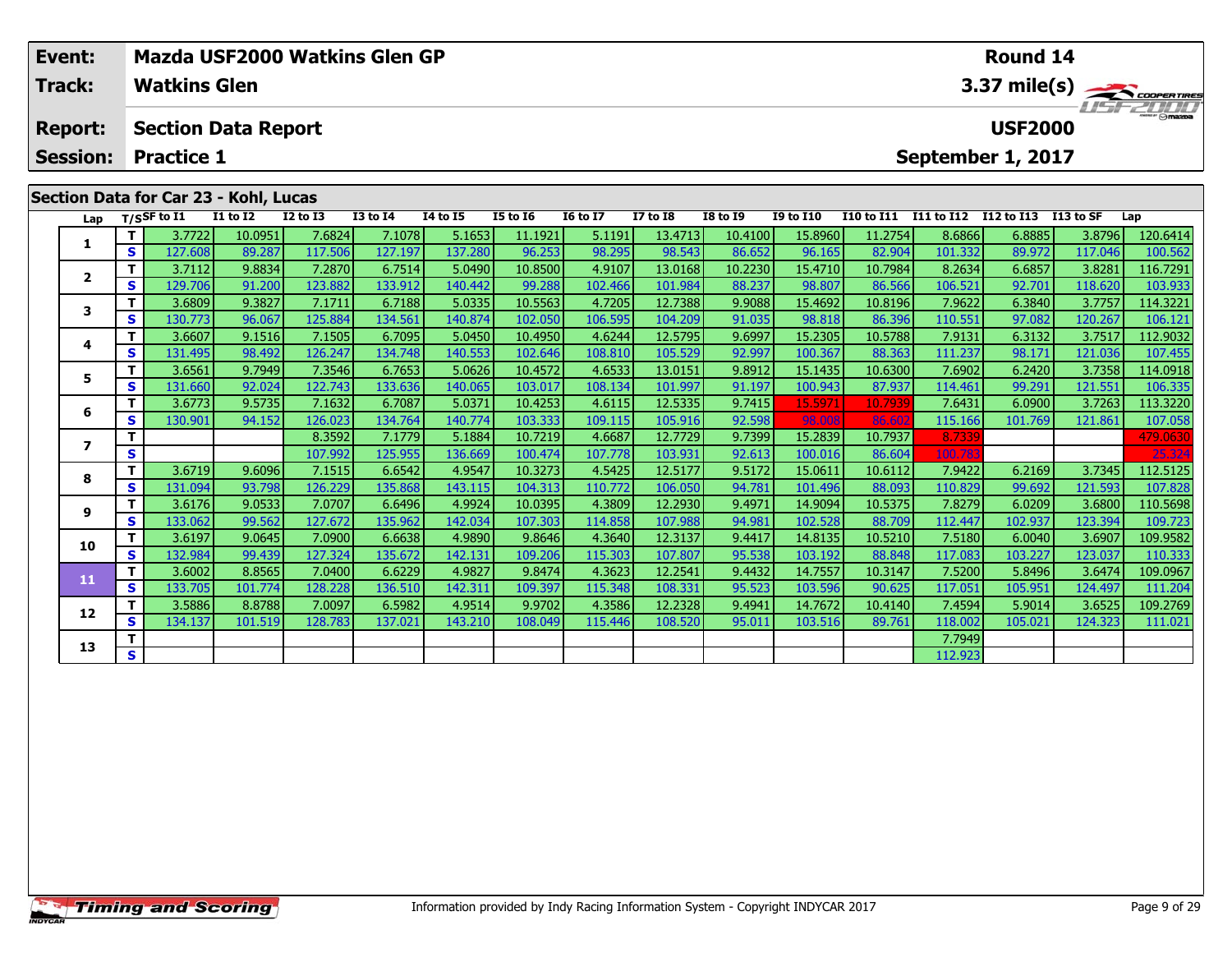| Event:                                | Mazda USF2000 Watkins Glen GP | <b>Round 14</b>                    |  |  |  |  |  |  |  |  |
|---------------------------------------|-------------------------------|------------------------------------|--|--|--|--|--|--|--|--|
| <b>Track:</b>                         | <b>Watkins Glen</b>           | $3.37 \text{ mile(s)}$             |  |  |  |  |  |  |  |  |
| <b>Report:</b>                        | Section Data Report           | <b>LISE CLIP</b><br><b>USF2000</b> |  |  |  |  |  |  |  |  |
|                                       | <b>Session: Practice 1</b>    | September 1, 2017                  |  |  |  |  |  |  |  |  |
| Section Data for Car 23 - Kohl, Lucas |                               |                                    |  |  |  |  |  |  |  |  |

| Lap                     |                         |          | T/SPI to PO PO to SF | <b>SF to PI</b> |
|-------------------------|-------------------------|----------|----------------------|-----------------|
|                         | T                       |          | 128.9811             |                 |
| 1                       | S                       |          | 90.283               |                 |
|                         | T                       |          |                      |                 |
| $\overline{\mathbf{2}}$ | S                       |          |                      |                 |
|                         | T                       |          |                      |                 |
| 3                       | S                       |          |                      |                 |
|                         | т                       |          |                      |                 |
| 4                       | S                       |          |                      |                 |
| 5                       | T                       |          |                      |                 |
|                         | S                       |          |                      |                 |
|                         | т                       |          |                      | 115.7366        |
| 6                       | S                       |          |                      | 100.850         |
|                         | Т                       | 362.7684 | 114.3142             |                 |
| 7                       | S                       | 2.577    | 101.866              |                 |
| 8                       | T                       |          |                      |                 |
|                         | S                       |          |                      |                 |
| 9                       | т                       |          |                      |                 |
|                         | S                       |          |                      |                 |
| 10                      | T                       |          |                      |                 |
|                         | S                       |          |                      |                 |
| 11                      | T                       |          |                      |                 |
|                         | S                       |          |                      |                 |
| 12                      | Т                       |          |                      | 108.8038        |
|                         | S                       |          |                      | 107.276         |
| 13                      | T                       |          |                      |                 |
|                         | $\overline{\mathbf{s}}$ |          |                      |                 |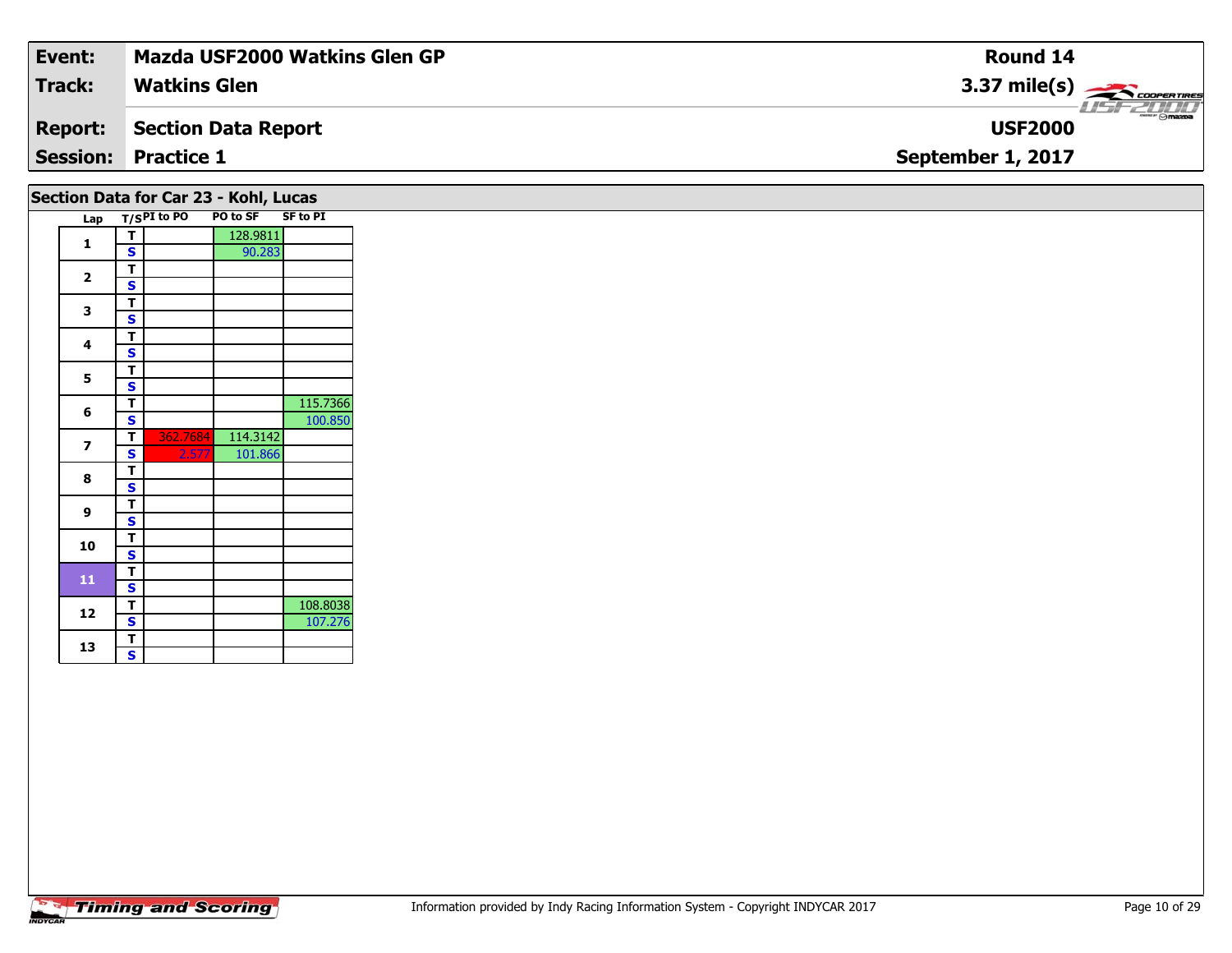| Event:                               |     |                     |                            | Mazda USF2000 Watkins Glen GP              |                 |          |                 |                 |          | Round 14        |                  |              |            |                |            |                  |  |  |  |
|--------------------------------------|-----|---------------------|----------------------------|--------------------------------------------|-----------------|----------|-----------------|-----------------|----------|-----------------|------------------|--------------|------------|----------------|------------|------------------|--|--|--|
| <b>Track:</b>                        |     | <b>Watkins Glen</b> |                            |                                            |                 |          |                 |                 |          |                 |                  | 3.37 mile(s) |            |                |            |                  |  |  |  |
| <b>Report:</b>                       |     | <b>Practice 1</b>   | <b>Section Data Report</b> |                                            |                 |          |                 |                 |          |                 |                  |              |            | <b>USF2000</b> |            | <b>LIST ZOOD</b> |  |  |  |
| <b>Session:</b><br>September 1, 2017 |     |                     |                            |                                            |                 |          |                 |                 |          |                 |                  |              |            |                |            |                  |  |  |  |
|                                      |     |                     |                            | Section Data for Car 3 - Askew, Oliver (R) |                 |          |                 |                 |          |                 |                  |              |            |                |            |                  |  |  |  |
|                                      |     | Lap T/SSF to I1     | <b>I1 to I2</b>            | $I2$ to $I3$                               | <b>I3 to I4</b> | 14 to 15 | <b>I5 to I6</b> | <b>16 to 17</b> | I7 to I8 | <b>I8 to I9</b> | <b>I9 to I10</b> | I10 to I11   | I11 to I12 | I12 to I13     | I 13 to SF | Lap              |  |  |  |
|                                      |     |                     |                            | 7.4745                                     | 6.8648          | 5.1196   | 10.5931         | 4.8203          | 13.2259  | 9.9131          | 15.6671          | 10.9415      | 9.2227     |                |            | 166.0607         |  |  |  |
|                                      | S.  |                     |                            | 120.774                                    | 131.700         | 138.505  | 101.696         | 104.388         | 100.371  | 90.995          | 97.570           | 85.434       | 95.441     |                |            | 73.058           |  |  |  |
| $\overline{2}$                       |     | 3.6833              | 9.6668                     | 7.1948                                     | 6.7268          | 5.0513   | 10.0047         | 4.6205          | 12.7393  | 9.6830          | 15.4612          | 10.7620      | 8.2230     | 6.2180         | 3.7498     | 113.7845         |  |  |  |
|                                      | s l | 130.688             | 93.243                     | 125.469                                    | 134.401         | 140.378  | 107.677         | 108.902         | 104.205  | 93.158          | 98.869           | 86.859       | 107.045    | 99.674         | 121.097    | 106.623          |  |  |  |
| 3                                    |     | 3.6498              | 9.2606                     | 7.1259                                     | 6.6941          | 5.0155   | 10.8127         | 5.0508          | 13.0899  | 10.0715         | 15.6387          | 10.6433      | 7.8617     | 6.0148         | 3.7184     | 114.6477         |  |  |  |
|                                      | s l | 131.888             | 97.333                     | 126.683                                    | 135.058         | 141.380  | 99.630          | 99.624          | 101.414  | 89.564          | 97.747           | 87.827       | 111.964    | 103.041        | 122.120    | 105.820          |  |  |  |
|                                      | тI  | 3.67031             | 93212                      | 7 1 1 7 7 1                                | 6.6701          | 5.02431  | 98374           | 44869           | 125480   | 96269           | 15 2470          | 10.5657      | 8 0491     | 6.2951         | 37418      | 1122015          |  |  |  |

### **4 <sup>T</sup>** 3.6703 9.3212 7.1177 6.6701 5.0243 9.8374 4.4869 12.5480 9.6269 15.2470 10.5657 8.0491 6.2951 3.7418 112.2015 **<sup>S</sup>** 131.151 96.700 126.829 135.544 141.132 109.508 112.145 105.794 93.701 100.258 88.472 109.357 98.453 121.356 108.127108.127 **5 <sup>T</sup>** 3.6235 9.0363 7.0703 6.6303 4.9947 9.7750 4.4524 12.4700 9.4712 15.0495 10.4666 7.6698 5.8870 3.6873 110.2839 **<sup>S</sup>** 132.845 99.749 127.679 136.357 141.969 110.207 113.014 106.455 95.241 101.574 89.310 114.765 105.278 123.150 110.007**6**6 | T | 3.6750| 10.0534| 7.3697| 6.7324| 5.3420| 10.0726| 4.5468| 12.7182| 9.5574| 15.1986| 10.4971| 7.6533| 5.8978| 3.6798| 112.9941<br>| S | 130.983| 89.658| 122.492| 134.290| 132.739| 106.951| 110.667| 104.378| 94.382| 100 **7T 7** 7 7 7 7 8 7 7 8 7 8 7 8 8 8 9 10.1146 1.240 12.6164 12.6164 15.0496 10.5033 8.5295 201 108.9463 101.573 1<br>T S 122.361 133.007 139.511 106.507 108.820 105.220 95.083 101.573 88.998 103.198 103.198 103.198 24.813 **8**8 T 3.5921 9.3274 7.2090 6.6942 5.0151 9.6151 4.3984 12.2916 9.5321 15.0224 10.4206 7.6008 5.7818 3.6437 110.1443<br>8 S 314.006 96.636 125.222 135.056 141.391 112.040 114.401 108.001 94.632 101.757 89.704 115.807 107.194 124 **9**108.7346 | 11 | 3.5762 | 8.8683 | 7.0376 | 6.6358 | 4.9704 | 9.3681 | 4.3676 | 12.2447 | 9.4703 | 14.9933 | 10<br>S | 134.602 | 101.639 | 128.272 | 136.244 | 142.663 | 114.994 | 115.208 | 108.414 | 95.250 | 101.955 | 90.664 111.574 **10**0 T 3.5540 8.8215 7.0166 6.6102 4.9590 11.9964 5.2021 12.7800 9.3427 14.8146 10.2958 7.4868 5.6597 3.6000 112.1394<br>S 135.443 102.178 128.656 136.772 142.991 89.800 96.727 103.873 96.551 103.184 90.792 117.571 109.506 126.1 **11 <sup>T</sup>** 3.5455 8.8202 7.0124 6.5740 4.9300 10.2047 5.2427 12.7232 9.7743 16.6566 10.7101 7.4562 5.6404 3.5893 112.8796 **<sup>S</sup>** 135.767 102.193 128.733 137.525 143.832 105.566 95.978 104.337 92.287 91.774 87.280 118.053 109.881 126.512 107.477**12**2 T 3.5547 8.7619 7.0168 6.6143 4.9760 9.2320 4.4266 12.1983 9.6268 14.9878 10.4642 7.4222 5.5749 3.5856 108.4421<br>2 S 135.416 102.873 128.652 136.687 142.502 116.689 113.672 108.827 93.701 101.992 89.331 118.594 111.172 12 111.875 **13T** 8.7021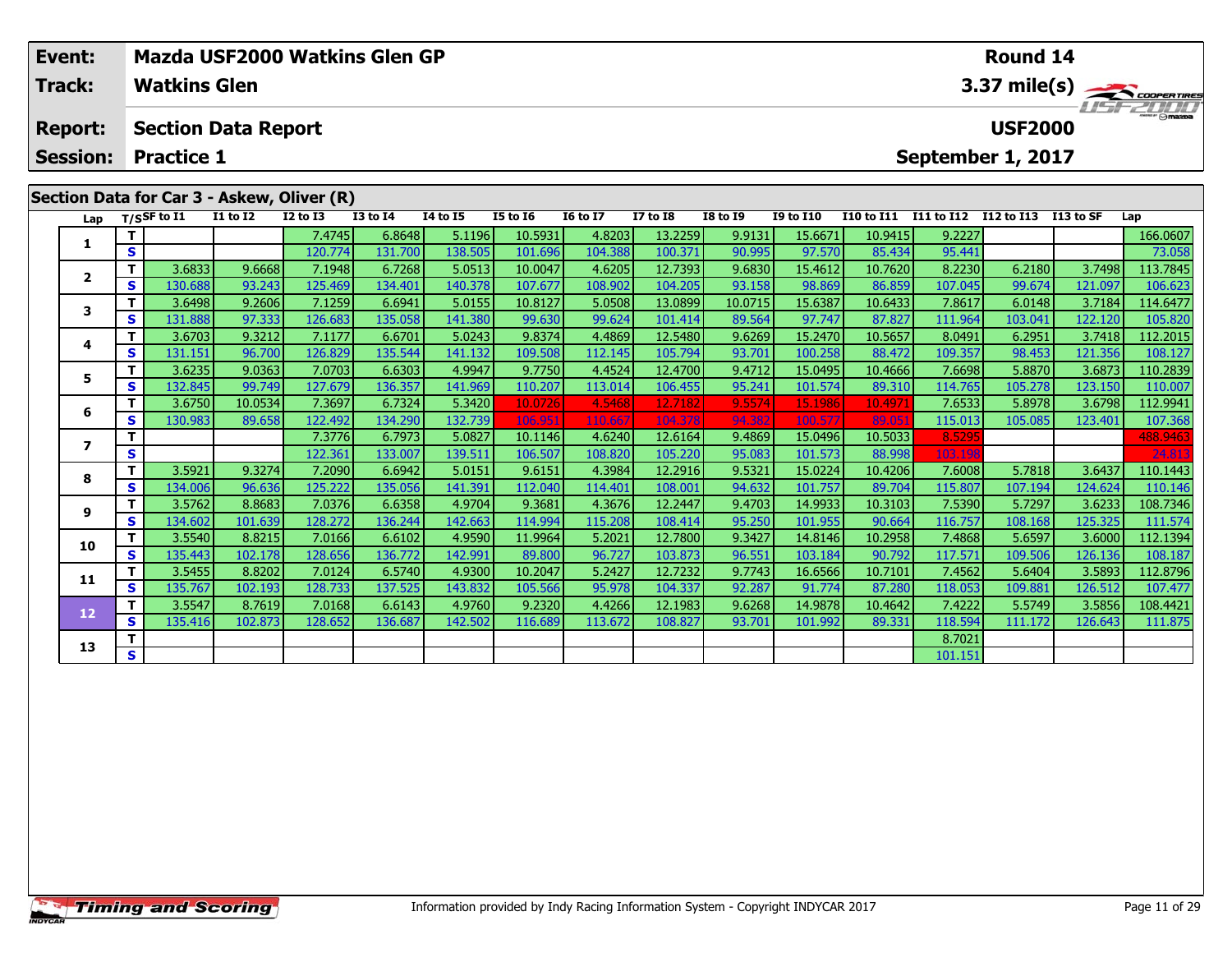| Event:          | <b>Mazda USF2000 Watkins Glen GP</b> | <b>Round 14</b>        |
|-----------------|--------------------------------------|------------------------|
| Track:          | <b>Watkins Glen</b>                  | $3.37 \text{ mile(s)}$ |
| <b>Report:</b>  | Section Data Report                  | <b>USF2000</b>         |
| <b>Session:</b> | <b>Practice 1</b>                    | September 1, 2017      |
|                 |                                      |                        |

|                         |   | Section Data for Car 3 - Askew, Oliver (R) |          |                 |
|-------------------------|---|--------------------------------------------|----------|-----------------|
| Lap                     |   | T/SPI to PO                                | PO to SF | <b>SF to PI</b> |
| 1                       | т | 49.9757                                    | 113.3919 |                 |
|                         | Ś | 18.705                                     | 102.695  |                 |
| $\overline{\mathbf{2}}$ | т |                                            |          |                 |
|                         | S |                                            |          |                 |
| 3                       | T |                                            |          |                 |
|                         | S |                                            |          |                 |
| 4                       | т |                                            |          |                 |
|                         | S |                                            |          |                 |
| 5                       | т |                                            |          |                 |
|                         | Ś |                                            |          |                 |
|                         | т |                                            |          | 116.6372        |
| 6                       | S |                                            |          | 100.071         |
| 7                       | T | 375.7191                                   | 109.3795 |                 |
|                         | S | 2.488                                      | 106.462  |                 |
| 8                       | т |                                            |          |                 |
|                         | S |                                            |          |                 |
| 9                       | т |                                            |          |                 |
|                         | Ś |                                            |          |                 |
| 10                      | т |                                            |          |                 |
|                         | S |                                            |          |                 |
| 11                      | T |                                            |          |                 |
|                         | S |                                            |          |                 |
| 12                      | т |                                            |          | 112.0559        |
|                         | S |                                            |          | 104.163         |
| 13                      | т |                                            |          |                 |
|                         | S |                                            |          |                 |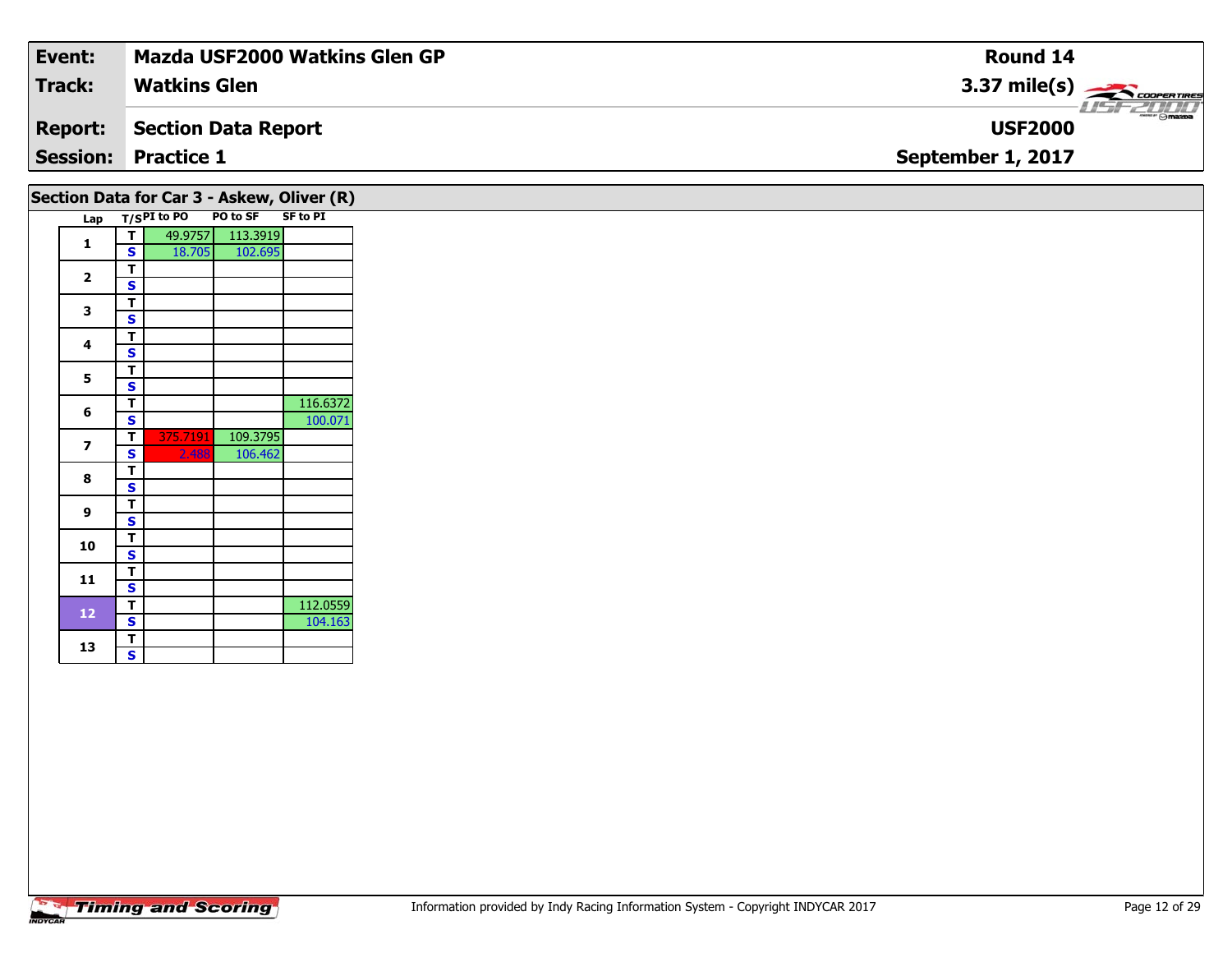|  | Event:<br>Track:                                              |     | Mazda USF2000 Watkins Glen GP<br><b>Watkins Glen</b> |                            |              |              |          |                 |          |                 |                 |                  |                   | Round 14<br>3.37 mile(s) $\rightarrow$ COOPER TIRES |                                     |           |            |  |  |
|--|---------------------------------------------------------------|-----|------------------------------------------------------|----------------------------|--------------|--------------|----------|-----------------|----------|-----------------|-----------------|------------------|-------------------|-----------------------------------------------------|-------------------------------------|-----------|------------|--|--|
|  | <b>Report:</b><br><b>Session:</b>                             |     | <b>Practice 1</b>                                    | <b>Section Data Report</b> |              |              |          |                 |          |                 |                 |                  |                   |                                                     | <b>USF2000</b><br>September 1, 2017 |           | 1157721111 |  |  |
|  | Section Data for Car 72 - Holden, Zach (R)<br>Lap T/SSF to I1 |     |                                                      |                            |              |              |          |                 |          |                 |                 |                  |                   |                                                     |                                     |           |            |  |  |
|  |                                                               |     |                                                      | <b>I1 to I2</b>            | $I2$ to $I3$ | $I3$ to $I4$ | 14 to 15 | <b>I5 to I6</b> | 16 to 17 | <b>I7 to I8</b> | <b>I8 to I9</b> | <b>I9 to I10</b> | <b>I10 to I11</b> | <b>I11 to I12</b>                                   | I12 to I13                          | I13 to SF | Lap        |  |  |
|  | 1                                                             |     |                                                      |                            | 9.6774       | 7.8380       | 5.4029   | 11.1508         | 5.1055   | 14.1032         | 10.6492         | 15.9737          | 11.6593           | 9.3175                                              |                                     |           | 199.8748   |  |  |
|  |                                                               | S.  |                                                      |                            | 93.282       | 115.347      | 131.243  | 96.609          | 98.557   | 94.128          | 84.705          | 95.697           | 80.174            | 94.470                                              |                                     |           | 60.698     |  |  |
|  | $\overline{2}$                                                |     | 3.8113                                               | 9.7809                     | 7.2962       | 6.8375       | 5.0581   | 10.2698         | 4.6031   | 13.0529         | 10.1722         | 15.5301          | 11.1483           | 8.4410                                              | 6.4617                              | 3.8275    | 116.2906   |  |  |
|  |                                                               | s l | 126.299                                              | 92.155                     | 123.726      | 132.225      | 140.189  | 104.897         | 109.314  | 101.702         | 88.678          | 98.431           | 83.849            | 104.280                                             | 95.915                              | 118.639   | 104.325    |  |  |
|  |                                                               |     | 3.6629                                               | 9.6001                     | 7.1924       | 6.7097       | 5.0451   | 10.1710         | 4.5287   | 12.8848         | 10.0859         | 15.5885          | 10.9905           | 7.9492                                              | 6.0675                              | 3.7294    | 114.2057   |  |  |
|  | 3                                                             | s l | 131.416                                              | 93.891                     | 125.511      | 134.744      | 140.550  | 105.916         | 111.110  | 103.028         | 89.436          | 98.062           | 85.053            | 110.732                                             | 102.146                             | 121.760   | 106.229    |  |  |
|  | 4                                                             |     | 3.6376                                               | 9.4876                     | 7.1498       | 6.6893       | 5.0763   | 11.2766         | 4.7473   | 13.7571         | 11.1852         | 16.7266          | 12.0469           | 7.6551                                              | 5.8918                              | 3.6835    | 119.0107   |  |  |
|  |                                                               | s l | 132.330                                              | 95.004                     | 126.259      | 135.155      | 139,687  | 95.532          | 105.993  | 96.496          | 80.646          | 91.390           | 77.594            | 114.986                                             | 105.192                             | 123.2771  | 101.940    |  |  |

5 | T | 3.6336| 9.5079| 7.4188| 6.7229| 5.0113| 9.8494| 4.4090| 12.6843| 9.8758| 15.3051 11.2101| 7.9721| 5.9974| 3.7030| 113.3007<br>| S | 132.476| 94.802| 121.681| 134.479| 141.498| 109.374| 114.126| 104.657| 91.339| 99.878

**<sup>T</sup>** 7.5639 6.9458 5.1233 10.4032 4.6299 13.0197 10.3114 15.6639 10.8496 9.9578 508.3251 **<sup>S</sup>** 119.347 130.164 138.405 103.552 108.681 101.961 87.480 97.590 86.157 88.396 23.867

7 | T | 3.6210| 16.0405| 9.2309| 7.2634| 5.4332| 10.3537| 4.4818| 12.6574| 9.8175| 15.1038| 10.7141| 7.6280| 5.8010| 3.6537| 121.8000<br>7 | S | 132.937| 56.193| 97.794| 124.472| 130.511| 104.047| 112.272| 104.879| 91.881| 10

**<sup>T</sup>** 3.5889 9.1161 7.1220 6.6596 4.9851 9.8278 4.5159 12.6872 9.7011 15.4820 10.6532 7.6138 5.9189 3.6577 111.5293 **<sup>S</sup>** 134.126 98.876 126.752 135.758 142.242 109.615 111.424 104.633 92.984 98.736 87.746 115.609 104.711 124.147 108.779

**<sup>T</sup>** 3.5843 9.0004 7.1149 6.6713 4.9998 9.7588 4.3181 12.3857 9.6519 15.0582 10.5082 7.5494 5.7463 3.6338 109.9811 **<sup>S</sup>** 134.298 100.147 126.878 135.519 141.824 110.390 116.529 107.180 93.458 101.515 88.957 116.596 107.856 124.963 110.310

0 T 3.5472 8.9972 7.0357 6.5649 4.9385 9.5315 4.2918 12.1760 9.5882 14.8874 10.4395 7.5102 5.6995 3.5913 108.7989<br>S 135.702 100.183 128.307 137.716 143.584 113.022 117.243 109.026 94.079 102.680 89.542 117.204 108.742 126.

**<sup>T</sup>** 3.5659 9.0256 7.1209 6.6724 5.0009 9.4306 4.2789 12.2189 9.5967 14.8637 10.3893 7.5049 5.6564 3.6046 108.9297 **<sup>S</sup>** 134.991 99.867 126.772 135.497 141.793 114.232 117.596 108.643 93.995 102.844 89.975 117.287 109.570 125.975 111.375

**<sup>T</sup>** 7.6799 **<sup>S</sup>** 114.614

**5**

**6**

**7**

**8**

**9**

**10**

**11**

**12**

101.940

99.606

108.779

110.310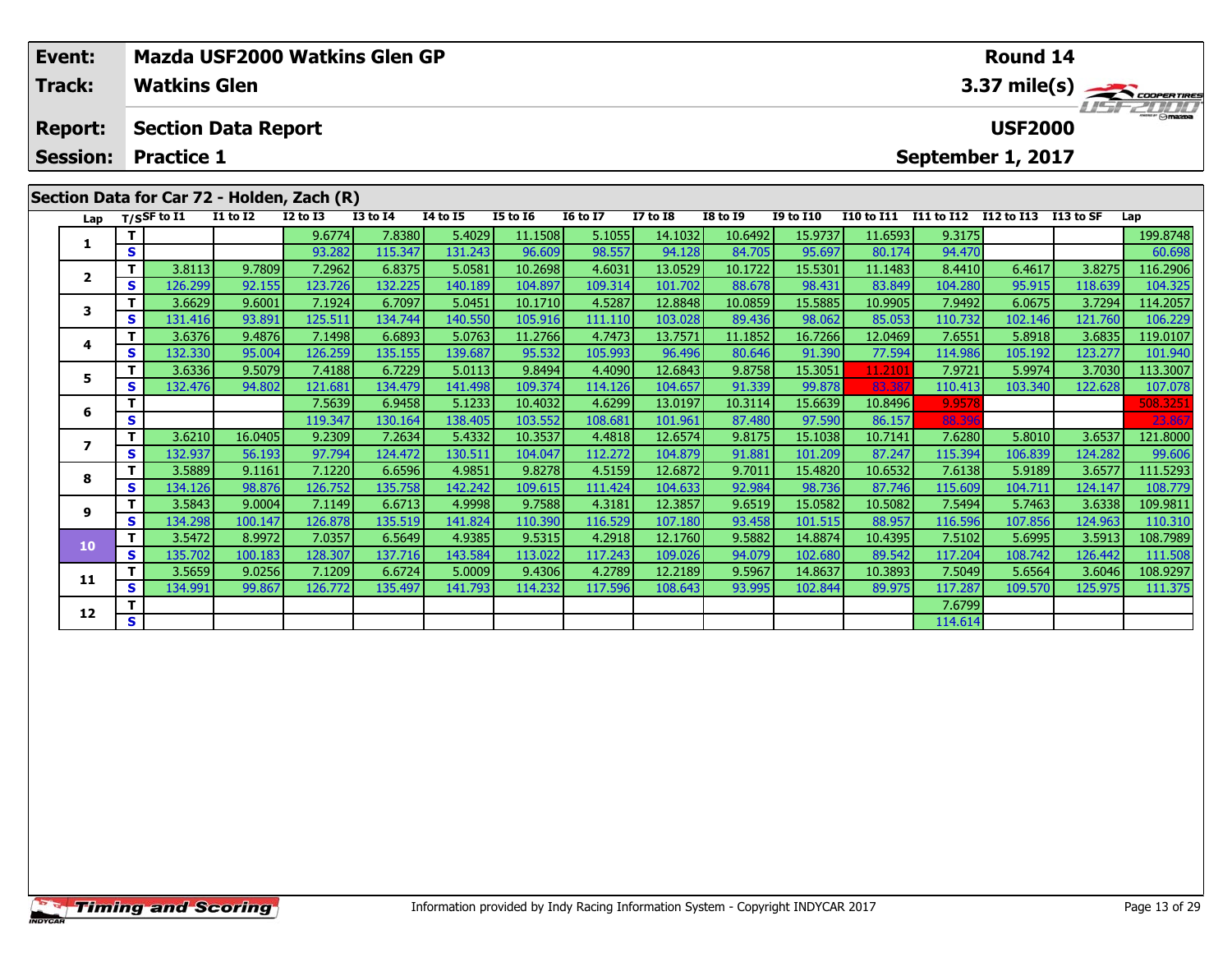| Event:         | <b>Mazda USF2000 Watkins Glen GP</b> | Round 14                                    |
|----------------|--------------------------------------|---------------------------------------------|
| Track:         | <b>Watkins Glen</b>                  | $3.37 \text{ mile(s)}$                      |
| <b>Report:</b> | Section Data Report                  | $\overline{\Theta}$ mazoa<br><b>USF2000</b> |
|                | <b>Session: Practice 1</b>           | September 1, 2017                           |
|                |                                      |                                             |

|              |   |             |          | Section Data for Car 72 - Holden, Zach (R) |
|--------------|---|-------------|----------|--------------------------------------------|
| Lap          |   | T/SPI to PO | PO to SF | <b>SF to PI</b>                            |
| 1            | т | 73.2204     | 122.7813 |                                            |
|              | S | 12.767      | 94.842   |                                            |
| $\mathbf{2}$ | т |             |          |                                            |
|              | S |             |          |                                            |
| 3            | т |             |          |                                            |
|              | S |             |          |                                            |
| 4            | т |             |          |                                            |
|              | S |             |          |                                            |
| 5            | т |             |          | 119.5588                                   |
|              | S |             |          | 97.626                                     |
| 6            | т | 389.3663    | 112.1109 |                                            |
|              | S | 2.401       | 103.868  |                                            |
| 7            | т |             |          |                                            |
|              | S |             |          |                                            |
| 8            | т |             |          |                                            |
|              | S |             |          |                                            |
| 9            | т |             |          |                                            |
|              | S |             |          |                                            |
| 10           | т |             |          |                                            |
|              | S |             |          |                                            |
| 11           | т |             |          | 111.4453                                   |
|              | S |             |          | 104.733                                    |
| 12           | т |             |          |                                            |
|              | S |             |          |                                            |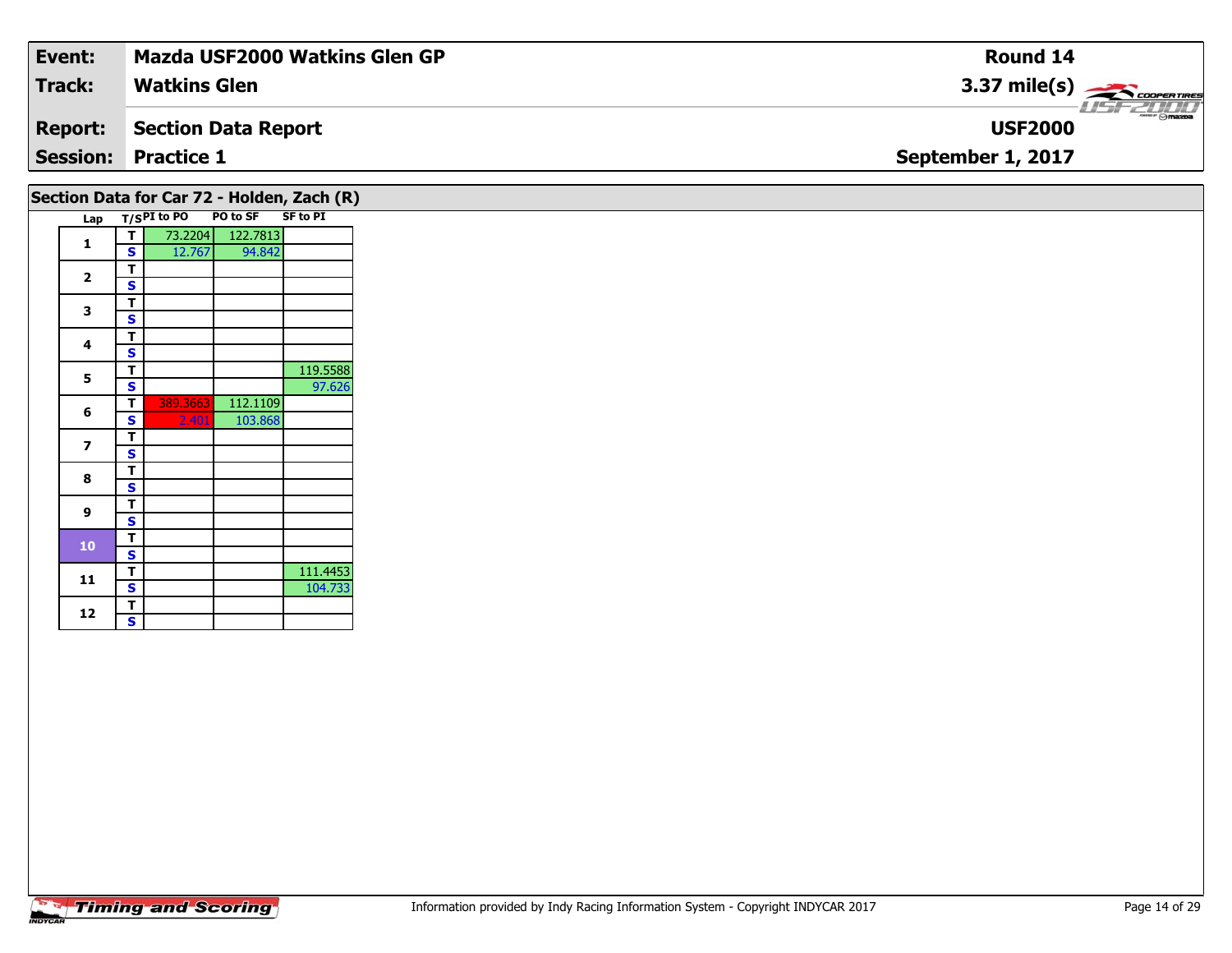|  | Event:          |    |                       |                            | Mazda USF2000 Watkins Glen GP                |                 |                 |                 |                 | <b>Round 14</b> |                 |                        |                       |        |                      |         |          |
|--|-----------------|----|-----------------------|----------------------------|----------------------------------------------|-----------------|-----------------|-----------------|-----------------|-----------------|-----------------|------------------------|-----------------------|--------|----------------------|---------|----------|
|  | <b>Track:</b>   |    | <b>Watkins Glen</b>   |                            |                                              |                 |                 |                 |                 |                 |                 | $3.37 \text{ mile(s)}$ |                       |        |                      |         |          |
|  | <b>Report:</b>  |    |                       | <b>Section Data Report</b> |                                              |                 |                 |                 |                 |                 |                 |                        |                       |        | <b>USF2000</b>       |         | $H = -H$ |
|  | <b>Session:</b> |    | <b>Practice 1</b>     |                            |                                              |                 |                 |                 |                 |                 |                 |                        |                       |        | September 1, 2017    |         |          |
|  |                 |    |                       |                            | Section Data for Car 79 - Malukas, David (R) |                 |                 |                 |                 |                 |                 |                        |                       |        |                      |         |          |
|  | Lap             |    | $_{\rm T/SS}$ F to I1 | $I1$ to $I2$               | $I2$ to $I3$                                 | <b>I3 to I4</b> | <b>I4 to I5</b> | <b>I5 to 16</b> | <b>16 to 17</b> | <b>I7 to I8</b> | <b>I8 to I9</b> | <b>I9 to I10</b>       | I10 to I11 I11 to I12 |        | I12 to I13 I13 to SF |         | Lap      |
|  |                 |    |                       |                            | 8.8003                                       | 7.5567          | 5.9302          | 11.9190         | 5.4273          | 14.9118         | 11.2279         | 17.1589                | 11.9896               | 9.9464 |                      |         | 523.8465 |
|  |                 | S. |                       |                            | 102.579                                      | 119.641         | 119.573         | 90.383          | 92.713          | 89.023          | 80.340          | 89.087                 | 77.965                | 88.497 |                      |         | 23.159   |
|  |                 |    | 4.1223                | 10.1337                    | 7.4149                                       | 6.7673          | 5.5944          | 10.6305         | 4.7875          | 13.6797         | 11.7679         | 18,0064                | 11.9936               | 9.5394 | 6.6006               | 4.0544  | 125.0926 |
|  | ◢               | S. | 116.771               | 88.947                     | 121.745                                      | 133.597         | 126.750         | 101.338         | 105.103         | 97.042          | 76.653          | 84.894                 | 77.939                | 92.273 | 93.896               | 112.000 | 96.984   |

**<sup>T</sup>** 7.9360 6.9392 5.0811 10.7564 4.6856 12.9513 9.8825 15.1469 10.9700 9.5733 485.2787 **<sup>S</sup>** 113.751 130.287 139.555 100.152 107.389 102.499 91.277 100.921 85.212 91.946 25.000

**<sup>T</sup>** 3.6121 9.3889 7.1298 6.6475 4.9782 9.9589 4.4187 12.5085 9.5128 15.0794 10.6296 7.9856 6.1167 3.6767 111.6434 **<sup>S</sup>** 133.264 96.003 126.613 136.005 142.439 108.172 113.876 106.128 94.824 101.372 87.941 110.227 101.325 123.505 108.667

**<sup>T</sup>** 3.5706 9.2518 7.0795 6.6286 4.9597 9.6962 4.3099 12.2481 9.5642 14.9221 10.4501 7.4790 5.7828 3.6159 109.5585 **<sup>S</sup>** 134.813 97.426 127.513 136.392 142.971 111.103 116.750 108.384 94.315 102.441 89.451 117.693 107.175 125.582 110.735

6 | T | 3.5572| 9.0280| 7.0506| 6.6090| 4.9411| 9.6519| 4.3574| 12.3325| 9.5155| 14.8618| 10.3879| 7.4323| 5.7043| 3.6051| 109.0346<br>| S | 135.321 99.841 128.036 136.797 143.509 111.613 115.478 107.642 94.797 102.857 89.987

7 | T | 3.5338| 8.9537| 7.0147| 6.5963| 4.9249| 9.4276| 4.5119| 12.5727| 9.4840| 14.9778| 10.3359| 7.4031| 5.5981| 3.5700| 108.9045<br>7 | S | 136.217| 100.669| 128.691| 137.060| 143.981| 114.268| 111.523| 105.586| 95.112| 10

8 T | 3.5486 8.9806 7.0243 6.6066 4.9597 9.3601 4.2554 12.1735 9.3695 14.7491 10.1842 7.3965 5.6247 3.5899 107.8227<br>8 S 135.649 100.368 128.515 136.847 142.971 115.092 118.245 109.048 96.275 103.643 91.787 119.006 110.188

**<sup>T</sup>** 7.5032 **<sup>S</sup>** 117.314

## **Timing and Scoring**

**3**

**4**

**5**

**6**

**7**

**8**

**9**

108.667

111.400

112.518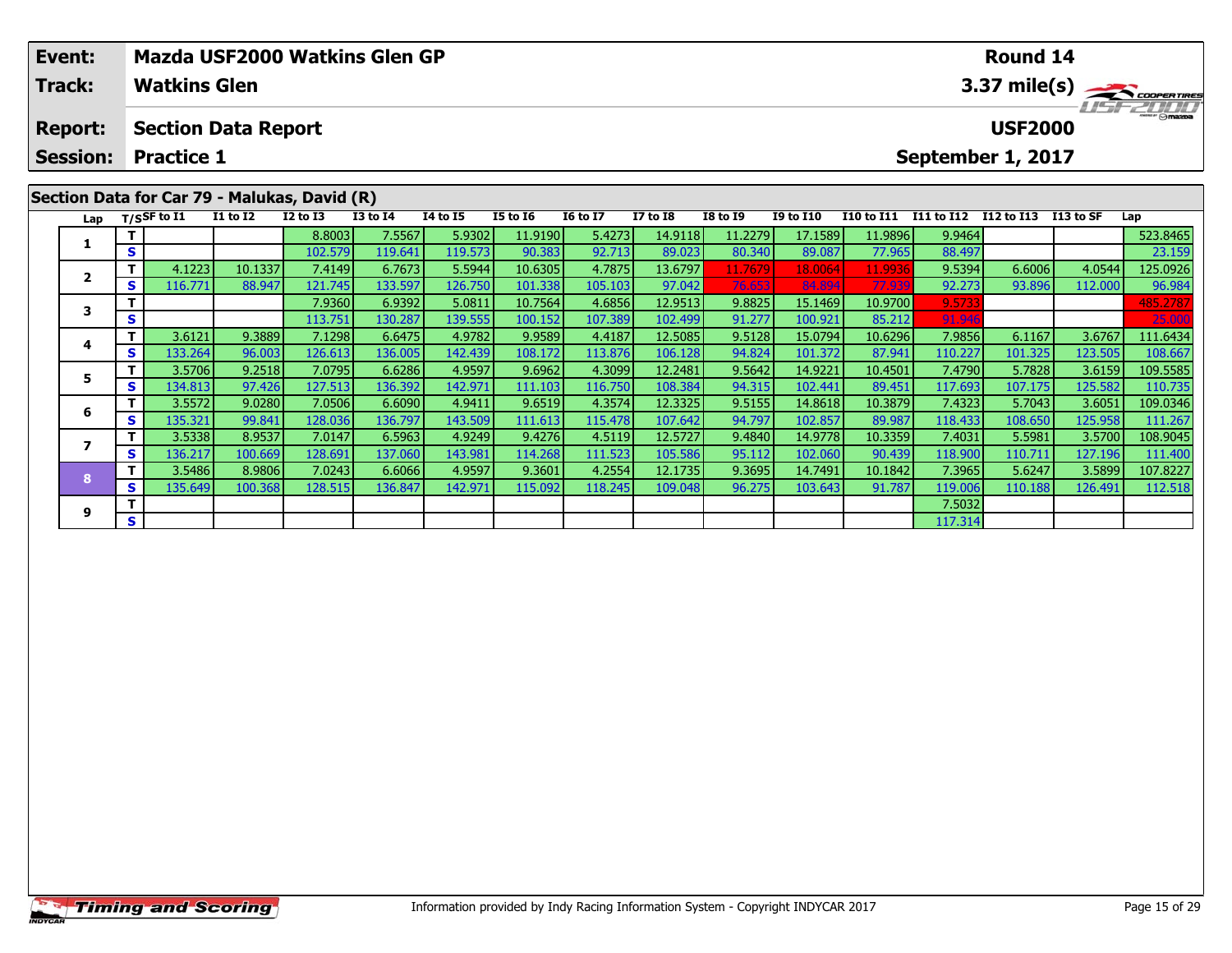| Event:         | <b>Mazda USF2000 Watkins Glen GP</b> | Round 14               |
|----------------|--------------------------------------|------------------------|
| <b>Track:</b>  | <b>Watkins Glen</b>                  | $3.37 \text{ mile(s)}$ |
| <b>Report:</b> | Section Data Report                  | <b>USF2000</b>         |
|                | <b>Session: Practice 1</b>           | September 1, 2017      |
|                |                                      |                        |

#### **Lap T/SPI to PO PO to SF SF to PI Section Data for Car 79 - Malukas, David (R)**

| Lap                     |   | 175 r 1 w r v | וטעש     | JI LU FIL |
|-------------------------|---|---------------|----------|-----------|
|                         | т | 394.8762      | 128.3838 |           |
| 1                       | S | 2.367         | 90.703   |           |
|                         | т |               |          | 124.5651  |
| $\overline{\mathbf{2}}$ | S |               |          | 93.702    |
|                         | т | 369.7082      | 113.6826 |           |
| 3                       | S | 2.528         | 102.432  |           |
| 4                       | т |               |          |           |
|                         | S |               |          |           |
| 5                       | т |               |          |           |
|                         | S |               |          |           |
| 6                       | т |               |          |           |
|                         | S |               |          |           |
| 7                       | т |               |          |           |
|                         | S |               |          |           |
| 8                       | т |               |          | 108.2384  |
|                         | S |               |          | 107.836   |
| 9                       | т |               |          |           |
|                         | S |               |          |           |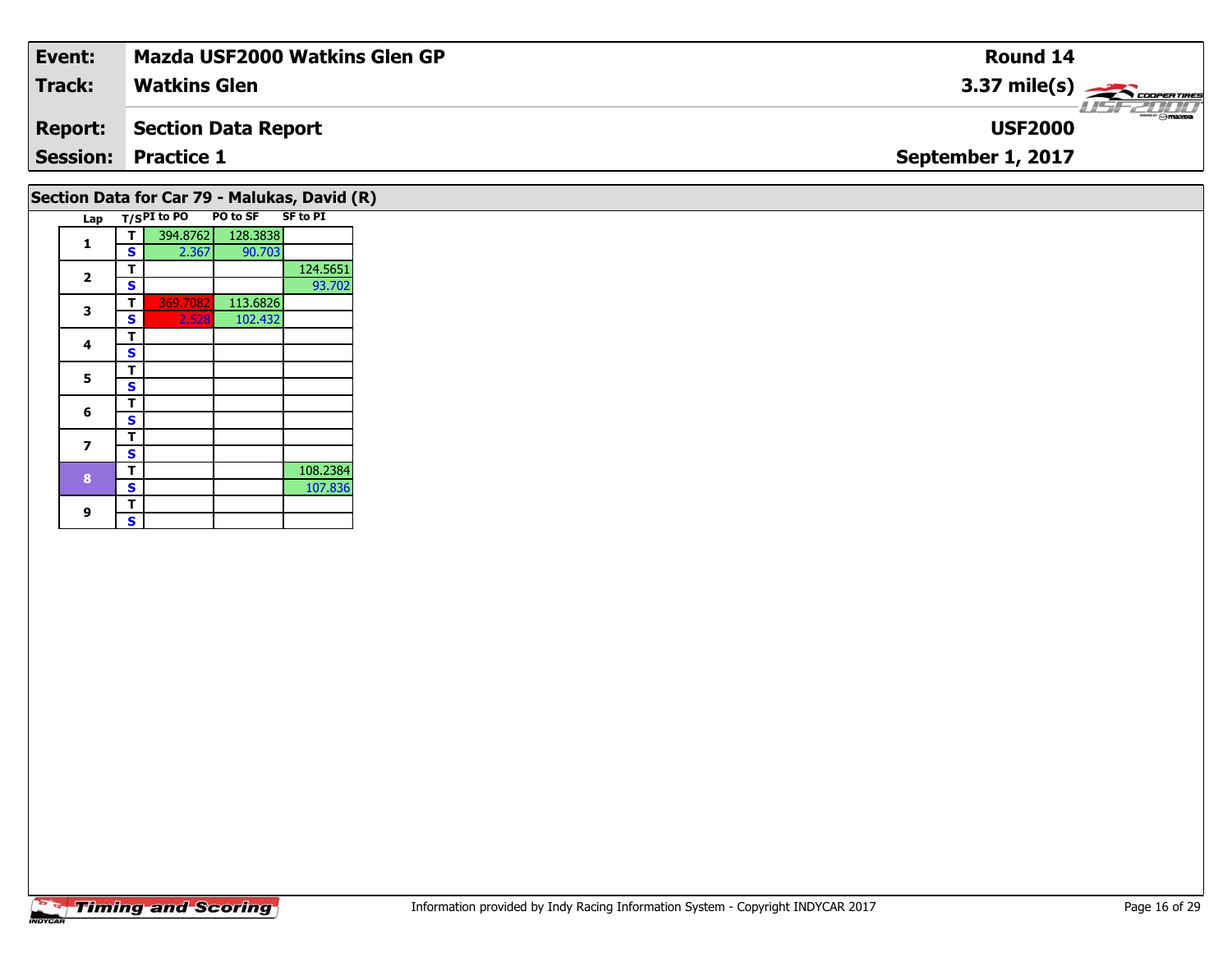|                                            | Event:                               |         |                | Mazda USF2000 Watkins Glen GP |              |                 |                 |                 | <b>Round 14</b> |              |                          |                  |            |            |                |            |                      |
|--------------------------------------------|--------------------------------------|---------|----------------|-------------------------------|--------------|-----------------|-----------------|-----------------|-----------------|--------------|--------------------------|------------------|------------|------------|----------------|------------|----------------------|
|                                            | <b>Track:</b><br><b>Watkins Glen</b> |         |                |                               |              |                 |                 |                 |                 |              | 3.37 mile(s) COOPERTIRES |                  |            |            |                |            |                      |
|                                            | <b>Report:</b>                       |         |                | <b>Section Data Report</b>    |              |                 |                 |                 |                 |              |                          |                  |            |            | <b>USF2000</b> |            | $\frac{1}{\sqrt{2}}$ |
|                                            | <b>Session:</b><br><b>Practice 1</b> |         |                |                               |              |                 |                 |                 |                 |              | September 1, 2017        |                  |            |            |                |            |                      |
| Section Data for Car 80 - Megennis, Robert |                                      |         |                |                               |              |                 |                 |                 |                 |              |                          |                  |            |            |                |            |                      |
|                                            | Lap                                  |         | $T/S$ SF to I1 | <b>I1 to I2</b>               | $I2$ to $I3$ | <b>I3 to I4</b> | <b>I4 to I5</b> | <b>I5 to 16</b> | <b>16 to 17</b> | $I7$ to $I8$ | <b>I8 to I9</b>          | <b>I9 to I10</b> | I10 to I11 | I11 to I12 | I12 to I13     | I 13 to SF | Lap                  |
|                                            |                                      |         | 3.7764         | 9.4944                        | 7.2969       | 6.8632          | 5.1625          | 10.6294         | 4.6355          | 13.0743      | 10.0556                  | 15.5943          | 11.0865    |            |                | 3.8795     | 116.2000             |
|                                            | S.                                   | 127.466 | 94.936         | 123.714                       | 131.730      | 137.354         | 101.348         | 108.550         | 101.535         | 89.706       | 98.025                   | 84.316           |            |            | 117.049        | 104.406    |                      |
|                                            |                                      |         |                |                               |              |                 |                 |                 |                 |              |                          |                  |            |            |                |            |                      |

|                         |    | 3.7764  | 9.4944  | 7.29691 | 6.8632  | 5.1625  | 10.6294 | 4.63551 | 13.07431 | 10.05561 | 15.59431 | 11.08651 |         |         | 3.8795  | 116.2000 |
|-------------------------|----|---------|---------|---------|---------|---------|---------|---------|----------|----------|----------|----------|---------|---------|---------|----------|
|                         | S. | 127.466 | 94.936  | 123.714 | 131.730 | 137.354 | 101.348 | 108.550 | 101.535  | 89.706   | 98.025   | 84.316   |         |         | 117.049 | 104.406  |
| $\overline{\mathbf{2}}$ | T. | 3.7015  | 9.2464  | 7.2261  | 6.7975  | 5.1012  | 10.3708 | 4.6553  | 13.5347  | 10.2106  | 15.6477  | 10.9136  | 7.7793  | 6.0643  | 3.7631  | 115.0121 |
|                         | s  | 130.046 | 97.483  | 124.926 | 133.003 | 139.005 | 103.876 | 108.088 | 98.081   | 88.344   | 97.691   | 85.652   | 113.150 | 102.200 | 120.669 | 105.485  |
| 3                       | т  | 3.6736  |         |         | 6.8207  | 5.1081  | 10.0902 | 4.5738  | 12.9865  | 9.8823   | 15.4311  | 10.7841  | 7.7194  | 6.0275  | 3.7206  | 113.4360 |
|                         | s  | 131.033 |         |         | 132.551 | 138.817 | 106.764 | 110.014 | 102.222  | 91.279   | 99.062   | 86.681   | 114.028 | 102.824 | 122.048 | 106.950  |
| 4                       | T. | 3.6642  | 9.1570  | 7.1837  | 6.7763  | 5.0965  | 10.0610 | 4.5398  | 12.7791  | 9.7554   | 15.3193  | 10.5923  | 7.6921  | 5.8610  | 3.7111  | 112.1888 |
|                         | S  | 131.369 | 98.434  | 125.663 | 133.420 | 139.133 | 107.074 | 110.838 | 103.881  | 92.466   | 99.785   | 88.250   | 114.433 | 105.745 | 122.360 | 108.139  |
| 5                       | T. | 3.6590  | 9.0760  | 7.1664  | 6.7653  | 5.0869  | 9.7350  | 4.5153  | 12.7153  | 9.6677   | 15.3438  | 10.5879  | 7.6360  | 5.8660  | 3.7055  | 111.5261 |
|                         | S. | 131.556 | 99.313  | 125.967 | 133.636 | 139.395 | 110.660 | 111.439 | 104.402  | 93.305   | 99.626   | 88.287   | 115.273 | 105.655 | 122.545 | 108.782  |
| 6                       | T. | 3.6487  | 8.9987  | 7.1346  | 6.7411  | 5.0691  | 9.8823  | 4.5367  | 12.5848  | 10.0822  | 15.4259  | 10.6725  |         |         | 3.6991  | 111.9800 |
|                         | s  | 131.927 | 100.166 | 126.528 | 134.116 | 139.885 | 109.010 | 110.914 | 105.484  | 89.469   | 99.095   | 87.587   |         |         | 122.757 | 108.341  |
| 7                       | т  |         |         | 7.7212  | 6.9204  | 5.1313  | 9.9830  | 4.4945  | 12.6312  | 9.6734   | 15.3186  | 10.6336  | 7.6988  |         |         | 500.8084 |
|                         | S. |         |         | 116.915 | 130.641 | 138.189 | 107.911 | 111.955 | 105.097  | 93.250   | 99.790   | 87.907   | 114.333 |         |         | 24.225   |
| 8                       | T. | 3.5781  | 9.1370  | 7.1951  | 6.7501  | 5.0667  | 9.7496  | 4.4680  | 12.4981  | 9.5561   | 15.2312  | 10.6254  | 7.6362  | 5.9023  | 3.6455  | 111.0394 |
|                         | S. | 134.531 | 98.650  | 125.464 | 133.937 | 139.951 | 110.494 | 112.619 | 106.216  | 94.395   | 100.362  | 87.975   | 115.270 | 105.005 | 124.562 | 109.259  |
| 9                       | T. | 3.6337  | 8.9738  | 7.1303  | 6.7458  | 5.0661  | 9.4740  | 4.3901  | 12.4199  | 9.7002   | 15.1724  | 10.3829  | 7.6508  | 5.8002  | 3.6745  | 110.2147 |
|                         | S. | 132.472 | 100.444 | 126.604 | 134.023 | 139.968 | 113.708 | 114.617 | 106.885  | 92.992   | 100.751  | 90.030   | 115.050 | 106.854 | 123.579 | 110.076  |
| 10                      | T. | 3.6260  | 8.9328  | 7.1196  | 6.7344  | 5.0468  | 9.3782  | 4.3861  | 12.4355  | 9.5869   | 14.9528  | 10.4611  | 7.5598  | 5.7448  | 3.6582  | 109.6230 |
|                         | S. | 132.753 | 100.905 | 126.795 | 134.250 | 140.503 | 114.870 | 114.722 | 106.751  | 94.091   | 102.231  | 89.357   | 116.435 | 107.884 | 124.130 | 110.670  |
| 11                      | т  | 3.6262  | 8.8796  | 7.1152  | 6.7250  | 5.0460  | 9.6127  | 4.3879  | 12.3781  | 9.4648   | 15.0291  | 10.5106  | 7.5808  | 5.7551  | 3.6582  | 109.7693 |
|                         | S. | 132.746 | 101.509 | 126.873 | 134.437 | 140.525 | 112.068 | 114.675 | 107.246  | 95.305   | 101.712  | 88.936   | 116.113 | 107.691 | 124.130 | 110.523  |
| 12                      | T. | 3.6260  | 8.8280  | 7.0949  | 6.7248  | 5.0601  | 9.4555  | 4.3454  | 12.2718  | 9.4470   | 15.0140  | 10.3627  | 7.5434  | 5.7950  | 3.6605  | 109.2291 |
|                         | S. | 132.753 | 102.103 | 127.236 | 134.441 | 140.134 | 113.931 | 115.796 | 108.175  | 95.485   | 101.814  | 90.206   | 116.688 | 106.950 | 124.052 | 111.069  |
| 13                      | т  |         |         |         |         |         |         |         |          |          |          |          | 7.5666  |         |         |          |
|                         | S  |         |         |         |         |         |         |         |          |          |          |          | 116.331 |         |         |          |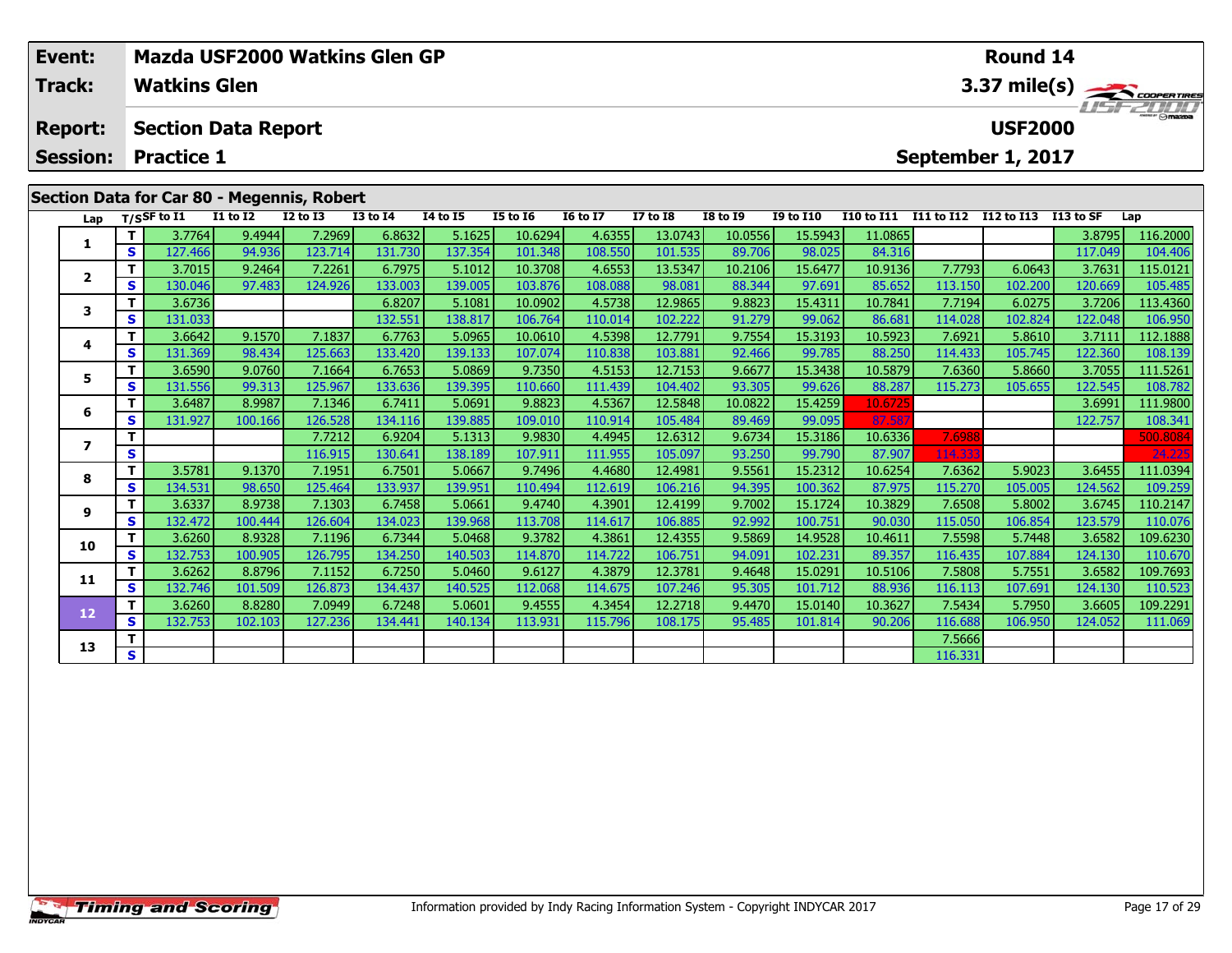| Event:         | Mazda USF2000 Watkins Glen GP | Round 14                                                                                                                                                                                                                                                                                                                                                                                                                                                                                          |
|----------------|-------------------------------|---------------------------------------------------------------------------------------------------------------------------------------------------------------------------------------------------------------------------------------------------------------------------------------------------------------------------------------------------------------------------------------------------------------------------------------------------------------------------------------------------|
| Track:         | <b>Watkins Glen</b>           | $3.37 \text{ mile(s)}$                                                                                                                                                                                                                                                                                                                                                                                                                                                                            |
| <b>Report:</b> | Section Data Report           | $\overline{\phantom{a}}$ $\overline{\phantom{a}}$ $\overline{\phantom{a}}$ $\overline{\phantom{a}}$ $\overline{\phantom{a}}$ $\overline{\phantom{a}}$ $\overline{\phantom{a}}$ $\overline{\phantom{a}}$ $\overline{\phantom{a}}$ $\overline{\phantom{a}}$ $\overline{\phantom{a}}$ $\overline{\phantom{a}}$ $\overline{\phantom{a}}$ $\overline{\phantom{a}}$ $\overline{\phantom{a}}$ $\overline{\phantom{a}}$ $\overline{\phantom{a}}$ $\overline{\phantom{a}}$ $\overline{\$<br><b>USF2000</b> |
|                | <b>Session: Practice 1</b>    | September 1, 2017                                                                                                                                                                                                                                                                                                                                                                                                                                                                                 |
|                |                               |                                                                                                                                                                                                                                                                                                                                                                                                                                                                                                   |

| Section Data for Car 80 - Megennis, Robert<br>Lap |                         | T/SPI to PO | PO to SF | <b>SF to PI</b> |
|---------------------------------------------------|-------------------------|-------------|----------|-----------------|
|                                                   | T                       |             | 120.5508 |                 |
| $\mathbf{1}$                                      | $\overline{\mathbf{s}}$ |             | 96.596   |                 |
|                                                   | T                       |             |          |                 |
| $\overline{2}$                                    | $\mathbf s$             |             |          |                 |
|                                                   | $\overline{\mathsf{r}}$ |             |          |                 |
| 3                                                 | $\mathbf s$             |             |          |                 |
| 4                                                 | T                       |             |          |                 |
|                                                   | $\overline{\mathbf{s}}$ |             |          |                 |
|                                                   | T                       |             |          |                 |
| 5                                                 | $\overline{\mathbf{s}}$ |             |          |                 |
|                                                   | T                       |             |          | 112.2219        |
| 6                                                 | $\mathbf s$             |             |          | 104.009         |
| $\overline{\phantom{a}}$                          | т                       | 386.4123    | 114.1348 |                 |
|                                                   | S                       | 2.419       | 102.026  |                 |
| 8                                                 | T                       |             |          |                 |
|                                                   | $\overline{\mathbf{s}}$ |             |          |                 |
| 9                                                 | T                       |             |          |                 |
|                                                   | $\mathbf s$             |             |          |                 |
| 10                                                | T                       |             |          |                 |
|                                                   | $\mathbf s$             |             |          |                 |
| 11                                                | T                       |             |          |                 |
|                                                   | $\overline{\mathbf{s}}$ |             |          |                 |
|                                                   | T                       |             |          | 107.3709        |
| 12                                                | $\mathbf{s}$            |             |          | 108.708         |
|                                                   | T                       |             |          |                 |
| 13                                                | $\mathbf{s}$            |             |          |                 |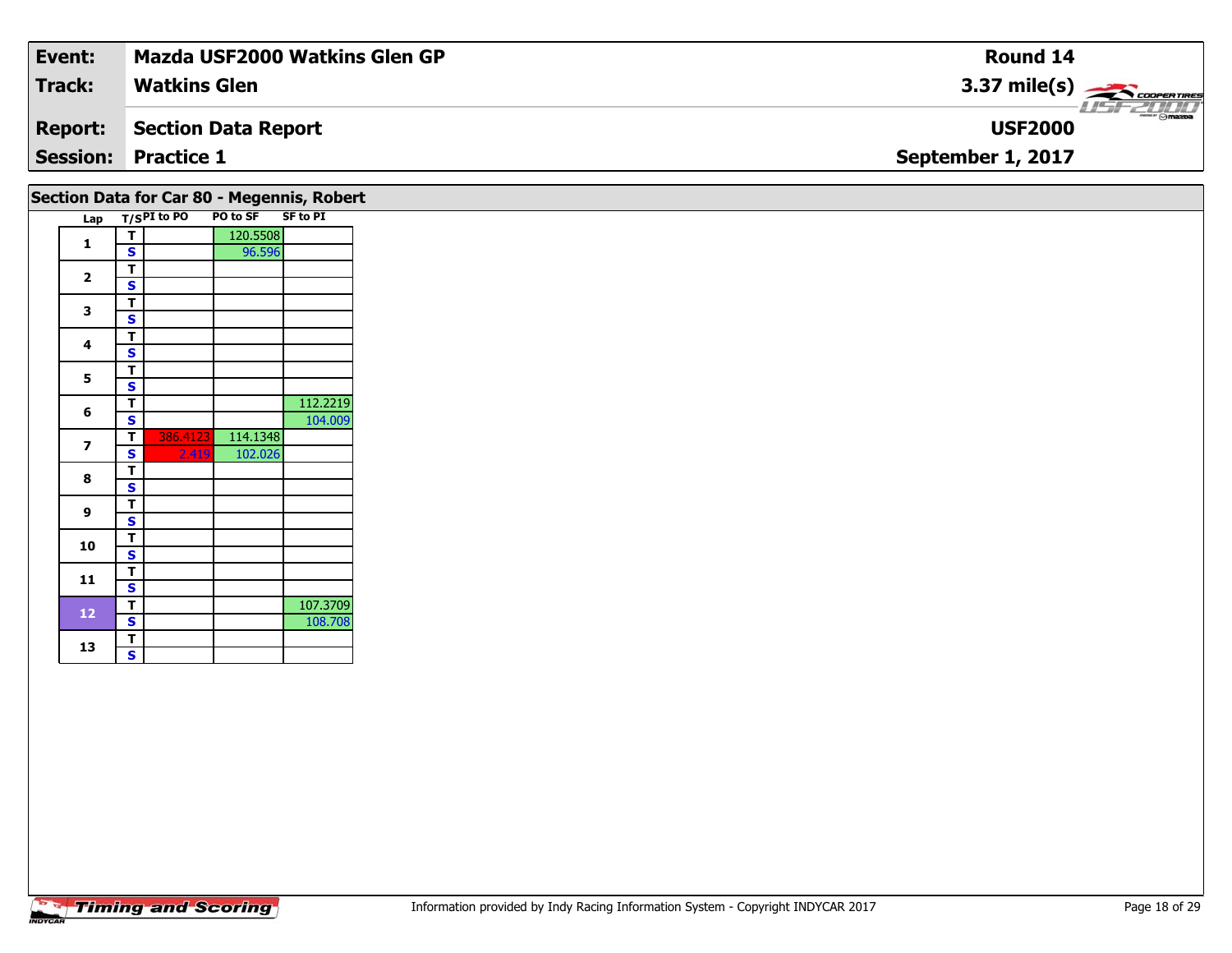| Event:          |    | Mazda USF2000 Watkins Glen GP |                 |                                                | Round 14        |                 |          |                 |                 |                 |                  |                          |            |                   |           |          |  |  |
|-----------------|----|-------------------------------|-----------------|------------------------------------------------|-----------------|-----------------|----------|-----------------|-----------------|-----------------|------------------|--------------------------|------------|-------------------|-----------|----------|--|--|
| <b>Track:</b>   |    | <b>Watkins Glen</b>           |                 |                                                |                 |                 |          |                 |                 |                 |                  | 3.37 mile(s)<br>USF 2000 |            |                   |           |          |  |  |
| <b>Report:</b>  |    | <b>Section Data Report</b>    |                 |                                                |                 |                 |          |                 |                 |                 |                  |                          |            | <b>USF2000</b>    |           |          |  |  |
| <b>Session:</b> |    | <b>Practice 1</b>             |                 |                                                |                 |                 |          |                 |                 |                 |                  |                          |            | September 1, 2017 |           |          |  |  |
|                 |    |                               |                 |                                                |                 |                 |          |                 |                 |                 |                  |                          |            |                   |           |          |  |  |
|                 |    |                               |                 | Section Data for Car 82 - Denes, Phillippe (R) |                 |                 |          |                 |                 |                 |                  |                          |            |                   |           |          |  |  |
| Lap             |    | T/SSF to $I1$                 | <b>I1 to I2</b> | $I2$ to $I3$                                   | <b>I3 to I4</b> | <b>I4 to I5</b> | I5 to 16 | <b>I6 to I7</b> | <b>I7 to I8</b> | <b>I8 to 19</b> | <b>I9 to I10</b> | <b>I10 to I11</b>        | I11 to I12 | I12 to I13        | I13 to SF | Lap      |  |  |
|                 |    | 3.7917                        | 9.9565          | 7.3557                                         | 6.8326          | 5.1177          | 10.7399  | 5.0850          | 13.6868         | 10.3159         | 15.7748          | 11.2469                  | 8.5036     | 6.9467            | 3.9183    | 119.2721 |  |  |
|                 | S. | 126.952                       | 90.530          | 122.725                                        | 132.320         | 138.557         | 100.306  | 98.954          | 96.991          | 87.442          | 96.904           | 83.114                   | 103.512    | 89.218            | 115.890   | 101.717  |  |  |
|                 |    | 3.7266                        | 9.6445          | 7.2650                                         | 6.7885          | 5.1069          | 10.3058  | 4.7078          | 13.1900         | 9.9792          | 15.4295          | 10.9189                  | 8.2648     | 6.3813            | 3.8111    | 115.5199 |  |  |
|                 | S. | 129.170                       | 93.459          | 124.257                                        | 133.180         | 138.850         | 104.531  | 106.883         | 100.644         | 90.393          | 99.072           | 85.611                   | 106.503    | 97.123            | 119.150   | 105.021  |  |  |
|                 |    | 3.6771                        |                 |                                                | 6.7638          | 5.0724          | 9.9976   | 4.6596          | 12.9748         | 9.8360          | 15.4889          | 10.8299                  | 8.0067     | 6.1821            | 3.7619    | 113.7731 |  |  |
| 3               |    |                               | 9.3079          | 7.2144                                         |                 |                 |          |                 |                 |                 |                  |                          |            |                   |           |          |  |  |

| Lap                     |    | $T/S$ SF to I1 | <b>I1 to I2</b> | <b>I2 to I3</b> | <b>I3 to I4</b> | <b>I4 to I5</b> | <b>I5 to 16</b> | <b>16 to 17</b> | <b>I7 to I8</b> | <b>I8 to I9</b> | <b>I9 to I10</b> | <b>I10 to I11</b> | I11 to I12 | I12 to I13 | I13 to SF | Lap      |
|-------------------------|----|----------------|-----------------|-----------------|-----------------|-----------------|-----------------|-----------------|-----------------|-----------------|------------------|-------------------|------------|------------|-----------|----------|
| 1                       |    | 3.7917         | 9.9565          | 7.3557          | 6.8326          | 5.1177          | 10.7399         | 5.0850          | 13.6868         | 10.3159         | 15.7748          | 11.2469           | 8.5036     | 6.9467     | 3.9183    | 119.2721 |
|                         | S  | 126.952        | 90.530          | 122.725         | 132.320         | 138.557         | 100.306         | 98.954          | 96.991          | 87.442          | 96.904           | 83.114            | 103.512    | 89.218     | 115.890   | 101.717  |
| $\overline{\mathbf{2}}$ | т  | 3.7266         | 9.6445          | 7.2650          | 6.7885          | 5.1069          | 10.3058         | 4.7078          | 13.1900         | 9.9792          | 15.4295          | 10.9189           | 8.2648     | 6.3813     | 3.8111    | 115.5199 |
|                         | S  | 129.170        | 93.459          | 124.257         | 133.180         | 138.850         | 104.531         | 106.883         | 100.644         | 90.393          | 99.072           | 85.611            | 106.503    | 97.123     | 119.150   | 105.021  |
| 3                       | т  | 3.6771         | 9.3079          | 7.2144          | 6.7638          | 5.0724          | 9.9976          | 4.6596          | 12.9748         | 9.8360          | 15.4889          | 10.8299           | 8.0067     | 6.1821     | 3.7619    | 113.7731 |
|                         | S  | 130.908        | 96.839          | 125.129         | 133.666         | 139.794         | 107.753         | 107.988         | 102.314         | 91.709          | 98.692           | 86.314            | 109.936    | 100.253    | 120.708   | 106.633  |
| 4                       | т  | 3.6690         | 9.2617          | 7.2159          | 6.7624          | 5.0887          | 9.8439          | 4.6561          | 12.7887         | 9.7766          | 15.2668          | 10.7330           | 7.9715     | 6.1079     | 3.7512    | 112.8934 |
|                         | S  | 131.198        | 97.322          | 125.103         | 133.694         | 139.346         | 109.436         | 108.069         | 103.803         | 92.266          | 100.128          | 87.093            | 110.422    | 101.471    | 121.052   | 107.464  |
| 5                       | т  | 3.6682         | 9.1889          | 7.1599          | 6.7326          | 5.0727          | 9.8183          | 4.6294          | 12.6702         | 9.7318          | 15.2456          | 10.6755           | 7.8547     | 6.0214     | 3.7333    | 12.2025  |
|                         | S  | 131.226        | 98.093          | 126.081         | 134.286         | 139.786         | 109.721         | 108.693         | 104.773         | 92.691          | 100.267          | 87.562            | 112.064    | 102.928    | 121.633   | 108.126  |
| 6                       | т  | 3.6702         | 9.4941          | 7.2149          | 6.7845          | 5.0689          | 9.7204          | 4.6517          | 12.6462         | 9.6984          | 15.2915          | 10.6752           | 7.7771     | 5.9163     | 3.6962    | 112.3056 |
|                         | S  | 131.155        | 94.939          | 125.120         | 133.258         | 139.890         | 110.826         | 108.172         | 104.972         | 93.010          | 99.966           | 87.565            | 113.182    | 104.757    | 122.853   | 108.027  |
| 7                       |    |                |                 | 7.7626          | 6.9102          | 5.0925          | 10.1708         | 4.7098          | 12.9251         | 9.7641          | 15.3680          | 10.6645           | 9.7369     |            |           | 488.7422 |
|                         | S  |                |                 | 116.292         | 130.834         | 139.242         | 105.918         | 106.837         | 102.707         | 92.384          | 99.469           | 87.653            | 90.401     |            |           | 24.823   |
| 8                       | т  | 3.6656         | 9.1755          | 7.1700          | 6.7287          | 5.0511          | 9.7752          | 4.6566          | 12.6462         | 9.6710          | 15.1666          | 10.6010           | 7.8175     | 6.0735     | 3.7369    | 111.9354 |
|                         | S  | 131.319        | 98.236          | 125.903         | 134.363         | 140.383         | 110.205         | 108.058         | 104.972         | 93.273          | 100.790          | 88.178            | 112.597    | 102.045    | 121.515   | 108.384  |
| 9                       |    | 3.6310         | 9.0713          | 7.1372          | 6.7352          | 5.0624          | 9.5531          | 4.5961          | 12.6390         | 9.5501          | 15.0080          | 10.6468           | 7.7129     | 5.9057     | 3.6922    | 10.9410  |
|                         | S  | 132.571        | 99.364          | 126.482         | 134.234         | 140.070         | 112.767         | 109.480         | 105.032         | 94.454          | 101.855          | 87.798            | 114.124    | 104.945    | 122.987   | 109.355  |
| 10                      | т  | 3.6313         | 8.9980          | 7.1287          | 6.7337          | 5.0395          | 9.5076          | 4.4755          | 12.3768         | 9.4841          | 14.9194          | 10.6013           | 7.6675     | 5.8319     | 3.6883    | 110.0836 |
|                         | S. | 132.560        | 100.174         | 126.633         | 134.264         | 140.707         | 113.306         | 112.430         | 107.257         | 95.111          | 102.460          | 88.175            | 114.800    | 106.273    | 123.117   | 110.207  |
| 11                      | т  | 3.6198         | 8.9672          | 7.1308          | 6.7332          | 5.0571          | 9.5296          | 4.4066          | 12.4301         | 9.4489          | 14.9728          | 10.4068           | 7.6019     | 5.7856     | 3.6680    | 109.7584 |
|                         | S  | 132.981        | 100.518         | 126.596         | 134.274         | 140.217         | 113.045         | 114.188         | 106.797         | 95.466          | 102.094          | 89.823            | 115.790    | 107.123    | 123.798   | 110.534  |
| 12                      |    | 3.6129         | 8.9332          | 7.1123          | 6.7305          | 5.0721          | 9.4476          | 4.3807          | 12.4431         | 9.5132          | 14.9490          | 10.3192           | 7.5679     | 5.7079     | 3.6470    | 109.4366 |
|                         | S  | 133.235        | 100.900         | 126.925         | 134.327         | 139.802         | 114.026         | 114.863         | 106.686         | 94.820          | 102.257          | 90.586            | 116.311    | 108.582    | 124.511   | 110.859  |
| 13                      |    |                |                 |                 |                 |                 |                 |                 |                 |                 |                  |                   | 7.6567     |            |           |          |
|                         | S  |                |                 |                 |                 |                 |                 |                 |                 |                 |                  |                   | 114.962    |            |           |          |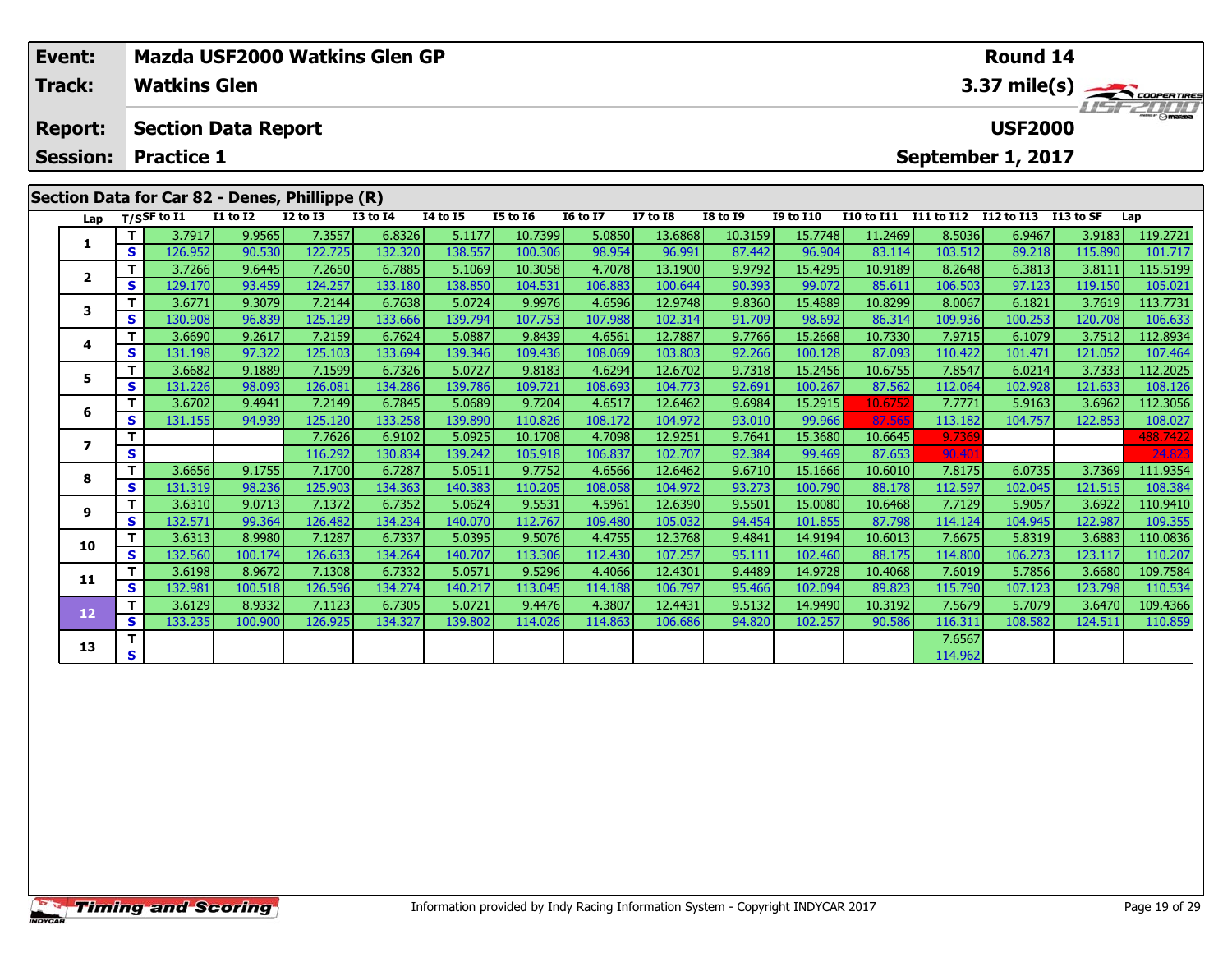| Event:          | <b>Mazda USF2000 Watkins Glen GP</b> | Round 14               |
|-----------------|--------------------------------------|------------------------|
| <b>Track:</b>   | <b>Watkins Glen</b>                  | $3.37 \text{ mile(s)}$ |
| <b>Report:</b>  | Section Data Report                  | <b>USF2000</b>         |
| <b>Session:</b> | <b>Practice 1</b>                    | September 1, 2017      |
|                 |                                      |                        |

### Lap T/S<sup>PI</sup> to PO PO to SF SF to PI **1T** 128.1563<br>**S** 90.864 2  $\frac{1}{s}$  $rac{s}{T}$ 3  $\frac{1}{s}$  $rac{s}{T}$ **4**4  $\frac{1}{s}$ 5  $\frac{1}{s}$  $\overline{\mathsf{T}}$ **6d T** 119.9746 **S** 1 **7 <sup>T</sup>** 366.3145 114.9970 **<sup>S</sup>** 2.552 101.262 8  $\frac{1}{s}$  $rac{s}{T}$ **9**9 <mark>「S</mark> **10** $\frac{1}{s}$  $\overline{\mathsf{T}}$ 11  $\frac{1}{\mathsf{S}}$ **12P** 111.1613 **S** 105.001 13  $\frac{1}{s}$  $\overline{\mathbf{s}}$ **Section Data for Car 82 - Denes, Phillippe (R)**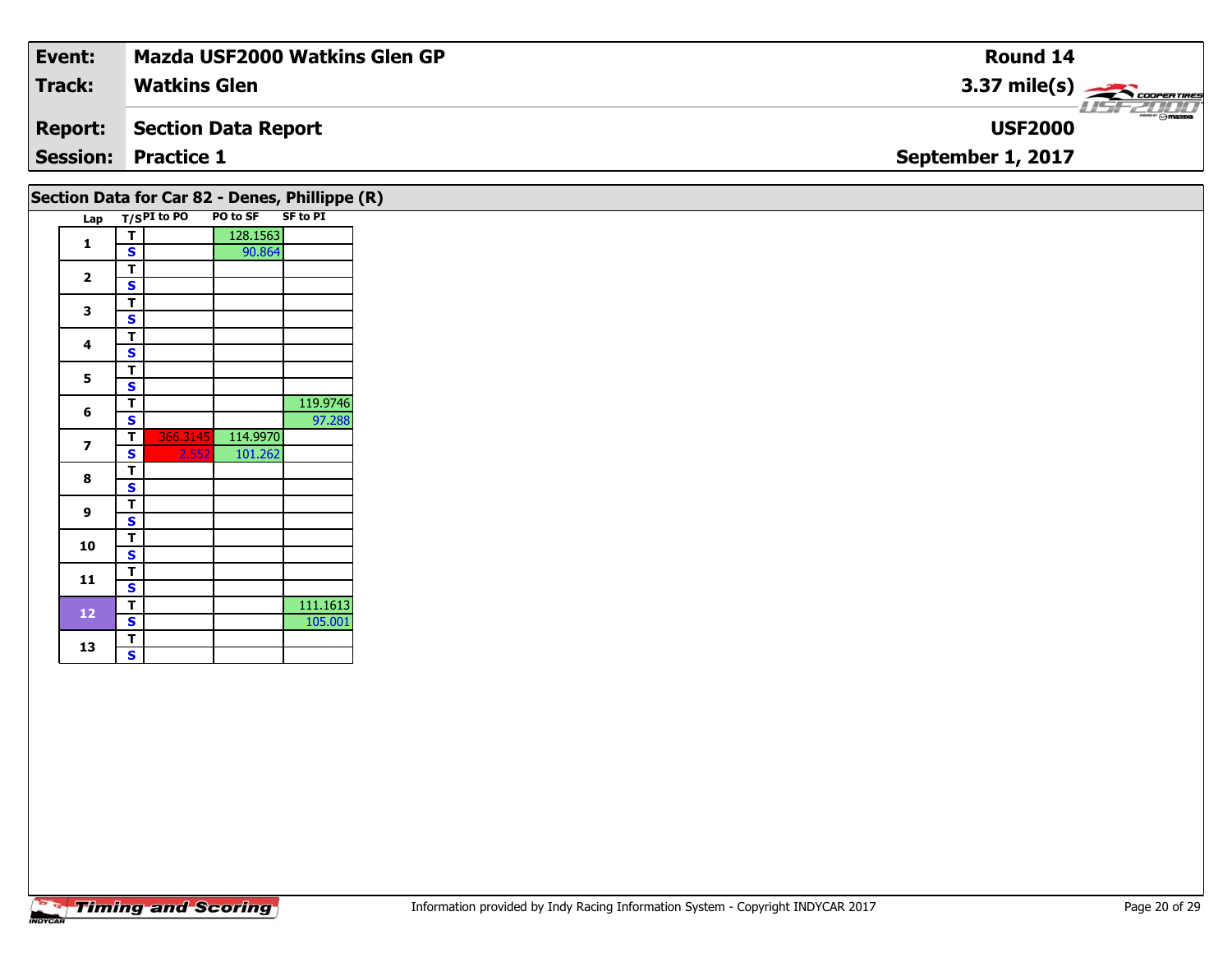| Event: |                                            |    |                     | Mazda USF2000 Watkins Glen GP |              |              |                 |                 |                 | Round 14        |                 |                                                     |                   |                   |                   |                  |                 |
|--------|--------------------------------------------|----|---------------------|-------------------------------|--------------|--------------|-----------------|-----------------|-----------------|-----------------|-----------------|-----------------------------------------------------|-------------------|-------------------|-------------------|------------------|-----------------|
|        | <b>Track:</b>                              |    | <b>Watkins Glen</b> |                               |              |              |                 |                 |                 |                 |                 |                                                     |                   |                   |                   |                  | 3.37 mile(s)    |
|        | <b>Report:</b>                             |    |                     | <b>Section Data Report</b>    |              |              |                 |                 |                 |                 |                 |                                                     |                   |                   | <b>USF2000</b>    |                  | <b>LISTZULU</b> |
|        | <b>Session:</b>                            |    | <b>Practice 1</b>   |                               |              |              |                 |                 |                 |                 |                 |                                                     |                   |                   | September 1, 2017 |                  |                 |
|        | Section Data for Car 90 - Thompson, Parker |    |                     |                               |              |              |                 |                 |                 |                 |                 |                                                     |                   |                   |                   |                  |                 |
|        | Lap                                        |    | T/SSF to I1         | <b>I1 to I2</b>               | $I2$ to $I3$ | $I3$ to $I4$ | <b>I4 to I5</b> | <b>I5 to 16</b> | <b>16 to 17</b> | <b>I7 to I8</b> | <b>I8 to I9</b> | <b>I9 to I10</b>                                    | <b>I10 to I11</b> | <b>I11 to I12</b> | I12 to I13        | <b>I13 to SF</b> | Lap             |
|        |                                            |    | 3.7782              | 9.8973                        | 7.7554       | 7.0684       | 5.1989          | 10.8350         | 5.0939          | 13.5955         | 10.5539         | 15.9384                                             | 11.2409           | 8.5561            | 6.6676            | 3.8380           | 120.0175        |
|        |                                            | S. | 127.406             | 91.072                        | 116.400      | 127.906      | 136.392         | 99.425          | 98.781          | 97.643          | 85.470          | 95.909                                              | 83.158            | 102.877           | 92.953            | 118.314          | 101.085         |
|        |                                            |    | 3.7097              | 9.4989                        | 7.4593       | 6.9000       | 5.1181          | 10.2110         | 4.8629          | 13.2084         | 9.9638          | 15.6106                                             | 11.0674           | 8.3239            | 6.4373            | 3.8083           | 116.1796        |
|        |                                            | S. | 129.758             | 94.891                        | 121.020      | 131.028      | 138.546         | 105.501         | 103.474         | 100.504         | 90.532          | 97.923                                              | 84.462            | 105.747           | 96.278            | 119.237          | 104.425         |
|        |                                            |    |                     |                               | 8.0645       | 7.1902       | 5.2356          | 10.7646         | 5.0383          | 13.5572         |                 | 16.3526<br>10.3164<br>11.1436<br>8.0851<br>302.3449 |                   |                   |                   |                  |                 |
|        |                                            | S. |                     |                               | 111.938      | 125.739      | 135.4361        | 100.075         | 99.871          | 97.918          | 87.438          | 93.480                                              | 83.884            | 108.870           |                   |                  | 40.126          |

**<sup>T</sup>** 3.7290 9.5430 7.2201 6.7553 5.0759 10.2408 4.7928 12.8668 9.8759 15.4298 10.7214 8.0732 6.3718 3.7958 114.4916 **<sup>S</sup>** 129.087 94.453 125.030 133.834 139.698 105.194 104.987 103.173 91.338 99.070 87.188 109.031 97.268 119.630 105.964

5 1 3.8549 11.7274| 9.3523| 7.8872| 5.5945| 11.2099| 5.0823| 13.5449| 10.2924| 15.9151| 11.5977| 7.7242| 6.0524| 3.7207| 123.5559<br>| S 124.871| 76.860| 96.525| 114.628| 126.748| 96.100| 99.007| 98.007| 87.642| 96.049| 80.60

**<sup>T</sup>** 7.8565 6.9091 5.0130 10.5321 4.8579 13.7184 11.1606 16.0720 11.0333 8.9505 401.3440 **<sup>S</sup>** 114.902 130.855 141.450 102.285 103.580 96.768 80.824 95.112 84.723 98.344 30.228

7 | T | 3.6628| 9.0411| 7.1245| 6.7013| 5.0370| 9.7625| 4.5697| 12.6148| 9.5523| 15.1666| 10.6254| 7.7929| 6.1320| 3.7362| 111.5191<br>7 | S | 131.420 | 99.696 126.707 134.913 140.776 110.348 110.113 105.234 | 94.432 100.790

8 T | 3.6166 8.9614 7.1169 6.6982 5.0373 9.4420 4.4725 12.3939 9.4274 14.9311 10.4809 7.5935 5.8370 3.6710 109.6797<br>8 S 133.098 100.583 126.843 134.975 140.768 114.094 112.506 107.109 95.683 102.379 89.188 115.919 106.180

<mark>11</mark> 12.6020 12.6548 127.048 127.048 135.379 141.544 20.951 92.139 96.988 88.860 97.957 85.580 116.732 107.327 124.245 78.036 101.805 127.048 135.379 141.544 20.951 9

0 T 3.6549 8.9365 7.1351 6.7109 5.0505 9.7674 4.6052 12.7372 9.6230 15.0088 10.5588 7.8410 6.1164 3.7268 111.4725<br>S 131.704 100.863 126.519 134.720 140.400 110.293 109.264 104.222 93.738 101.849 88.530 112.260 101.330 121.

**<sup>T</sup>** 3.6159 8.8726 7.0961 6.6856 5.0304 9.5615 4.5122 12.5328 9.4785 14.8801 10.4655 7.5193 5.8128 3.6612 109.7245 **<sup>S</sup>** 133.124 101.590 127.215 135.230 140.961 112.668 111.516 105.922 95.168 102.730 89.319 117.062 106.622 124.028 110.568

**<sup>T</sup>** 7.5898 **<sup>S</sup>** 115.975

# **Timing and Scoring**

**4**

**5**

**6**

**7**

**8**

**9**

**10**

**11**

**12**

105.96

108.789

78.036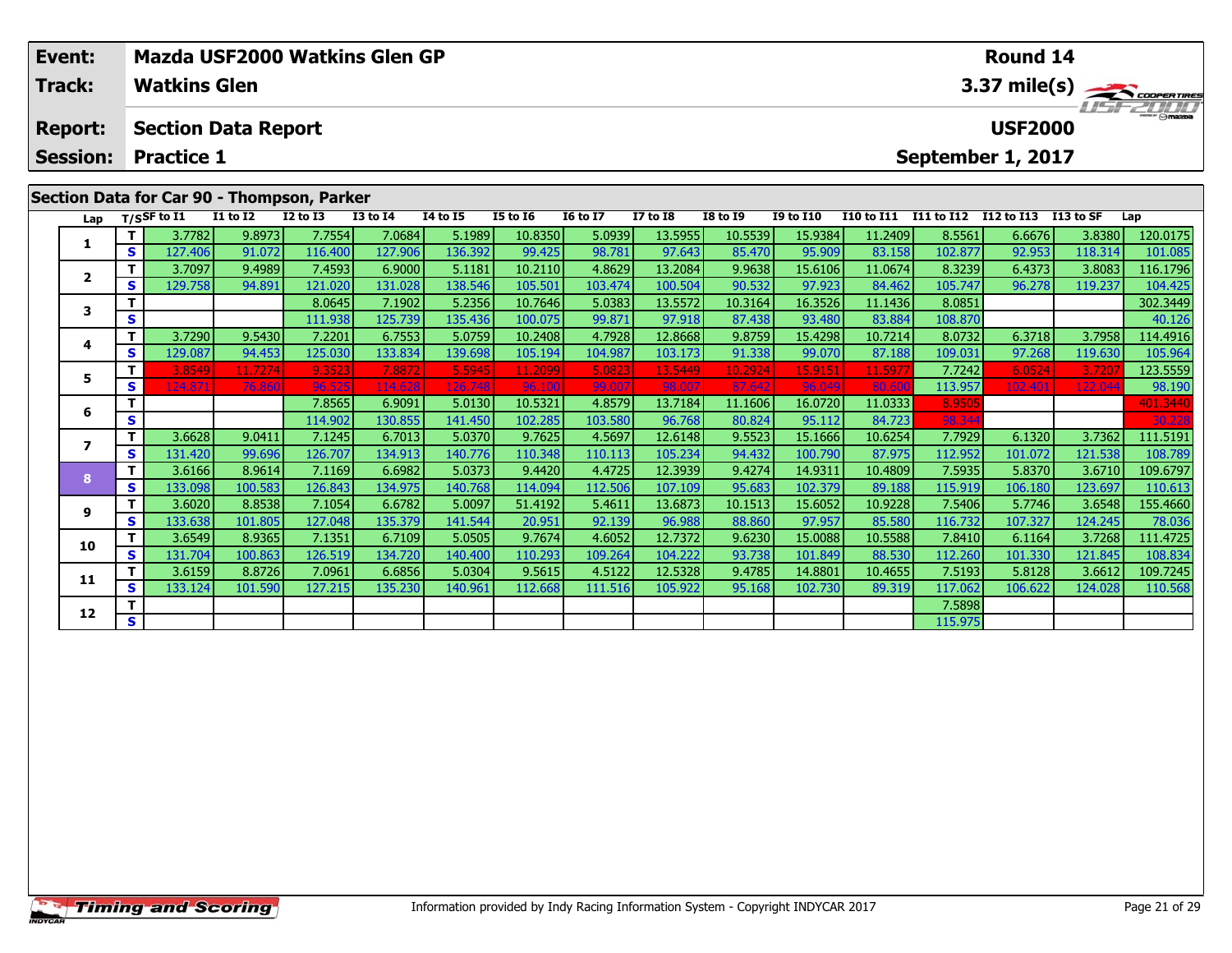| Event:         | Mazda USF2000 Watkins Glen GP | <b>Round 14</b>                                            |
|----------------|-------------------------------|------------------------------------------------------------|
| <b>Track:</b>  | <b>Watkins Glen</b>           | $3.37 \text{ mile(s)}$                                     |
| <b>Report:</b> | <b>Section Data Report</b>    | $\overline{\phantom{a}}$ $\otimes$ mazpa<br><b>USF2000</b> |
|                | <b>Session: Practice 1</b>    | September 1, 2017                                          |
|                |                               |                                                            |

#### Lap T/S<sup>PI</sup> to PO PO to SF SF to PI **1 <sup>T</sup>** 126.5156 **<sup>S</sup>** 92.042**2P** 115.6796 **S** 100.900 **3 <sup>T</sup>** 186.0220 116.4942 **<sup>S</sup>** 5.025 99.96099.960 4  $\frac{1}{s}$  $\overline{\mathbf{s}}$ **5T** 125.9162<br>**S** 92.697 **6 <sup>T</sup>** 280.9343 118.2132 **<sup>S</sup>** 3.327 98.507**7** $\overline{\mathbf{T}}$  $\mathbf{s}$ 8  $\frac{1}{s}$  $\mathbf{s}$ **9**9 <mark>「S</mark> **10** $\frac{1}{s}$  $\overline{\mathbf{T}}$ **11T** 110.0493<br> **S** 106.062 106.062 **Section Data for Car 90 - Thompson, Parker**

12  $\frac{1}{s}$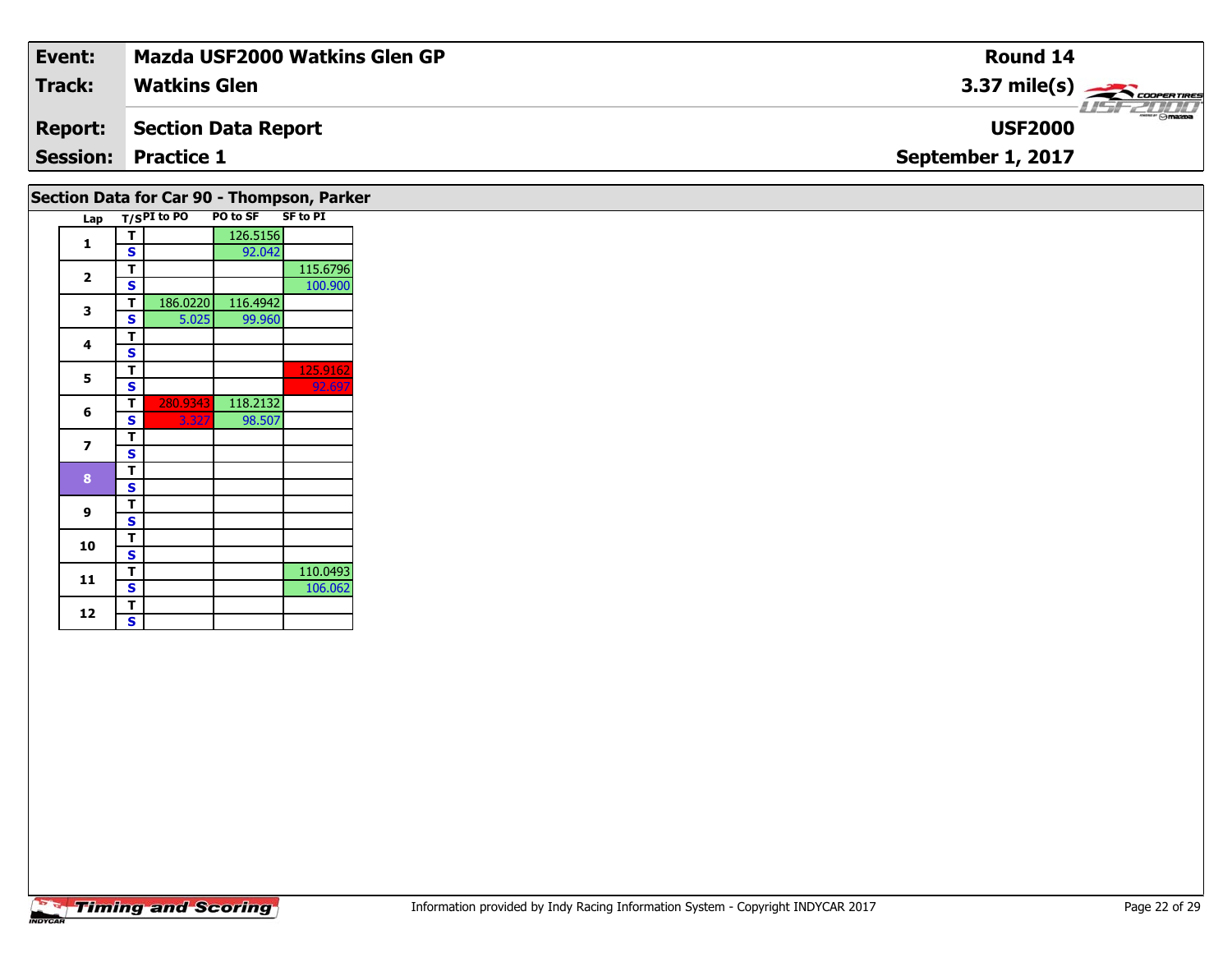| Mazda USF2000 Watkins Glen GP<br>Event:<br><b>Watkins Glen</b><br><b>Track:</b> |     |                                         |              |              |                 |                 |                 |                 |                 |                 |                  | Round 14          |            | 3.37 mile(s)      |           |            |
|---------------------------------------------------------------------------------|-----|-----------------------------------------|--------------|--------------|-----------------|-----------------|-----------------|-----------------|-----------------|-----------------|------------------|-------------------|------------|-------------------|-----------|------------|
| <b>Report:</b>                                                                  |     | <b>Section Data Report</b>              |              |              |                 |                 |                 |                 |                 |                 |                  |                   |            | <b>USF2000</b>    |           | $I = -100$ |
| <b>Session:</b>                                                                 |     | <b>Practice 1</b>                       |              |              |                 |                 |                 |                 |                 |                 |                  |                   |            | September 1, 2017 |           |            |
|                                                                                 |     | Section Data for Car 92 - Gore, Dev (R) |              |              |                 |                 |                 |                 |                 |                 |                  |                   |            |                   |           |            |
|                                                                                 |     | Lap T/SSF to I1                         | $I1$ to $I2$ | $I2$ to $I3$ | <b>I3 to I4</b> | <b>I4 to I5</b> | <b>I5 to 16</b> | <b>16 to 17</b> | <b>I7 to I8</b> | <b>I8 to I9</b> | <b>I9 to I10</b> | <b>I10 to I11</b> | I11 to I12 | I12 to I13        | I13 to SF | Lap        |
|                                                                                 |     | 3.9632                                  | 10.4215      | 7.6110       | 7.0007          | 5.2202          | 11.3342         | 5.4467          | 13.8516         | 10.5370         | 16.4068          | 11.6121           | 9.1198     | 7.1372            | 3.9899    | 123.6519   |
|                                                                                 | S l | 121.458                                 | 86.491       | 118.608      | 129.143         | 135.836         | 95.046          | 92.383          | 95.837          | 85.607          | 93.171           | 80.500            | 96.518     | 86.837            | 113.810   | 98.114     |
| $\overline{2}$                                                                  |     | 3.8377                                  | 9.8361       | 7.3285       | 6.8394          | 5.1500          | 10.8674         | 5.1228          | 13.6989         | 10.4382         | 15.9531          | 11.3218           | 8.4692     | 6.6941            | 3.9018    | 119.4590   |
|                                                                                 | S.  | 125.430                                 | 91.638       | 123.180      | 132.189         | 137.688         | 99.129          | 98.224          | 96.906          | 86.418          | 95.821           | 82.564            | 103.933    | 92.585            | 116.380   | 101.558    |
| 3                                                                               |     | 3.7364                                  | 9.5606       | 7.2743       | 6.8093          | 5.1122          | 10.5240         | 4.9813          | 13.2163         | 10.2020         | 15.6818          | 11.1882           | 8.1681     | 6.5766            | 3.8521    | 116.8832   |
|                                                                                 | S.  | 128.831                                 | 94.279       | 124.098      | 132.773         | 138.706         | 102.363         | 101.014         | 100.444         | 88.418          | 97.478           | 83.550            | 107.764    | 94.239            | 117.881   | 103.796    |
| 4                                                                               |     | 3.7411                                  | 9.4193       | 7.2503       | 6.7995          | 5.1205          | 10.7939         | 5.1534          | 13.4121         | 10.3870         | 16.9189          | 11.2438           | 8.0066     | 6.5627            | 3.8511    | 118.6602   |
|                                                                                 | S l | 128.669                                 | 95.693       | 124.509      | 132.964         | 138.481         | 99.804          | 97.641          | 98.978          | 86.844          | 90.351           | 83.137            | 109.938    | 94.439            | 117.912   | 102.242    |
| 5                                                                               |     | 3.7520                                  | 9.4875       | 7.2506       | 6.8083          | 5.1324          | 10.4429         | 4.9636          | 13.5508         | 10.2634         | 15.6667          | 11.0324           | 8.4090     | 6.7590            | 3.8720    | 117.3906   |
|                                                                                 | S.  | 128.295                                 | 95.005       | 124.504      | 132.792         | 138.160         | 103.158         | 101.374         | 97.965          | 87.890          | 97.572           | 84.730            | 104.677    | 91.696            | 117.276   | 103.347    |
|                                                                                 |     |                                         |              | 8.1095       | 7.0565          | 5.1733          | 10.9341         | 5.1505          | 13.5590         | 10.2467         | 15.8330          | 11.0561           | 8.2082     |                   |           | 575.3737   |
| 6                                                                               | S.  |                                         |              | 111.317      | 128.1221        | 137.067         | 98.524          | 97.696          | 97.905          | 88.033          | 96.547           | 84.548            | 107.238    |                   |           | 21.085     |

7 | T | 3.7121 | 9.4183 | 7.2274 | 6.7699 | 5.0874 | 10.5895 | 4.8165 | 13.1394 | 10.0211 | 15.4933 | 10.9483 | 8.0815 | 6.4732 | 3.8164 | 115.5943<br>7 | S | 129.674 | 95.703 | 124.903 | 133.546 | 139.382 | 101.730 | 104.470

**<sup>T</sup>** 3.6921 9.2561 7.1926 6.7696 5.0885 10.0417 4.6930 12.7919 9.8058 15.6973 10.7803 8.0499 6.2779 3.7770 113.9137 **<sup>S</sup>** 130.377 97.380 125.508 133.552 139.352 107.280 107.220 103.777 91.991 97.382 86.711 109.346 98.723 120.225 106.502

113.4783 | 11 | 3.6594 | 9.0889 | 7.1593 | 6.7502 | 5.0554 | 10.3367 | 4.7805 | 1.2.0166 | 9.7112 | 15.2038 |<br>S | 131.542 | 99.172 | 126.092 | 133.935 | 140.264 | 104.218 | 105.257 | 101.985 | 92.887 | 100.543 | 85.413 |

0 | T | 3.6646| 9.2181| 7.2414| 6.7999| 5.1052| 9.9534| 4.6522| 12.7708| 9.6766| 15.7249| 10.6946| 7.8266| 6.0620| 3.7333| 113.1236<br>| S | 131.355| 97.782| 124.662| 132.957| 138.896| 108.232| 108.160| 103.948| 93.219| 97.21

**<sup>T</sup>** 3.6527 9.0404 7.1509 6.7464 5.0756 9.8464 4.6772 12.7859 9.7189 15.4144 10.8841 7.6755 6.1167 3.7344 112.5195 **<sup>S</sup>** 131.783 99.704 126.240 134.011 139.706 109.408 107.582 103.825 92.814 99.169 85.884 114.680 101.325 121.597 107.821

**d T S** 104.829 **S** 104.829

**7**

**8**

**9**

**10**

**11**

**12**

104.953

106.910

107.821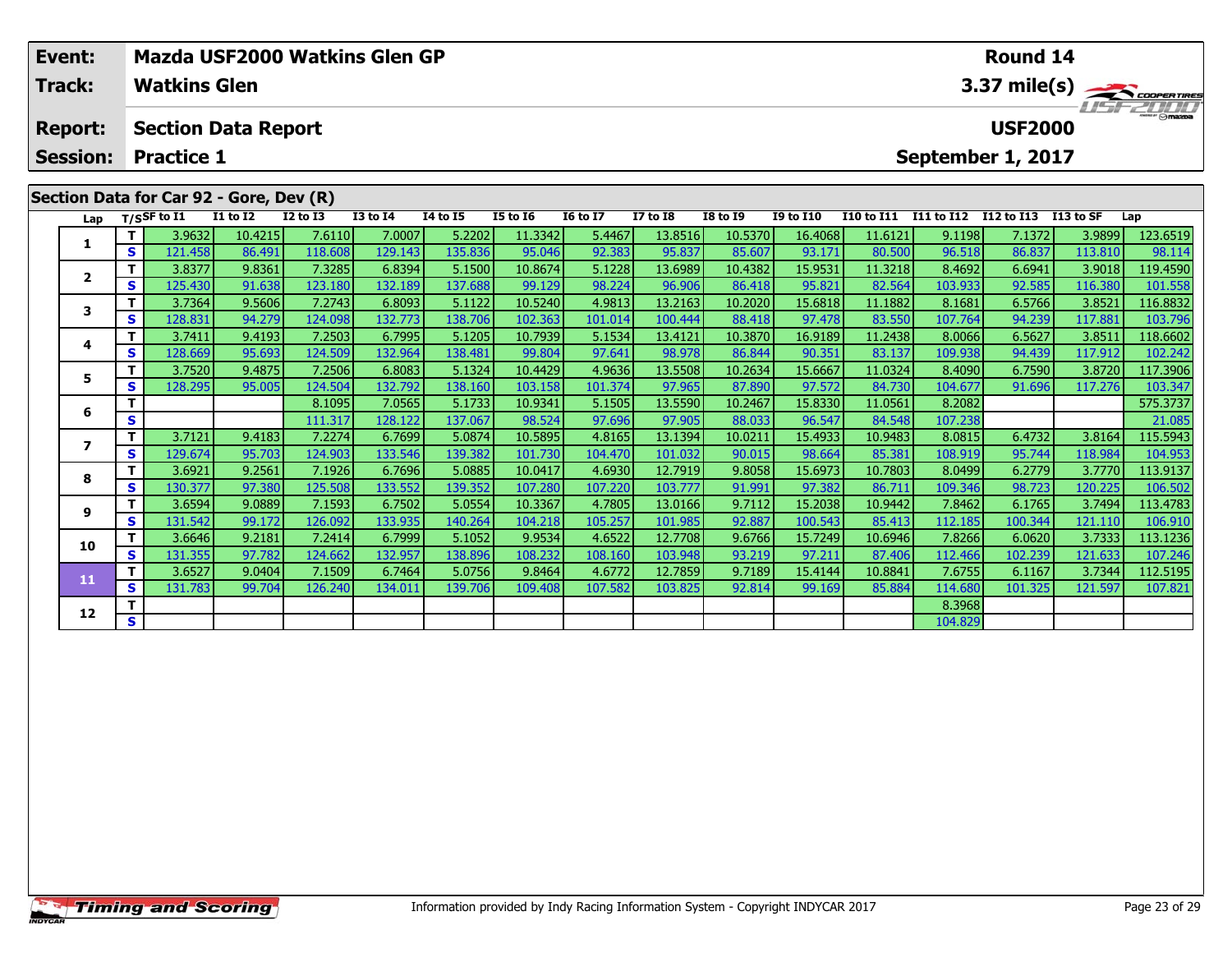| Event:         | <b>Mazda USF2000 Watkins Glen GP</b> | Round 14               |
|----------------|--------------------------------------|------------------------|
| <b>Track:</b>  | <b>Watkins Glen</b>                  | $3.37 \text{ mile(s)}$ |
| <b>Report:</b> | Section Data Report                  | <b>USF2000</b>         |
|                | <b>Session: Practice 1</b>           | September 1, 2017      |
|                |                                      |                        |

#### Lap T/S<sup>PI</sup> to PO PO to SF SF to PI **1T** 133.8611<br>**S** 86.991 2  $\frac{1}{s}$  $rac{s}{T}$ 3  $\frac{1}{s}$  $rac{s}{T}$ **4**4  $\frac{1}{s}$ **55 S S** 115.8178 **6 <sup>T</sup>** 457.5310 118.7466 **<sup>S</sup>** 2.043 98.064**7** $\overline{\mathbf{T}}$  $rac{s}{T}$ 8  $\frac{1}{s}$  $rac{s}{T}$ **9**9 <mark>「S</mark> **10** $\frac{1}{s}$  $\overline{\mathsf{T}}$ **11T** 114.6950<br>**S** 101.766 101.766 12  $\frac{1}{s}$  $\mathbf{s}$ **Section Data for Car 92 - Gore, Dev (R)**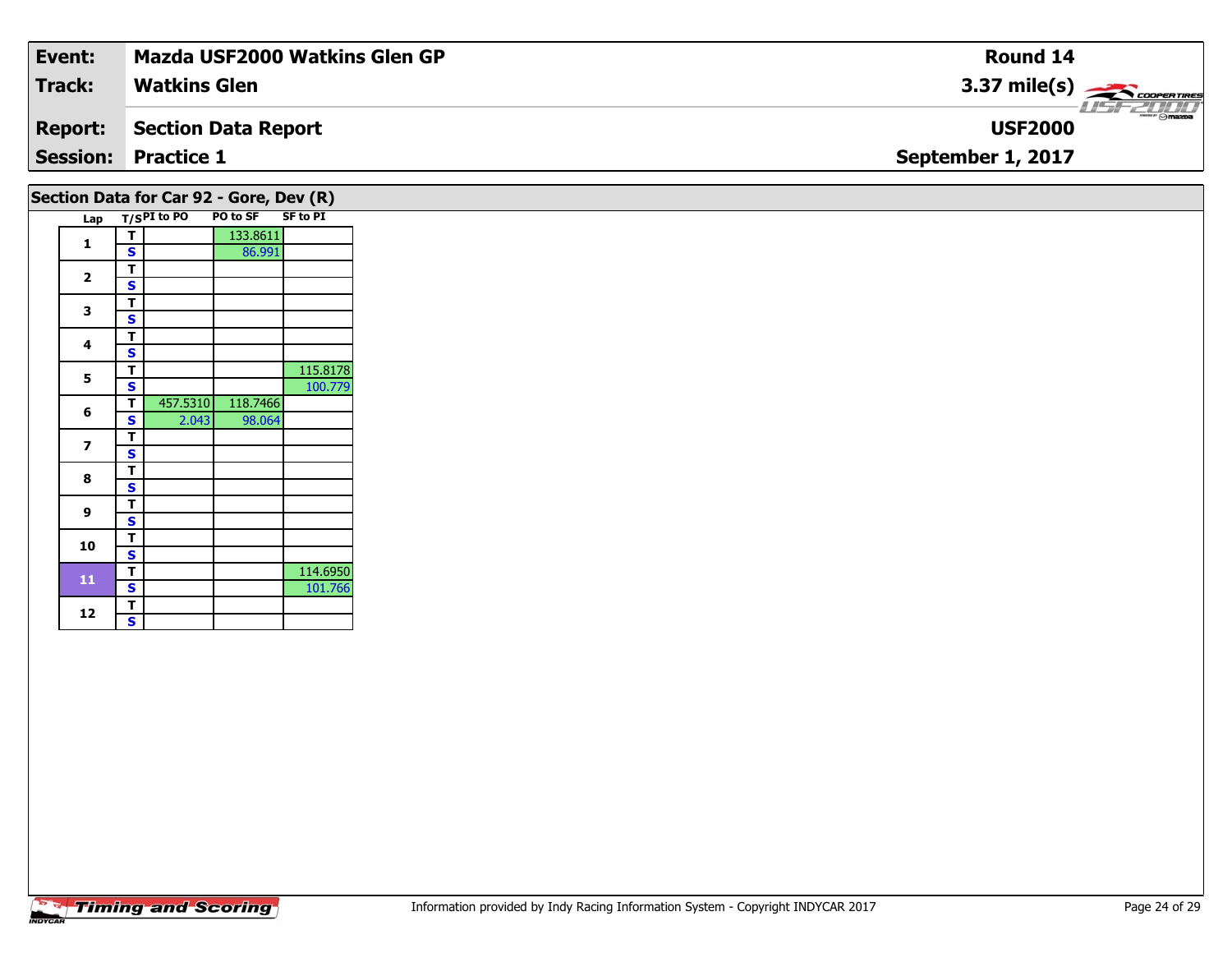| Event:          | Mazda USF2000 Watkins Glen GP |                     |                            |                                              |              |                 |                 |                 |                 |                 |                  |                   |            |                   | Round 14   |                                    |  |  |
|-----------------|-------------------------------|---------------------|----------------------------|----------------------------------------------|--------------|-----------------|-----------------|-----------------|-----------------|-----------------|------------------|-------------------|------------|-------------------|------------|------------------------------------|--|--|
| <b>Track:</b>   |                               | <b>Watkins Glen</b> |                            |                                              |              |                 |                 |                 |                 |                 |                  |                   |            |                   |            | $3.37 \text{ mile(s)}$<br>USF 2000 |  |  |
| <b>Report:</b>  |                               |                     | <b>Section Data Report</b> |                                              |              |                 |                 |                 |                 |                 |                  |                   |            | <b>USF2000</b>    |            |                                    |  |  |
| <b>Session:</b> |                               | <b>Practice 1</b>   |                            |                                              |              |                 |                 |                 |                 |                 |                  |                   |            | September 1, 2017 |            |                                    |  |  |
|                 |                               |                     |                            |                                              |              |                 |                 |                 |                 |                 |                  |                   |            |                   |            |                                    |  |  |
|                 |                               |                     |                            | Section Data for Car 93 - Clunie, Jayson (R) |              |                 |                 |                 |                 |                 |                  |                   |            |                   |            |                                    |  |  |
| Lap             |                               | T/SSF to I1         | <b>I1 to I2</b>            | $I2$ to $I3$                                 | $I3$ to $I4$ | <b>I4 to I5</b> | <b>I5 to I6</b> | <b>16 to 17</b> | <b>I7 to I8</b> | <b>I8 to I9</b> | <b>I9 to I10</b> | <b>I10 to I11</b> | I11 to I12 | I12 to I13        | I 13 to SF | Lap                                |  |  |
|                 |                               | 3.8918              | 10.2787                    | 7.6873                                       | 7.1357       | 5.2169          | 11.3159         | 5.2600          | 13.7852         | 10.6109         | 16.8896          | 11.9231           | 9.1495     | 7.0636            | 3.9640     | 124.1722                           |  |  |
|                 | S.                            | 123.687             | 87.692                     | 117.431                                      | 126.700      | 135.922         | 95.200          | 95.662          | 96.299          | 85.011          | 90.508           | 78.400            | 96.205     | 87.742            | 114.554    | 97.703                             |  |  |
|                 |                               | 3.7801              |                            |                                              |              | 5.1758          | 10.8919         | 5.0151          | 13.7700         | 10.5274         | 15.8358          | 11.5054           | 8.7932     | 6.4405            | 3.8525     | 120.1041                           |  |  |
|                 |                               |                     | 10.0060                    | 7.5143                                       | 6.9961       |                 |                 |                 |                 |                 |                  |                   |            |                   |            |                                    |  |  |
|                 | S.                            | 127.342             | 90.082                     | 120.135                                      | 129.228      | 137.001         | 98.906          | 100.333         | 96.405          | 85.685          | 96.530           | 81.246            | 100.103    | 96.231            | 117.869    | 101.012                            |  |  |
| 3               |                               | 3.7568              | 10.7811                    | 7.6550                                       | 6.9725       | 5.1778          | 10.6814         | 4.9783          | 13.6237         | 10.1249         | 15.6682          | 11.2599           | 8.7779     | 6.3548            | 3.8281     | 119.6404                           |  |  |

| Lap            |          | T/SSF to I1 | <b>I1 to I2</b> | <b>I2 to I3</b> | <b>I3 to I4</b> | <b>I4 to I5</b> | <b>I5 to 16</b> | <b>16 to 17</b> | <b>I7 to I8</b> | <b>I8 to 19</b> | <b>I9 to I10</b> | <b>I10 to I11</b> | I11 to I12 | I12 to I13 | I13 to SF | Lap      |
|----------------|----------|-------------|-----------------|-----------------|-----------------|-----------------|-----------------|-----------------|-----------------|-----------------|------------------|-------------------|------------|------------|-----------|----------|
| 1              | T.       | 3.8918      | 10.2787         | 7.6873          | 7.1357          | 5.2169          | 11.3159         | 5.2600          | 13.7852         | 10.6109         | 16.8896          | 11.9231           | 9.1495     | 7.0636     | 3.9640    | 124.1722 |
|                | S.       | 123.687     | 87.692          | 117.431         | 126.700         | 135.922         | 95.200          | 95.662          | 96.299          | 85.011          | 90.508           | 78.400            | 96.205     | 87.742     | 114.554   | 97.703   |
| $\overline{2}$ | Τ.       | 3.7801      | 10.0060         | 7.5143          | 6.9961          | 5.1758          | 10.8919         | 5.0151          | 13.7700         | 10.5274         | 15.8358          | 11.5054           | 8.7932     | 6.4405     | 3.8525    | 120.1041 |
|                | S.       | 127.342     | 90.082          | 120.135         | 129.228         | 137.001         | 98.906          | 100.333         | 96.405          | 85.685          | 96.530           | 81.246            | 100.103    | 96.231     | 117.869   | 101.012  |
| 3              | т        | 3.7568      | 10.7811         | 7.6550          | 6.9725          | 5.1778          | 10.6814         | 4.9783          | 13.6237         | 10.1249         | 15.6682          | 11.2599           | 8.7779     | 6.3548     | 3.8281    | 119.6404 |
|                | S        | 128.131     | 83.606          | 117.926         | 129.665         | 136.948         | 100.855         | 101.075         | 97.440          | 89.092          | 97.563           | 83.018            | 100.278    | 97.528     | 118.620   | 101.404  |
| 4              | Τ.       | 3.9321      | 9.5168          | 7.3208          | 6.8735          | 5.1272          | 10.3933         | 4.8484          | 13.2829         | 10.0595         | 15.4993          | 11.1065           | 8.8601     | 6.3661     | 3.8287    | 117.0152 |
|                | S.       | 122.419     | 94.713          | 123.310         | 131.533         | 138.300         | 103.651         | 103.783         | 99.941          | 89.671          | 98.626           | 84.164            | 99.347     | 97.355     | 118.602   | 103.679  |
| 5              | т        | 3.6953      | 9.4118          | 7.3047          | 6.8308          | 5.1266          | 10.3964         | 4.7228          | 13.0626         | 10.0989         | 15.8896          | 10.9925           | 8.3263     | 6.0915     | 3.7592    | 115.7090 |
|                | S        | 130.264     | 95.770          | 123.582         | 132.355         | 138.316         | 103.620         | 106.543         | 101.626         | 89.321          | 96.204           | 85.037            | 105.716    | 101.744    | 120.795   | 104.849  |
| 6              |          | 3.8022      | 9.4438          | 7.2332          | 6.7700          | 5.0630          | 10.1447         | 4.7286          | 13.1678         | 9.9573          | 15.3032          | 11.3229           | 8.1585     | 6.2822     | 3.7752    | 115.1526 |
|                | S.       | 126.601     | 95.445          | 124.803         | 133.544         | 140.054         | 106.191         | 106.412         | 100.814         | 90.59           | 99.890           | 82.556            | 107.891    | 98.655     | 120.283   | 105.356  |
| 7              |          |             |                 | 8.1731          | 7.0791          | 5.1859          | 10.7092         | 5.0560          | 13.6012         | 10.3967         | 15.8317          | 11.0247           | 8.3446     |            |           | 459.2448 |
|                | S        |             |                 | 110.451         | 127.713         | 136.734         | 100.593         | 99.522          | 97.602          | 86.763          | 96.555           | 84.789            | 105.485    |            |           | 26.417   |
| 8              | Τ.       | 3.7785      | 9.8259          | 7.2093          | 6.6969          | 5.0018          | 10.3724         | 4.7831          | 13.1659         | 10.1509         | 15.4383          | 10.9210           | 8.1474     | 6.3359     | 3.7707    | 115.5980 |
|                | S.       | 127.395     | 91.733          | 125.217         | 135.001         | 141.767         | 103.860         | 105.200         | 100.829         | 88.864          | 99.016           | 85.594            | 108.038    | 97.819     | 120.426   | 104.950  |
| 9              |          | 3.6528      | 9.3973          | 7.1582          | 6.6966          | 4.9824          | 10.5299         | 4.8383          | 13.1428         | 9.8228          | 15.3169          | 10.6880           | 8.0189     | 6.2297     | 3.7385    | 114.2131 |
|                | S        | 131.779     | 95.917          | 126.111         | 135.007         | 142.319         | 102.306         | 104.000         | 101.006         | 91.832          | 99.801           | 87.460            | 109.769    | 99.487     | 121.463   | 106.222  |
| 10             | т        | 3.6367      | 9.2363          | 7.2212          | 6.7445          | 5.0209          | 10.2500         | 4.7019          | 13.1249         | 9.7203          | 15.0877          | 10.7873           | 7.8782     | 6.0344     | 3.7091    | 113.1534 |
|                | S.       | 132.363     | 97.589          | 125.011         | 134.049         | 141.228         | 105.100         | 107.017         | 101.144         | 92.800          | 101.317          | 86.655            | 111.729    | 102.707    | 122.426   | 107.217  |
| 11             |          | 3.6455      | 9.3988          | 7.2368          | 6.7633          | 5.0418          | 10.2442         | 4.6256          | 13.0960         | 9.7997          | 15.3213          | 10.7367           | 7.8223     | 6.0829     | 3.7165    | 113.5314 |
|                | S        | 132.043     | 95.902          | 124.741         | 133.676         | 140.642         | 105.159         | 108.782         | 101.367         | 92.048          | 99.772           | 87.063            | 112.528    | 101.888    | 122.182   | 106.860  |
| 12             | Τ.       | 3.6344      | 9.1571          | 7.1719          | 6.7466          | 5.0568          | 10.0803         | 4.6245          | 12.9495         | 9.7170          | 15.1528          | 10.7555           | 7.8145     | 5.9465     | 3.7020    | 112.5094 |
|                | S.       | 132.447     | 98.433          | 125.870         | 134.007         | 140.225         | 106.869         | 108.808         | 102.514         | 92.832          | 100.881          | 86.911            | 112.640    | 104.225    | 122.661   | 107.831  |
| 13             |          |             |                 |                 |                 |                 |                 |                 |                 |                 |                  |                   | 8.2577     |            |           |          |
|                | <b>S</b> |             |                 |                 |                 |                 |                 |                 |                 |                 |                  |                   | 106.595    |            |           |          |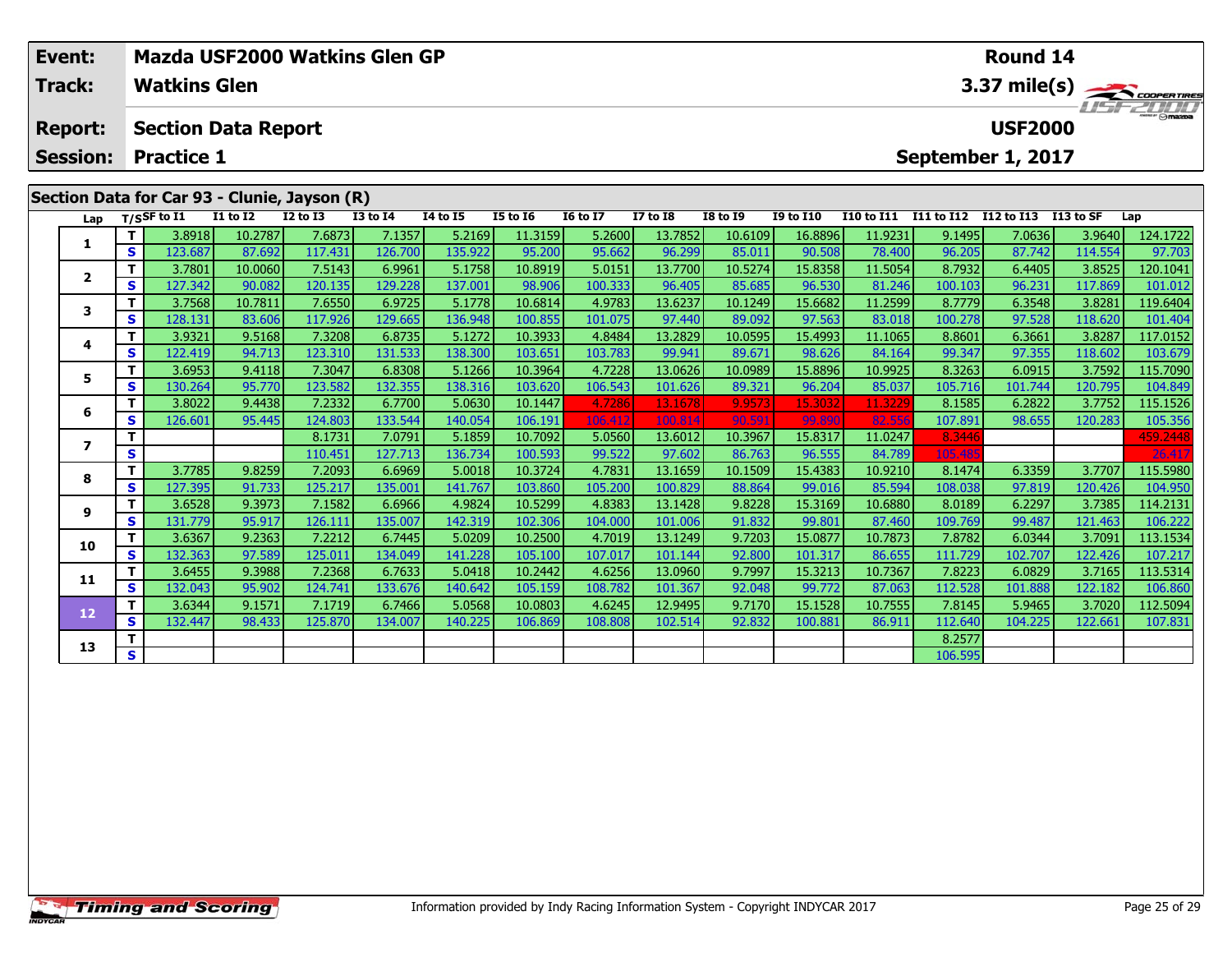| Event:         | <b>Mazda USF2000 Watkins Glen GP</b> | Round 14                               |
|----------------|--------------------------------------|----------------------------------------|
| <b>Track:</b>  | <b>Watkins Glen</b>                  | $3.37 \text{ mile(s)}$                 |
| <b>Report:</b> | Section Data Report                  | $ \frac{1}{2}$ mazoa<br><b>USF2000</b> |
|                | <b>Session: Practice 1</b>           | September 1, 2017                      |
|                |                                      |                                        |

|                          |     |              |             | Section Data for Car 93 - Clunie, Jayson (R) |                 |  |
|--------------------------|-----|--------------|-------------|----------------------------------------------|-----------------|--|
|                          | Lap |              | T/SPI to PO | PO to SF                                     | <b>SF to PI</b> |  |
| $\mathbf{1}$             |     | т            |             | 133.6146                                     |                 |  |
|                          |     | Ś            |             | 87.152                                       |                 |  |
| $\overline{\mathbf{2}}$  |     | T            |             |                                              |                 |  |
|                          |     | $\mathbf{s}$ |             |                                              |                 |  |
| 3                        |     | T            |             |                                              |                 |  |
|                          |     | Ś            |             |                                              |                 |  |
| 4                        |     | т            |             |                                              |                 |  |
|                          |     | S            |             |                                              |                 |  |
| 5                        |     | т            |             |                                              |                 |  |
|                          |     | S            |             |                                              |                 |  |
| 6                        |     | т            |             |                                              | 115.7204        |  |
|                          |     | S            |             |                                              | 100.864         |  |
| $\overline{\phantom{a}}$ |     | T.           | 340.5091    | 118.2060                                     |                 |  |
|                          |     | S            | 2.745       | 98.513                                       |                 |  |
| 8                        |     | т            |             |                                              |                 |  |
|                          |     | S<br>T       |             |                                              |                 |  |
| 9                        |     | S            |             |                                              |                 |  |
|                          |     | T            |             |                                              |                 |  |
| 10                       |     | S            |             |                                              |                 |  |
|                          |     | т            |             |                                              |                 |  |
| 11                       |     | S            |             |                                              |                 |  |
|                          |     | т            |             |                                              | 114.8876        |  |
| 12                       |     | S            |             |                                              | 101.595         |  |
|                          |     | т            |             |                                              |                 |  |
| 13                       |     | S            |             |                                              |                 |  |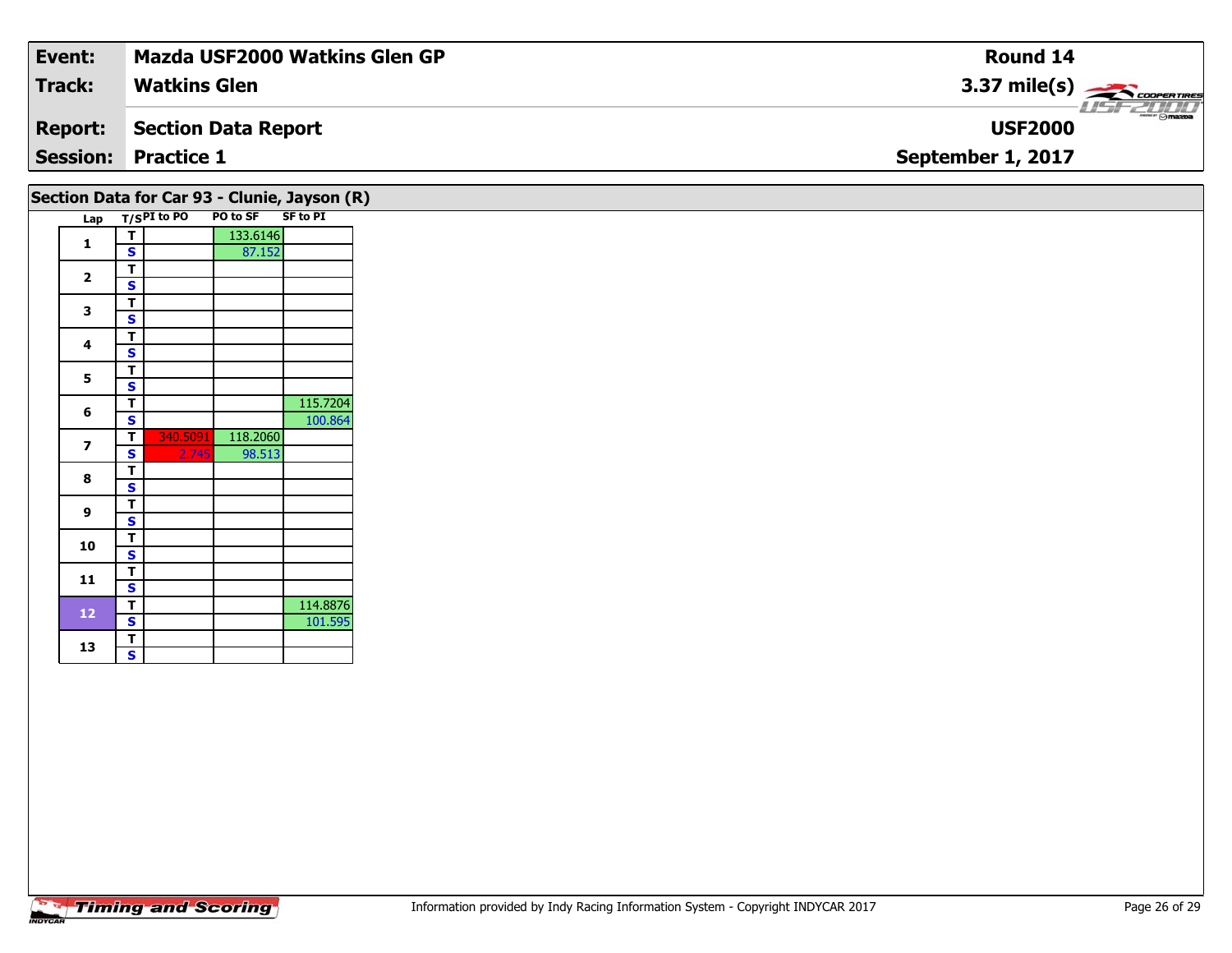|                                              | Event:                                         |          |                     | Mazda USF2000 Watkins Glen GP |              |                 |                 |                 |                 |                 |                 |                  |                        | Round 14          |                   |           |          |  |  |
|----------------------------------------------|------------------------------------------------|----------|---------------------|-------------------------------|--------------|-----------------|-----------------|-----------------|-----------------|-----------------|-----------------|------------------|------------------------|-------------------|-------------------|-----------|----------|--|--|
|                                              | Track:                                         |          | <b>Watkins Glen</b> |                               |              |                 |                 |                 |                 |                 |                 |                  | $3.37 \text{ mile(s)}$ |                   |                   |           |          |  |  |
| <b>Section Data Report</b><br><b>Report:</b> |                                                |          |                     |                               |              |                 |                 |                 |                 |                 | <b>USF2000</b>  |                  | <b>LISTED TO</b>       |                   |                   |           |          |  |  |
|                                              | <b>Session:</b>                                |          | <b>Practice 1</b>   |                               |              |                 |                 |                 |                 |                 |                 |                  |                        |                   | September 1, 2017 |           |          |  |  |
|                                              | Section Data for Car 97 - Tomaselli, Bruna (R) |          |                     |                               |              |                 |                 |                 |                 |                 |                 |                  |                        |                   |                   |           |          |  |  |
|                                              |                                                |          | Lap $T/SSF$ to I1   | <b>I1 to I2</b>               | $I2$ to $I3$ | <b>I3 to I4</b> | <b>I4 to I5</b> | <b>I5 to I6</b> | <b>16 to 17</b> | <b>I7 to I8</b> | <b>I8 to I9</b> | <b>I9 to I10</b> | <b>I10 to I11</b>      | <b>I11 to I12</b> | I12 to I13        | I13 to SF | Lap      |  |  |
|                                              |                                                |          |                     |                               | 10.4890      | 8.3305          | 5.9706          | 13.2855         | 5.8768          | 14.7645         | 11.1926         | 17.0533          | 12.2639                | 10.0807           |                   |           | 259.6610 |  |  |
|                                              |                                                | S        |                     |                               | 86.064       | 108.528         | 118.764         | 81.086          | 85.622          | 89.912          | 80.593          | 89.639           | 76.221                 | 87.318            |                   |           | 46.722   |  |  |
|                                              |                                                |          | 4.0900              | 10.5371                       | 8.3921       | 7.7599          | 5.6064          | 12.4151         | 5.5805          | 14.5216         | 11.1578         | 16.2164          | 11.8799                | 9.2618            | 7.3393            | 4.1330    | 128.8909 |  |  |
|                                              | 2                                              | <b>S</b> | 117.693             | 85.542                        | 107.569      | 116.508         | 126.479         | 86.771          | 90.168          | 91.416          | 80.844          | 94.265           | 78.685                 | 95.038            | 84.446            | 109.870   | 94.126   |  |  |
|                                              |                                                |          | 3.7933              | 9.7848                        | 7.6433       | 7.1627          | 5.2168          | 11.3237         | 5.2157          | 13.9698         | 11.1963         | 16.1790          | 12.1495                | 8.9740            | 6.9773            | 3.9049    | 123.4911 |  |  |
|                                              |                                                | S.       | 126.898             | 92.119                        | 118.107      | 126.222         | 135.924         | 95.134          | 96.474          | 95.026          | 80.566          | 94.483           | 76.939                 | 98.086            | 88.827            | 116.287   | 98.242   |  |  |
|                                              |                                                |          |                     |                               |              |                 |                 |                 |                 |                 |                 |                  |                        |                   |                   |           |          |  |  |

| Lap                     |          | 1753 <b>r</b> to 11 | 11 W 12 | 12 W 13 | 15 LO 14 | 14 LU 13 | 19 LU 10 | 10 LO 17 | 17 LU 10 | 10 LV 15 | 19 W 110 | 110 to 111 | 111 W 114 114 W 115 |         | . <del>.</del> | ∟aµ      |
|-------------------------|----------|---------------------|---------|---------|----------|----------|----------|----------|----------|----------|----------|------------|---------------------|---------|----------------|----------|
|                         |          |                     |         | 10.4890 | 8.3305   | 5.9706   | 13.2855  | 5.8768   | 14.7645  | 11.1926  | 17.0533  | 12.2639    | 10.0807             |         |                | 259.6610 |
|                         | S        |                     |         | 86.064  | 108.528  | 118.764  | 81.086   | 85.622   | 89.912   | 80.593   | 89.639   | 76.221     | 87.318              |         |                | 46.722   |
| $\overline{\mathbf{2}}$ | т        | 4.0900              | 10.5371 | 8.3921  | 7.7599   | 5.6064   | 12.4151  | 5.5805   | 14.5216  | 11.1578  | 16.2164  | 11.8799    | 9.2618              | 7.3393  | 4.1330         | 128.8909 |
|                         | S        | 117.693             | 85.542  | 107.569 | 116.508  | 126.479  | 86.771   | 90.168   | 91.416   | 80.844   | 94.265   | 78.685     | 95.038              | 84.446  | 109.870        | 94.126   |
| 3                       | т        | 3.7933              | 9.7848  | 7.6433  | 7.1627   | 5.2168   | 11.3237  | 5.2157   | 13.9698  | 11.1963  | 16.1790  | 12.1495    | 8.9740              | 6.9773  | 3.9049         | 123.4911 |
|                         | S        | 126.898             | 92.119  | 118.107 | 126.222  | 135.924  | 95.134   | 96.474   | 95.026   | 80.566   | 94.483   | 76.939     | 98.086              | 88.827  | 116.287        | 98.242   |
| 4                       |          | 3.7876              | 10.0534 | 8.2699  | 7.2249   | 5.2100   | 11.3567  | 5.3046   | 13.7891  | 10.7476  | 16.0426  | 11.4672    | 8.8002              | 7.0173  | 3.9289         | 123.0000 |
|                         | S        | 127.089             | 89.658  | 109.158 | 125.135  | 136.102  | 94.858   | 94.858   | 96.272   | 83.930   | 95.286   | 81.517     | 100.024             | 88.321  | 115.577        | 98.634   |
| 5                       | т        |                     |         | 9.1186  | 7.5225   | 5.3391   | 11.3048  | 5.1767   | 13.6226  | 10.9037  | 15.7123  | 11.5025    | 8.4535              |         |                | 520.4013 |
|                         | S        |                     |         | 98.998  | 120.185  | 132.811  | 95.293   | 97.201   | 97.448   | 82.728   | 97.289   | 81.267     | 104.126             |         |                | 23.313   |
| 6                       | т        | 3.7535              | 9.7141  | 7.3161  | 6.8345   | 5.0474   | 10.8441  | 5.1178   | 13.1600  | 10.2090  | 15.5651  | 11.2645    | 8.3252              | 6.6481  | 3.8417         | 117.6411 |
|                         | S        | 128.244             | 92.789  | 123.389 | 132.283  | 140.486  | 99.342   | 98.320   | 100.874  | 88.358   | 98.209   | 82.984     | 105.730             | 93.226  | 118.201        | 103.127  |
|                         | т        | 3.6886              | 9.3319  | 7.2428  | 6.8685   | 5.0741   | 10.7480  | 4.6761   | 13.3063  | 10.2020  | 15.4383  | 11.0469    | 8.0481              | 6.4805  | 3.7838         | 115.9359 |
|                         | S        | 130.500             | 96.590  | 124.638 | 131.629  | 139.747  | 100.230  | 107.607  | 99.765   | 88.418   | 99.016   | 84.619     | 109.371             | 95.637  | 120.009        | 104.644  |
| 8                       | т        | 3.6578              | 9.2124  | 7.1891  | 6.7160   | 5.0208   | 10.5457  | 4.8267   | 12.9818  | 9.8837   | 15.2646  | 11.1067    | 7.9843              | 6.3072  | 3.7492         | 114.4460 |
|                         | S        | 131.599             | 97.842  | 125.569 | 134.617  | 141.231  | 102.153  | 104.250  | 102.259  | 91.266   | 100.143  | 84.163     | 110.245             | 98.264  | 121.117        | 106.006  |
| 9                       |          | 3.6810              | 9.1336  | 7.1408  | 6.7146   | 5.0462   | 10.2452  | 4.5683   | 12.8112  | 10.0172  | 15.3618  | 10.9274    | 7.9586              | 6.3583  | 3.7722         | 113.7364 |
|                         | <b>S</b> | 130.770             | 98.687  | 126.418 | 134.646  | 140.520  | 105.149  | 110.146  | 103.620  | 90.050   | 99.509   | 85.544     | 110.601             | 97.475  | 120.378        | 106.668  |
| 10                      | т        | 3.6406              | 9.1499  | 7.1662  | 6.6979   | 5.0103   | 10.0073  | 4.6358   | 12.6738  | 10.1486  | 15.1092  | 10.8810    | 8.4429              | 6.1872  | 3.7247         | 113.4754 |
|                         | S        | 132.221             | 98.511  | 125.970 | 134.981  | 141.527  | 107.649  | 108.543  | 104.744  | 88.884   | 101.173  | 85.909     | 104.257             | 100.170 | 121.913        | 106.913  |
| 11                      |          |                     |         |         |          |          |          |          |          |          |          |            | 8.4682              |         |                |          |
|                         | s        |                     |         |         |          |          |          |          |          |          |          |            | 103.945             |         |                |          |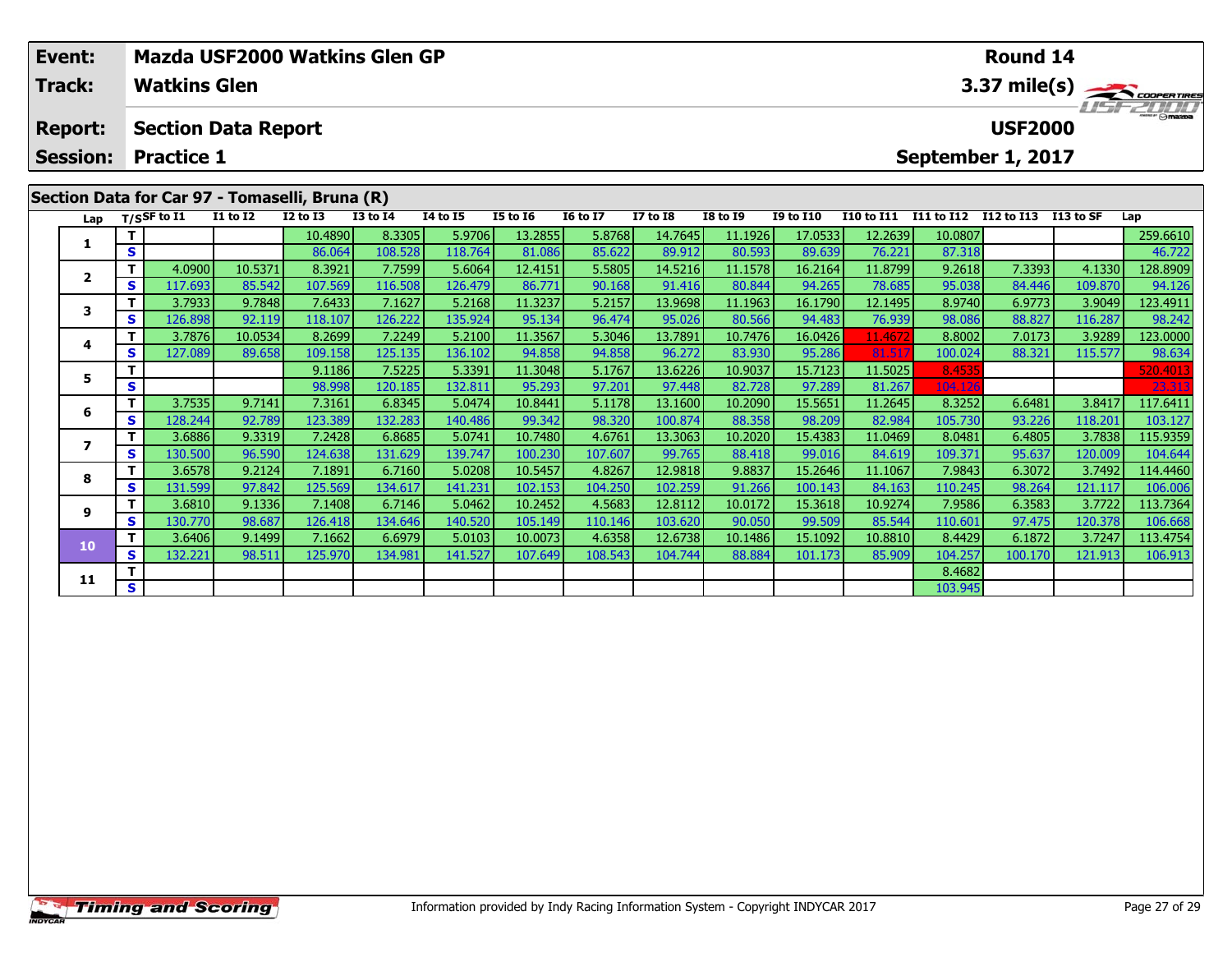| Event:          | <b>Mazda USF2000 Watkins Glen GP</b> | <b>Round 14</b>        |
|-----------------|--------------------------------------|------------------------|
| Track:          | <b>Watkins Glen</b>                  | $3.37 \text{ mile(s)}$ |
| <b>Report:</b>  | Section Data Report                  | <b>USF2000</b>         |
| <b>Session:</b> | <b>Practice 1</b>                    | September 1, 2017      |
|                 |                                      |                        |

|              |        |             | Section Data for Car 97 - Tomaselli, Bruna (R) |                 |  |
|--------------|--------|-------------|------------------------------------------------|-----------------|--|
| Lap          |        | T/SPI to PO | PO to SF                                       | <b>SF to PI</b> |  |
| 1            | т      | 122.8441    | 133.6908                                       |                 |  |
|              | S      | 7.609       | 87.102                                         |                 |  |
| $\mathbf{2}$ | т      |             |                                                |                 |  |
|              | S      |             |                                                |                 |  |
| 3            | т      |             |                                                |                 |  |
|              | S      |             |                                                |                 |  |
| 4            | т      |             |                                                | 124.3270        |  |
|              | S      |             |                                                | 93.882          |  |
| 5            | т      | 396.6937    | 121.4492                                       |                 |  |
|              | S      | 2.356       | 95.882                                         |                 |  |
| 6            | т      |             |                                                |                 |  |
|              | S      |             |                                                |                 |  |
| 7            | т      |             |                                                |                 |  |
|              | S      |             |                                                |                 |  |
| 8            | т      |             |                                                |                 |  |
|              | S      |             |                                                |                 |  |
| 9            | т      |             |                                                |                 |  |
|              | S<br>т |             |                                                | 116.4519        |  |
| 10           | S      |             |                                                | 100.231         |  |
|              | т      |             |                                                |                 |  |
| 11           | S      |             |                                                |                 |  |
|              |        |             |                                                |                 |  |